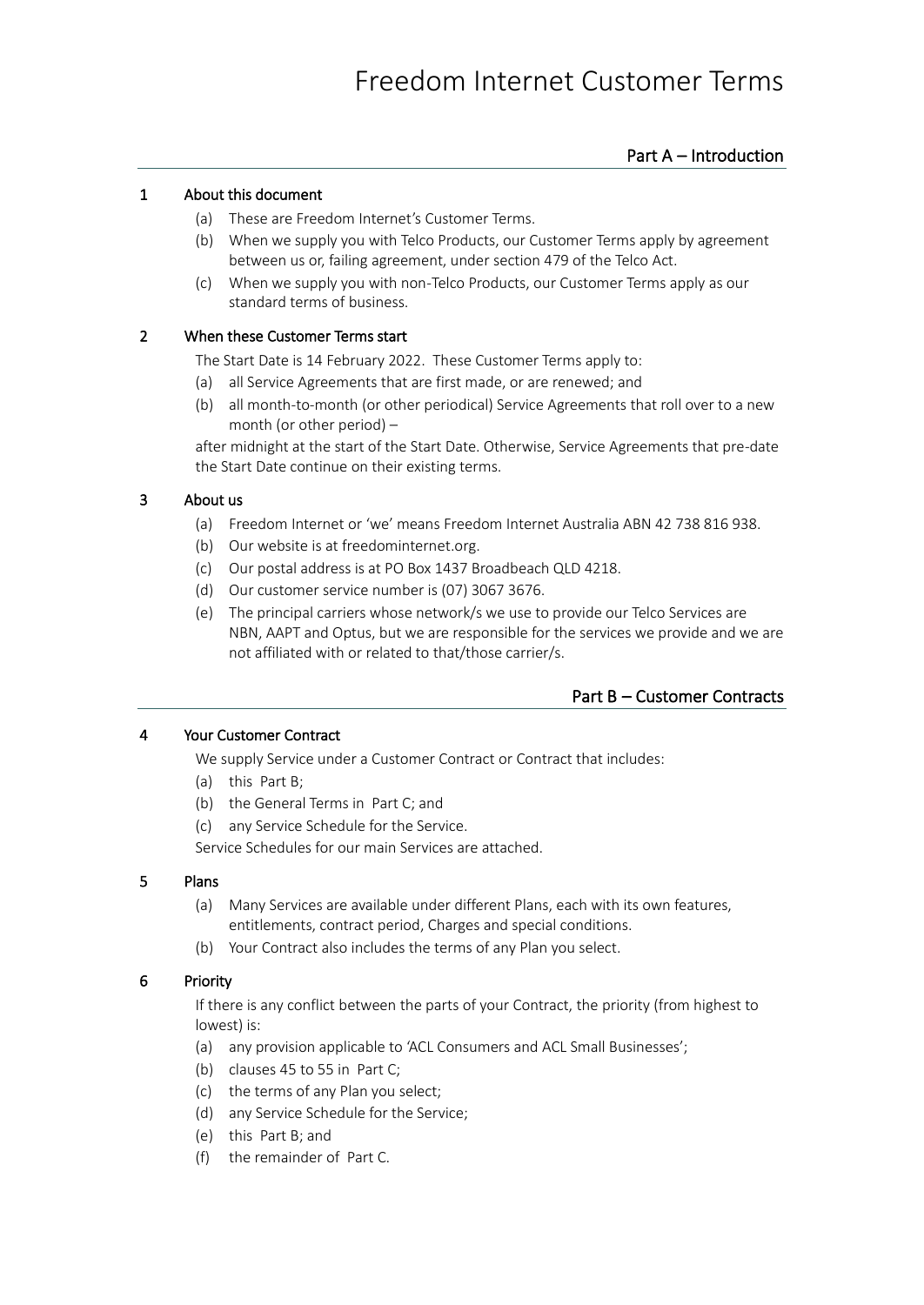# <span id="page-1-1"></span>7 Peak & Off-peak

- (a) Your Contract may specify certain days and/or times as Peak or Off-peak.
- (b) Different Charges, entitlements or terms may apply in Peak and Off-peak periods. Your Contract will indicate how that works in each case.

# <span id="page-1-2"></span>8 Periodic Entitlements

- (a) A Plan may include the right to use a certain amount of a Service during a certain period. We call these Periodic Entitlements.
	- eg An Internet Plan might let you download 500 gigabytes of data each month at no extra cost.
	- eg A local call Plan might let you make 200 local calls each month at no extra cost.
- (b) Unused Periodic Entitlements do not carry forward and are not redeemable for cash or other credit.
- (c) If you exceed your Periodic Entitlement, extra Charges may apply or a Service may be limited in some way. Your Plan will give details.
- (d) nbn Satellite customers: Pay careful attention to usage limits imposed by the nbn Fair Use Policy – see clause[s 133.11](#page-44-0) an[d 133.12](#page-44-1) for more information.

# <span id="page-1-3"></span>9 Prepaid Plans

For a Prepaid Plan:

- (a) Prepayments are not redeemable for cash or other credit.
- <span id="page-1-4"></span>(b) The Plan may specify a Use-by Date ie a period after which any prepaid entitlements that are not used expire without refund. Unless a Plan specifies otherwise, a Use-By Date of one year applies to all Prepaid Plans.
- (c) Prepayments are not transferable between Plans if you change Plans, there is no credit for unused prepaid entitlements (unless the Plan states otherwise).
- (d) We may specify minimum and/or maximum prepayments that you may make.
- (e) When your prepaid entitlements are used up we may cease providing Service. We are not responsible for the consequences of Service ceasing.

## 10 Non-Prepaid Plans

For a Plan that is not a Prepaid Plan, you may use the Service without paying in advance in full, but:

- (a) We may require partial prepayment for a period of Service.
- (b) We may require a partial prepayment before or after your Service Start Date.
- (c) We may require you to maintain a minimum prepaid balance for a Service.
- (d) We may vary the amount of a required prepayment or minimum prepaid balance from time to time.
- (e) We may apply your prepaid balance to your next Bill or any later Bill/s.

## <span id="page-1-0"></span>11 Acceptable and Fair Use Policies

- (a) We may publish an Acceptable Use Policy and/or a Fair Use Policy for a Service or Plan.
- (b) An Acceptable Use Policy or Fair Use Policy will be directed against abusive, antisocial, illegal and/or grossly unreasonable use of a Service and/or our resources.
- (c) You must comply with an applicable Acceptable Use Policy or Fair Use Policy.

For additional information regarding our Acceptable Use Policies, please visit our website (see claus[e 3\)](#page-0-1) or alternatively to obtain a copy of the applicable policy – write to our Customer Information and Compliance Officer at our postal address (see claus[e 3\)](#page-0-1).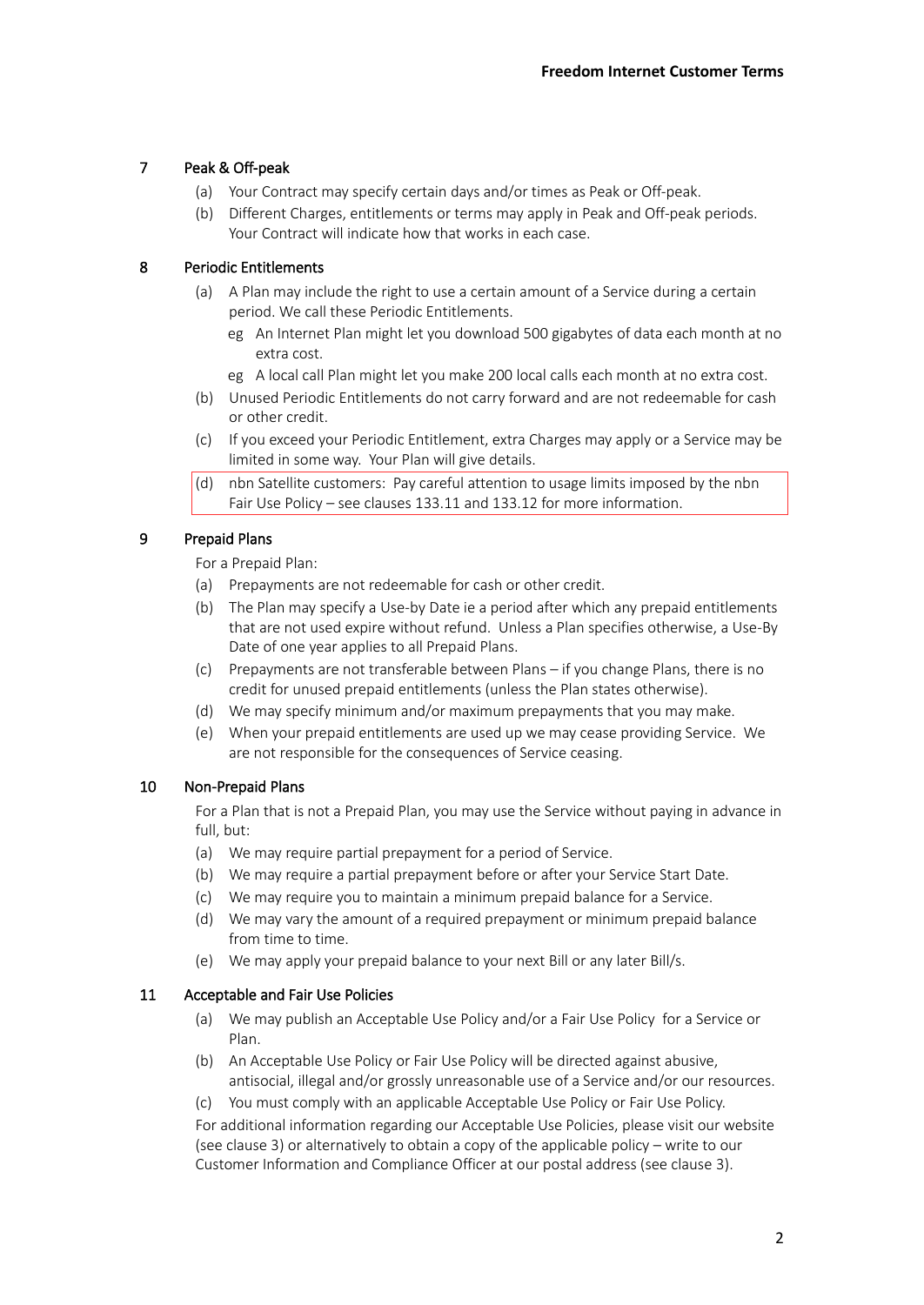# 12 Legal Compliance Policies

- (a) We may publish a policy directed to ensuring that the use of a Service complies with all Laws.
- (b) You must comply with such a policy.

## 13 Interacting with our staff

- (a) You must deal with our staff courteously.
- (b) You must not be rude to our staff.
- (c) You must not harass or mislead our staff.
- (d) If you breach this clause in a serious way, or on more than one occasion:
	- (i) we may make a written request that you comply with it; and
	- (ii) if you breach it again, you are in material breach of your Contract.

## <span id="page-2-3"></span>14 Operational Directions

- (a) Acting reasonably, we may give Operational Directions about a Service.
- (b) Operational Directions will be directed to the safety, security or reliability of Facilities, compliance with Laws or dealing with an emergency. We will only give an Operational Direction as and when reasonably necessary.
- (c) You must comply with an applicable Operational Direction.

## <span id="page-2-4"></span>15 Partner Requirements – General

- (a) Telco services, including many of our Services, are commonly provided by means of Partner Facilities, provided by third party Partners.
- (b) Partners often have their own Partner Requirements for the use of their Facilities and we may only be permitted to provide Service to you subject to such Partner Requirements.
- (c) You must comply with applicable Partner Requirements we notify.
- (d) Where a Partner Requirement states that a Partner has a certain right or power:
	- (i) the Partner itself may exercise that right or power; or
	- (ii) we may exercise the right or power on behalf of the Partner.

ACL Consumers and ACL Small Businesses: If a new or amended Partner Requirement is materially detrimental to you, you may have Walk Away Rights under clause [58.](#page-14-0)

## <span id="page-2-1"></span><span id="page-2-0"></span>16 Fixed terms

A Plan may specify a fixed or minimum term. If it does:

- (a) A Contract for the Plan is a contract for at least that specified term. We or you can terminate it with effect from the end of the fixed or minimum term on at least 30 days notice to the other.
- (b) If a Contract is not terminated under clause [16](#page-2-0)[\(a\),](#page-2-1) it becomes a month-to-month **Contract**

## 17 Month-to-month, casual or 'no contract' terms

If a Plan or Contract is described as 'month-to-month', 'casual', 'no contract' or similar:

- (a) we may terminate it on at least 30 days' notice; and
- (b) you may terminate it on at least 30 days' notice, taking effect at the end of a Billing Period (eg if you give notice on 26 March, your Contract ends on 30 April next).

## <span id="page-2-2"></span>18 Bundled Equipment

(a) Under some of our Plans, you will be supplied with Equipment (eg a mobile handset or modem) without paying its full purchase price on delivery (**Bundled Equipment**).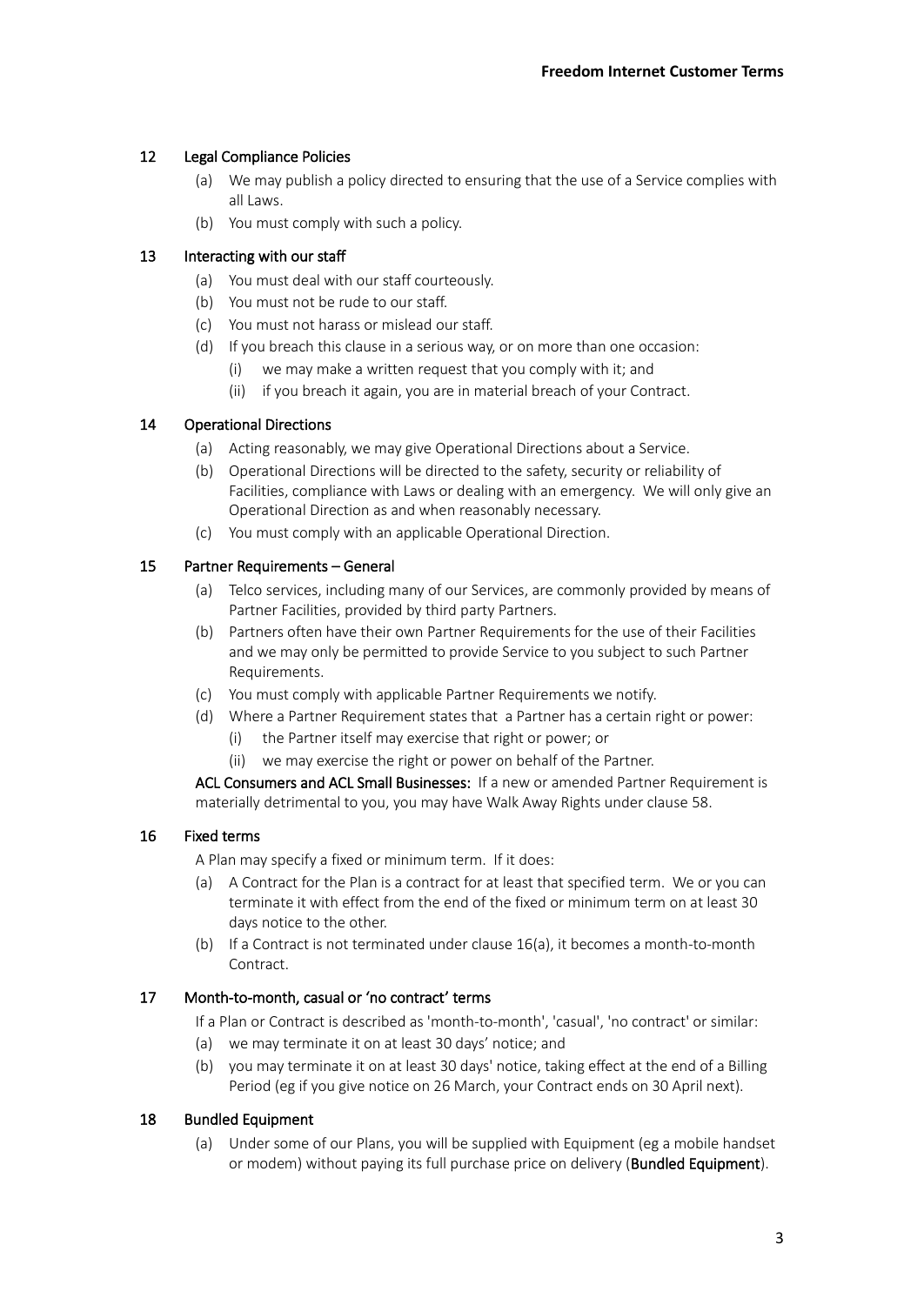- (b) Bundled Equipment may be:
	- (i) free in which case we absorb its full cost;
	- (ii) amortised in which case you pay \$0 up-front and we recoup the cost from you as part of Charges over a minimum term; or
	- (iii) subsidised in which case we absorb part of the cost and pass the balance on to you, either by cash or amortised payment.
- (c) Claus[e 34](#page-6-0)[\(c\)](#page-7-0) explains when ownership of Bundled Equipment passes to you.

## 19 Telecommunications Consumer Protections (TCP) Code

- (a) The TCP Code applies to consumer and some business customers, called TCP Customers in our Customer Terms. Refer to the Dictionary for the detailed definition.
- (b) A term or note in our Customer Terms headed 'TCP Customers' applies to you if you are a TCP Customer, but not otherwise.

# 20 Australian Consumer Law (ACL)

- (a) Some provisions of the ACL apply to:
	- (i) individuals who enter Consumer Contracts (as defined in the ACL). We call those persons ACL Consumers in our Customer Terms. Refer to the Dictionary for the detailed definition; and
	- (ii) businesses that enter Small Business Contracts (as defined in the ACL). We call those persons **ACL Small Businesses** in our Customer Terms. Refer to the Dictionary for the detailed definition.
- (b) A term or note in our Customer Terms headed 'ACL Consumers' applies to you if you are an ACL Consumer, but not otherwise.
- (c) A term or note in our Customer Terms headed 'ACL Small Businesses' applies to you if you are an ACL Small Business, but not otherwise.

## 21 ACL Consumers, ACL Small Businesses and Unfair Contract Terms

- (a) Our Customer Terms apply to a wide variety of customers and circumstances, and must reasonably protect our interests across that wide variety.
- (b) If you are an ACL Consumer or an ACL Small Business, and a term of your Contract would (except for this clause) be unfair (within the meaning of section 24 of the ACL) we will not apply or rely on that term without also taking steps to appropriately mitigate any unfairness.
- (c) Those steps will be tailored to the particular situation, but may include eg offering you Walk Away Rights and a reasonable period to exercise them.

## 22 Consumer Guarantees

- (a) Under the Australian Consumer Law, consumers (as defined in the ACL) have the benefit of certain Consumer Guarantees:
	- (i) that cannot be excluded; and
	- (ii) where the consumer's rights in case of breach cannot be limited by your Contract, or can only be limited to a certain extent.
- (b) Your Contract never operates to exclude the Consumer Guarantees (where they apply) or to limit your remedies for breach of them (in a way not permitted by law).

## 23 Understanding and navigating our Customer Terms

(a) Expressions used in our Customer Terms are explained in the Dictionary in clause [116.](#page-31-0)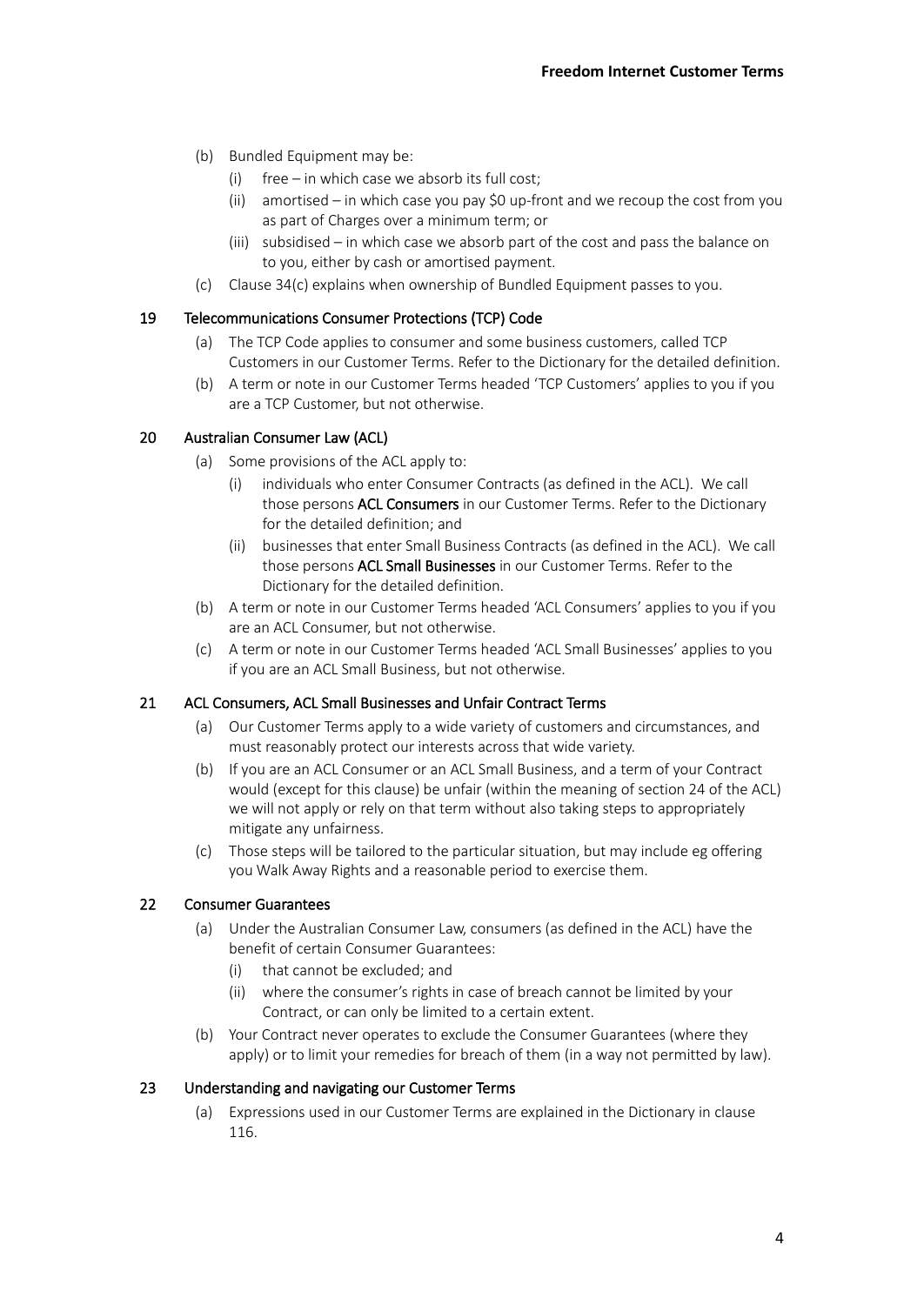- (b) Rules for interpreting other expressions in our Customer Terms are set out in clause [115.](#page-30-0)
- (c) The Index is at the end.

# Part C – General Terms

### <span id="page-4-0"></span>24 Application for Service

- (a) You must comply with any application form or process we specify.
- (b) All information you provide in connection with an application (including Credit Assessment Information) must be true, correct, complete and not misleading.

# 25 Processing an application

- (a) We do not have to accept an application.
- (b) Before we confirm that we can and will provide Service, if you take any step (eg terminating a service from another supplier) on the assumption we can or will do so, you do so at your own risk.
- (c) In processing your application, we may make any relevant enquiries, including obtaining credit information in accordance with claus[e 69.](#page-17-0)

## <span id="page-4-3"></span><span id="page-4-2"></span><span id="page-4-1"></span>26 Relevant dates

- (a) The date when you make an application is the Application Date.
- (b) The date when we confirm that we can and will provide Service is the **Contract Date**.
- (c) The date when we notify you that Service is available for use (or the date you first use the Service, if that is earlier) is the Service Start Date.

#### <span id="page-4-7"></span><span id="page-4-6"></span>27 Providing Service

- (a) We will commence Service as soon as reasonably practicable after the Contract Date, and we may commence billing you as soon as the service is provisioned.
- (b) We may provide Service using Our Facilities and/or third party Partner Facilities, as we decide from time to time. Together, we call those Facilities our Network.

## <span id="page-4-4"></span>28 Use of Service by others

- (a) Unless we appoint you in writing as a reseller or wholesale customer, you must not share, resell or resupply a Service for remuneration or reward.
- <span id="page-4-5"></span>(b) Anyone who makes use of a Service with your consent or from your Service Address or using your equipment or log-in credentials is counted as your End User.
- (c) The acts and omissions of your End Users with respect to a Service are deemed to be your acts and omissions.
- (d) You must ensure that your End Users do not do (or omit to do) anything that would breach your Customer Contract if done (or not done) by you.

#### 29 Using a Service

- (a) When using a Service, you must comply with:
	- (i) your Customer Contract (including any applicable Acceptable Use Policy or Fair Use Policy); and
	- (ii) all Laws.
- (b) You must not use a Service:
	- (i) in breach of any Law;
	- (ii) to breach anyone else's rights;
	- (iii) to infringe copyright;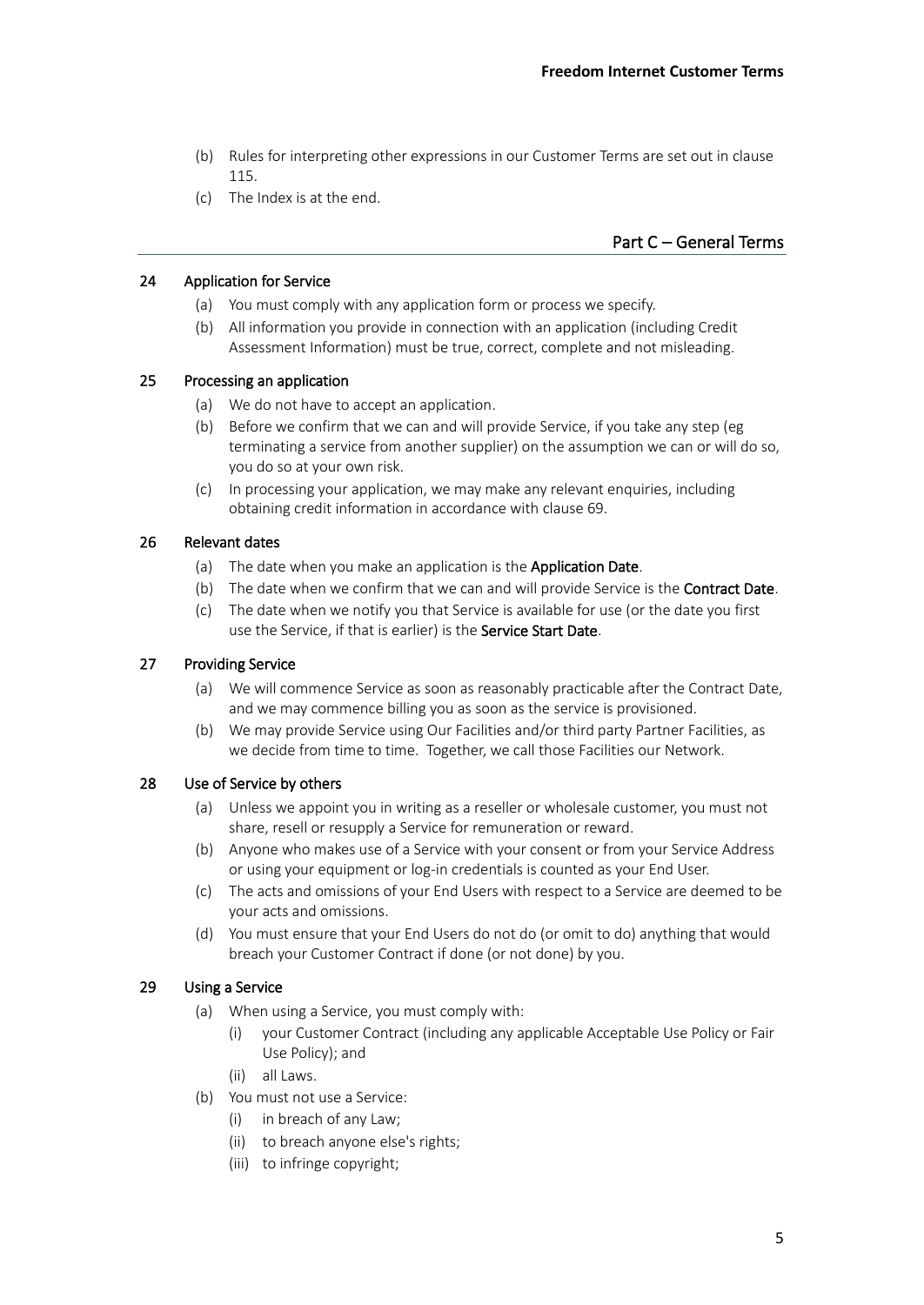- (iv) to create, transmit or communicate communications which are defamatory, obscene, pornographic, discriminatory, offensive, in breach of confidence, illegal or which bring us or any of our Partners into disrepute;
- (v) to host or transmit content which contains viruses or other harmful code or data designed to interrupt, damage, destroy or limit the functionality of any software, hardware or computer or communications equipment;
- (vi) to send, allow to be sent, or assist in the sending of Spam, to use or distribute email harvesting software, or otherwise breach the Spam Act;
- (vii) in a way that is misleading or deceptive, where that is contrary to Law;
- (viii) in a way that results, or is likely to result, in damage to property or injury to any person; or
- (ix) in any way that damages or interferes with our Services to our other customers, our Partners or any Facilities, or exposes us to liability.

## <span id="page-5-2"></span><span id="page-5-1"></span><span id="page-5-0"></span>30 Exploitative Use

- <span id="page-5-4"></span><span id="page-5-3"></span>(a) 'Exploitative Use' means:
	- (i) using an unlimited mobile telephone Service to generate mobile terminating access or SMS message terminating access payments (for example, by using SIM boxing);
	- (ii) using a Service to transit, refile or aggregate domestic or international traffic on Our Network;
	- (iii) using a Service with devices that switch or reroute calls to or from Our Network without our consent;
	- (iv) using a Service in a manner similar to the kinds described in clauses  $30(a)(i)$  $30(a)(i)$  $30(a)(i)$ , [\(ii\)](#page-5-3) o[r \(iii\);](#page-5-4) or
	- (v) any other use of a Service in a manner that cannot reasonably be considered to be within the range of uses for which the Service are ordinarily supplied – provided that use of a Service is not Exploitative Use merely because it is high volume use.
- (b) You must not engage in Exploitative Use.

## 31 Telephone numbers

- (a) In connection with a Service, you may be allocated with telephone numbers.
- (b) We must comply with the Numbering Plan which sets out rules for issuing, transferring and changing telephone numbers.
- (c) You have no claim against us arising from anything we do in compliance with the Numbering Plan, including changing or withdrawing a previously allocated number.
- (d) You must not:
	- (i) do anything that causes us to breach the Numbering Plan or which makes it more difficult for us to comply with it; or
	- (ii) relocate, reassign or transfer the number for any Service except in accordance with our published procedures, or otherwise as the Law permits.
- (e) You do not own any number allocated to you, and (except where Law permits you to transfer your telephone service and its number to another service provider) you have no right to retain a particular number when your Contract ends.

#### 32 IP addresses, email addresses and domain names

(a) In connection with a Service, you may be allocated IP addresses, email addresses, domain names or Internet identifiers.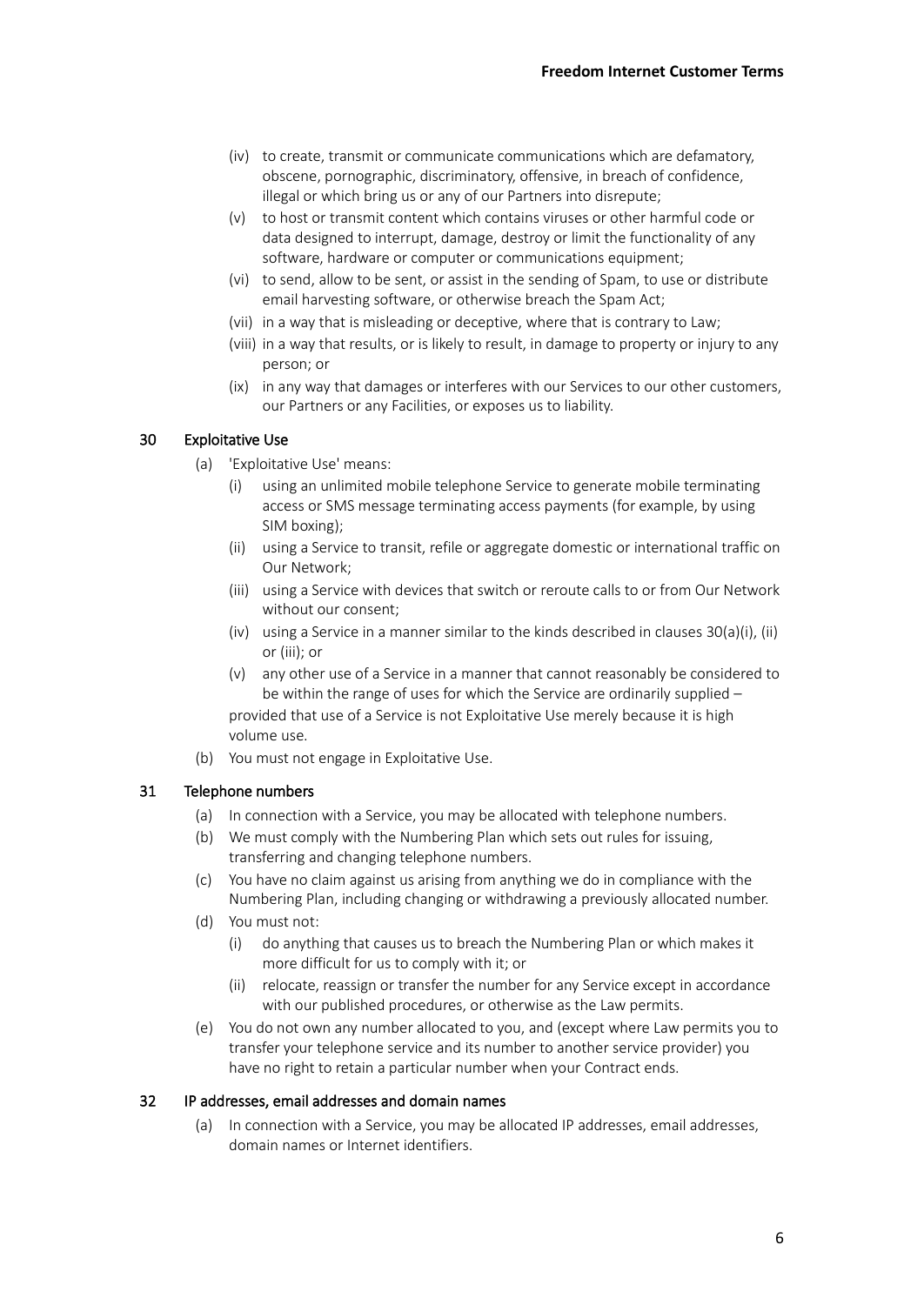- (b) These Internet identifiers are licensed, controlled and administered not by us but by independent authorities. These authorities make, and may change, their own rules and regulations that bind us and you.
- (c) We are not responsible for anything done, or required to be done, by these authorities.
- (d) You do not own any Internet identifier allocated to you, and (except where rules of the relevant authority permit you to transfer an Internet identifier to another service provider) you have no right to retain them when your Contract ends.
- (e) An IP address allocated to you:
	- (i) may be managed using Network Address Translation (NAT);
	- (ii) may not be 'globally routable' ie directly reachable by all other Internet users; and
	- (iii) may therefore not support applications or services that require inbound connections to be established (eg a Virtual Private Network).

This reflects common industry architecture and is not a defect in your Service.

- (f) We may allocate you with a globally routable IP address, if you request it or applicable Service Terms provide for it, subject to:
	- (i) availability;
	- (ii) Service Terms;
	- (iii) our current allocation policy at the time of request; and
	- (iv) payment of an additional Charge.

# 33 Dynamic IP addresses

- (a) Unless your Internet Service specifies that we shall provide you with a static (ie nonchanging) IP address, we may provide it using dynamic IP addresses (that change periodically).
- (b) The periodic changing of dynamic IP addresses is normal network behaviour and not a fault.
- (c) It may be difficult or impossible to operate an Internet server (eg a mail server or a web server) using an Internet Service with a dynamic IP address. If you intend to operate such a server you should use an Internet Service with a static IP address.

## <span id="page-6-0"></span>34 Supplied Equipment

- (a) This clause applies if we supply Equipment to you.
- (b) You assume risk in Equipment upon delivery.
- <span id="page-6-1"></span>(c) We or our Partners retain title to Equipment:
	- (i) for Equipment rented or loaned to you at all times;
	- (ii) for Bundled Equipment until completion of the minimum term; and
	- (iii) for any other Equipment until full payment has been made –

each a Security Period.

- (d) While we or our Partners retain title to Equipment, you hold it in a fiduciary capacity as bailee for us and grant us a 'security interest' over it for the purposes of the PPS Law.
- (e) We or our Partners retain all intellectual property rights in any software, manuals or user documentation supplied with Equipment.
- (f) If you use in connection with a Service any Equipment we have not approved or provided:
	- (i) it must comply with all applicable Laws, and technical standards and requirements including those set by its supplier or the manufacturer;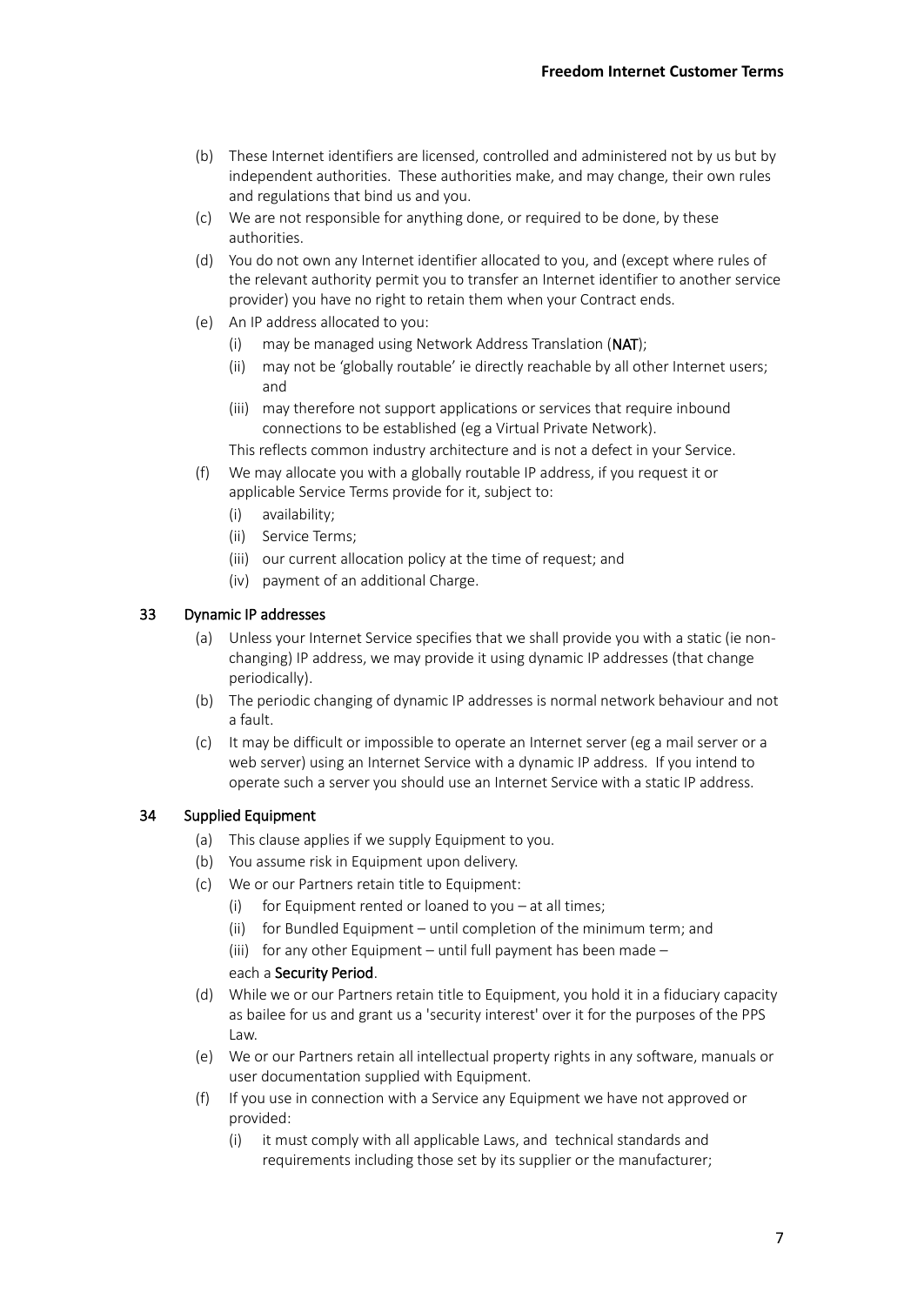- (ii) you are responsible for ascertaining what those technical standards and requirements are, since we will not be familiar with the Equipment; and
- (iii) we will not be liable to you for any losses or expenses you incur in relation to your use of the Equipment, except to any extent we cause or contribute to it by: (A) our negligence, or
	- (B) our breach of the Consumer Guarantees.

## 35 Substituted Equipment

- (a) On occasions, stock of advertised Equipment may become unexpectedly unavailable. In that event we may supply substitute Equipment that is substantially equivalent to the advertised Equipment.
- (b) On occasions, advertised Equipment may not be technically suitable for your situation. In that event we may supply substitute or modified Equipment that is more suitable.

### <span id="page-7-1"></span>36 Delivery of Equipment

- (a) We will try to deliver Equipment to you on the delivery date (Delivery Date) and at the address (Site) indicated on your Application during normal business hours in that area.
- (b) Variations at your request to Delivery Date or Site:
	- (i) are at our discretion; and
	- (ii) may be subject to conditions, including extra Charges.

#### 37 Installation and connection of Equipment

- (a) This clause only applies if we expressly agree to install or connect Equipment.
- (b) We will install the Equipment at the Site within a reasonable time after the Delivery Date to connect you to the Service during normal business hours in that area. You must provide us with safe access.
- <span id="page-7-0"></span>(c) You must prepare the Site for the installation (in accordance with any directions or specifications we issue) at your own expense, including providing:
	- (i) appropriate electricity supply;
	- (ii) appropriate electrical and mechanical fittings;
	- (iii) appropriate environmental conditions;
	- (iv) a secure location for the Equipment, including if applicable a suitable point for mounting an external satellite dish without obstructions;
	- (v) all necessary facilities for the location of the Equipment;
	- (vi) access to all necessary personnel including your technical personnel;
	- (vii) where relevant, permission for us and our representatives and agents to enter the Site and install the Equipment including making any minor physical modifications reasonably necessary for the purpose.
- (d) You warrant to us that as at the date of installation and connection to the Service, you will have notified any relevant parties and obtained all relevant consents for us to enter onto the Site, install Equipment and connect you to the Service.
- (e) You must indemnify us against any Claim made against us, or Loss incurred by us (including legal costs on a full indemnity basis) in connection with such entry and installation, except to the extent that we caused or contributed to the Claim or Loss by our negligence, breach of any Law or breach of your Contract.
- (f) You must obtain and maintain, at your expense, any permits, licences, approvals, authorisations, including local council planning approval required for the installation and operation of the Equipment and connection to the Service.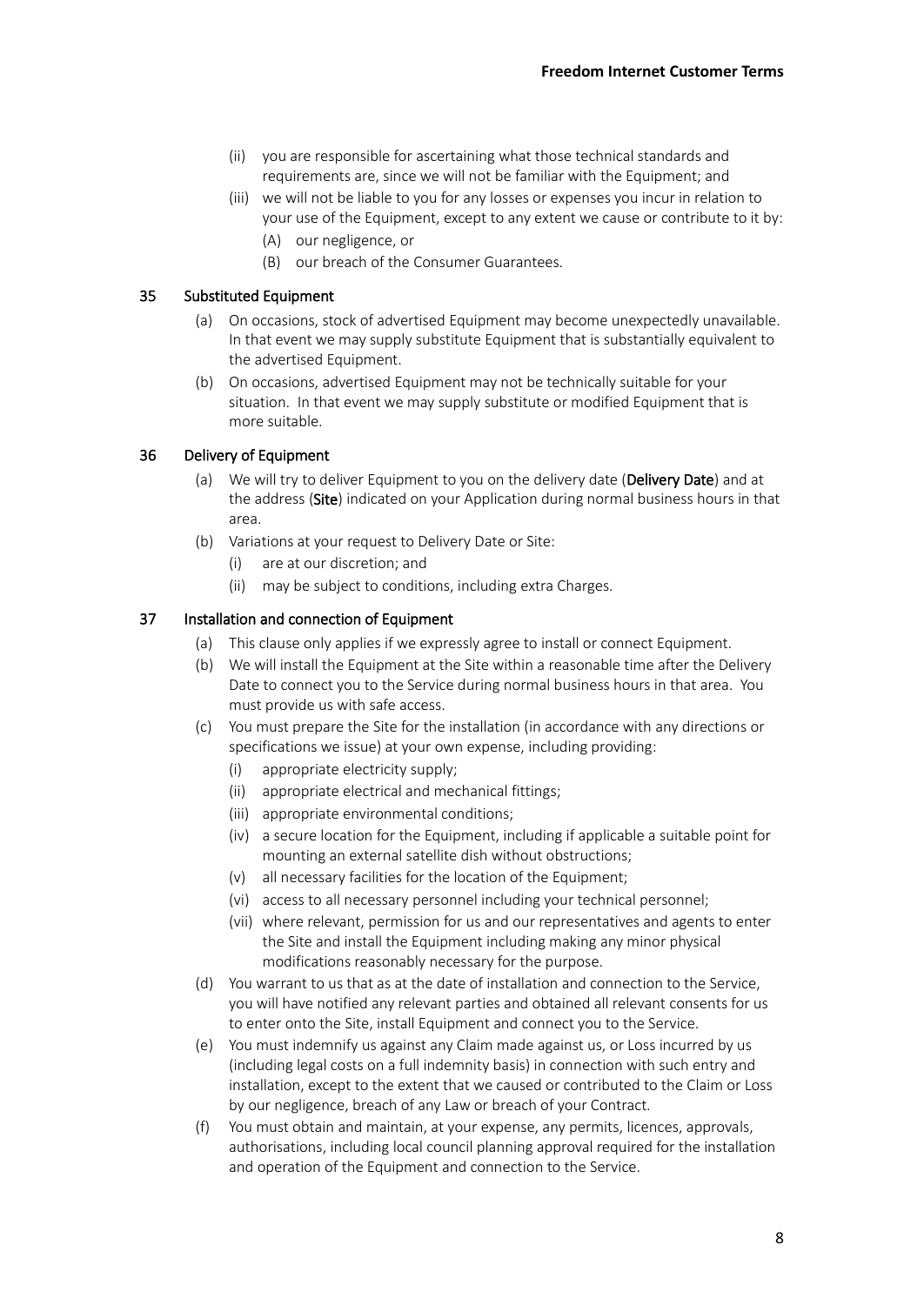$(g)$  If installation must be rescheduled because you breach this clause, we may make a reasonable Charge for our additional costs.

# 38 Installation Charges

- (a) We will charge you installation Charges as stated in (or indicated by) your Contract.
- (b) We will try to inform you in advance of any installation fees that may be charged by our Partners.
- (c) If we find that installation will be more costly because of factors beyond our reasonable control, we may decline to proceed with installation unless you agree to revised Charges.

## 39 Additional Equipment services

- (a) You may ask us to supply additional services in relation to Equipment eg repairs.
- (b) If we agree to provide additional services, we will charge on a time and materials basis at our standard rates at the time (which may include materials supplied by our Partners at rates they determine).

### 40 Lost, stolen and damaged Equipment

- (a) You are responsible for any lost, stolen and damaged Equipment that is owned by us or our Partner and is in your possession, under your control or on your property, except if it is caused by us, our personnel or our Partner (including nbn).
- (b) You must pay for the replacement or (if reasonable) repair of such Equipment, except if the loss, theft or damage is caused by us, our personnel or our Partner (including nbn).

## 41 Return of Equipment

## *41.1 Loan equipment*

If:

- (a) your Contract terminates for any reason (except our fault); and
- (b) you hold any Equipment we have loaned you –
- you must return it to us at your cost within ten days, failing which we may:
- (c) take steps to recover it; or
- (d) charge you for its replacement value.
- *41.2 Sale equipment*

If:

- (a) your Contract terminates for any reason (except our fault); and
- (b) you hold any Equipment we have sold you, but you haven't yet fully paid for we may:
- (c) charge you for the unpaid balance of the price of Equipment; or
- (d) require you to return it to us at your cost within ten days, failing which we may:
- (e) take steps to recover it; or
- (f) charge you for its replacement value.

## <span id="page-8-0"></span>42 PPS Law

- *42.1 Application of clause*
	- (a) This claus[e 42](#page-8-0) applies to the extent that your Customer Contract provides for or contains a 'security interest' for the purposes of the PPS Law.
	- (b) The security interest granted to us is a 'purchase money security interest' to the extent that it can be under section 14 of the PPS Law.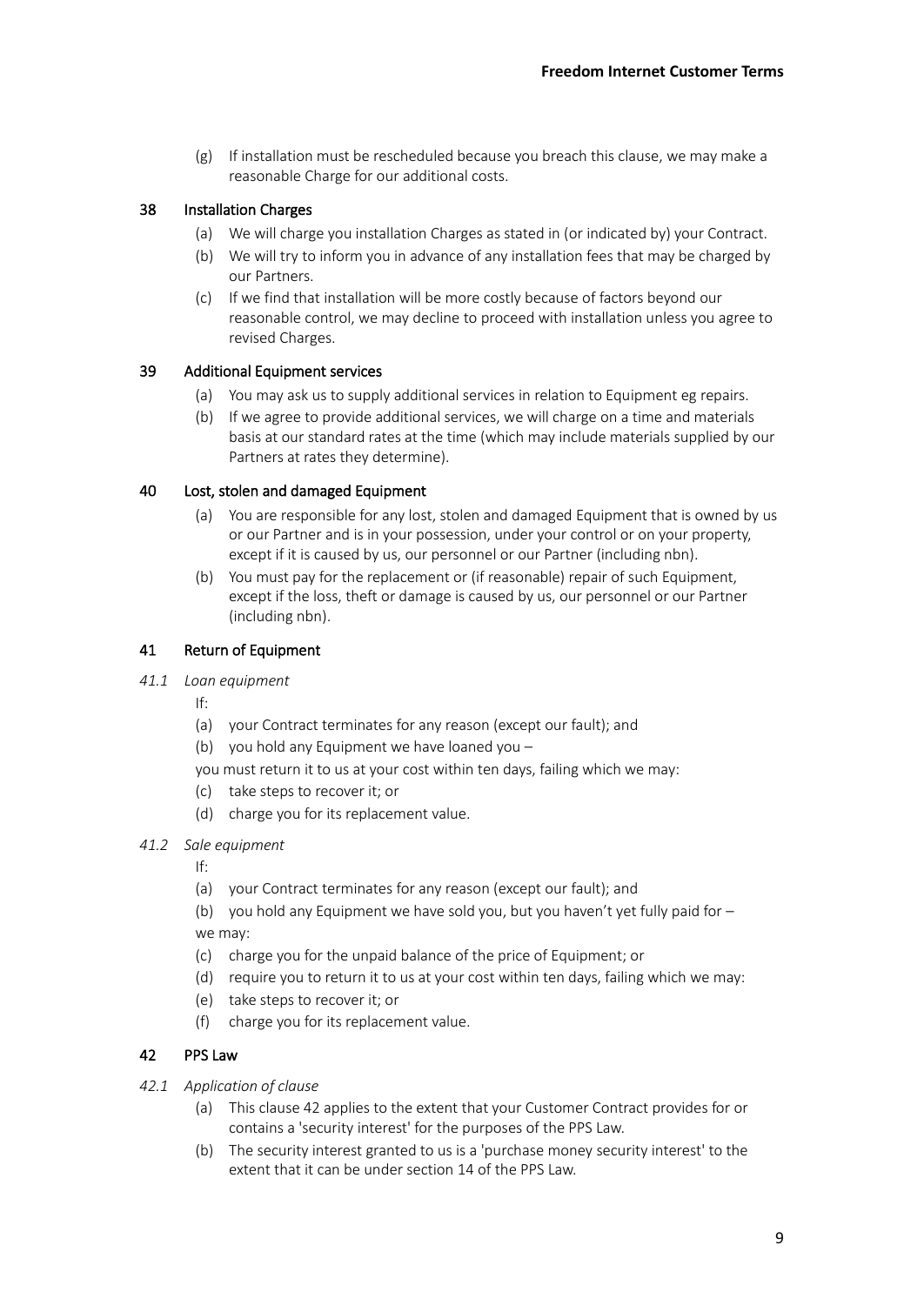# *42.2 Registration and rights*

- (a) We may register our security interest. You must do anything (such as obtaining consents and signing documents) which we require for the purposes of:
	- (i) ensuring that our security interest is enforceable, perfected and otherwise effective under the PPS Law;
	- (ii) enabling us to gain first priority (or any other priority agreed to us in writing) for our security interest; and
	- (iii) enabling us to exercise rights in connection with the security interest.
- (b) Our rights under your Customer Contract are in addition to and not in substitution for our rights under other law (including the PPS Law) and we may choose whether to exercise rights under our agreement and/or under such other law, as we see fit.
- *42.3 PPS Law exclusions and waivers*
	- (a) The following provisions of the PPS Law do not apply and, for the purposes of section 115 of the PPS Law are 'contracted out' of your Customer Contract in respect of goods that are not used predominantly for personal, domestic or household purposes:
		- (i) section 95 (notice of removal of accession to the extent it requires us to give a notice to you);
		- (ii) section 96 (retention of accession);
		- (iii) section 125 (obligations to dispose of or retain collateral);
		- (iv) section 130 (notice of disposal to the extent it requires us to give a notice to you);
		- (v) section 132(3)(d) (contents of statement of account after disposal);
		- (vi) section 132(4) (statement of account if no disposal);
		- (vii) section 135 (notice of retention);
		- (viii) section 142 (redemption of collateral); and
		- (ix) section 143 (reinstatement of security agreement).
	- (b) The following provisions of the PPS Law:
		- (i) section 123 (seizing collateral);
		- (ii) section 126 (apparent possession);
		- (iii) section 128 (secured party may dispose of collateral);
		- (iv) section 129 (disposal by purchase); and
		- (v) section 134(1) (retention of collateral) –

confer rights on us. You agree that in addition to those rights, we shall, if there is default by you, have the right to seize, purchase, take possession or apparent possession, retain, deal with or dispose of any Equipment during its Security Period, not only under those sections but also, as additional and independent rights, under your Customer Contract and you agree that we may do so in any manner we see fit including (in respect of dealing and disposal) by private or public sale, lease or licence.

- (c) You waive your rights to receive a verification statement in relation to registration events in respect of commercial property under section 157 of the PPS Law.
- *42.4 Non-disclosure*

We and you agree not to disclose information of the kind that can be requested under section 275(1) of the PPS Law. You must do everything necessary on your part to ensure that section 275(6)(a) of the PPS Law continues to apply. The agreement in this clause is made solely for the purpose of allowing to us the benefit of section 275(6)(a) and we shall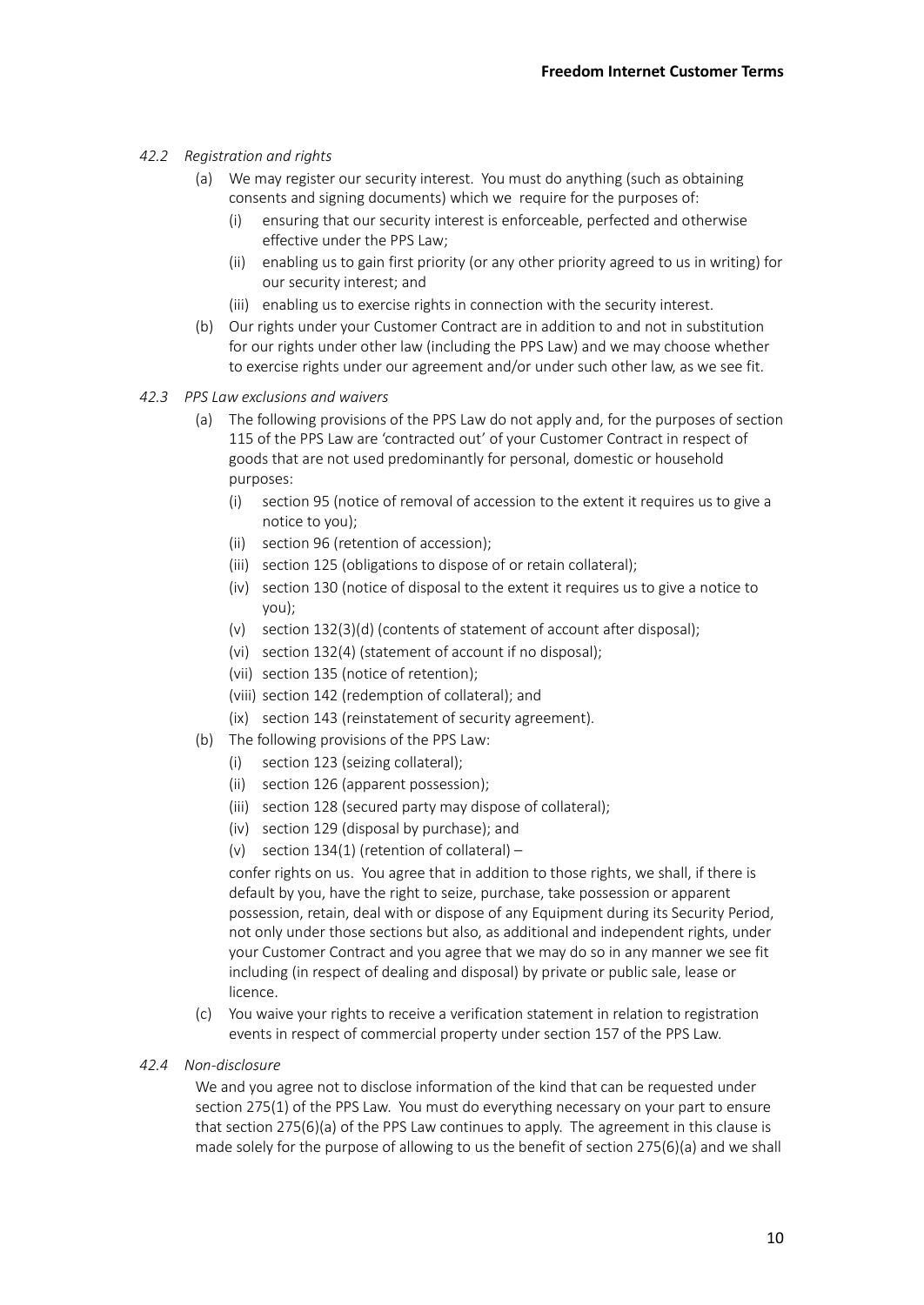not be liable to pay damages or any other compensation or be subject to injunction if we breach this clause.

*42.5 No competing security interest*

You must not create, purport to create or permit to be created any 'security interest' (as defined in PPS Law) in Equipment during its Security Period other than with our express written consent.

- *42.6 Sub-hiring Equipment during Security Period*
	- (a) You must not lease, hire, bail or give possession of (sub-hire) the equipment to anyone else unless we (in our absolute discretion) first consent in writing. Any such sub-hire must be in writing in a form acceptable to us and must be expressed to be subject to our rights under our agreement with you.
	- (b) You must take all steps including registration under PPS Law as may be required to:
		- (i) ensure that any security interest arising under or in respect of the sub-hire is enforceable, perfected and otherwise effective under the PPS Law;
		- (ii) enable us to gain (subject always to our rights) first priority (or any other priority we agree to in writing) for the security interest; and
		- (iii) enable each of us to exercise our respective rights in connection with the security interest.
- *42.7 Costs*

We may recover from you the cost of doing anything under this clause [42,](#page-8-0) including registration fees and the costs of notification.

## <span id="page-10-0"></span>43 TCP Customers and Authorised Representatives

- (a) If you are a TCP Customer, you can appoint an Authorised Representative to act on your behalf if you require.
- (b) To be effective, we require that any such appointment:
	- (i) is in writing;
	- (ii) is signed by you (unless you are incapable of signing, in which case we shall work out a feasible and mutually acceptable alternative with you);
	- (iii) is verified by you in person or by telephone, including reasonable evidence of your identity (unless you are incapable of communicating with us in person or by telephone, in which case we shall work out a feasible and mutually acceptable alternative with you); and
	- (iv) states any limitations on the authority of your Authorised Representative (eg time limit; limit on access to your account or personal information; limit on authority to incur expense on your behalf).
- (c) If your appointment does not state any limitations, your Authorised Representative has the power to act on your behalf as if they are you.
- (d) If your appointment states any limitations, your Authorised Representative has powers, including access to your information, in accordance with your appointment and those limitations.

### 44 TCP Customers and Advocates

- (a) You can use an Advocate to communicate with us if you require.
- (b) We presume that an Advocate is not authorised to establish or make changes to your account or Services, unless the Advocate is also your Authorised Representative under clause [43.](#page-10-0)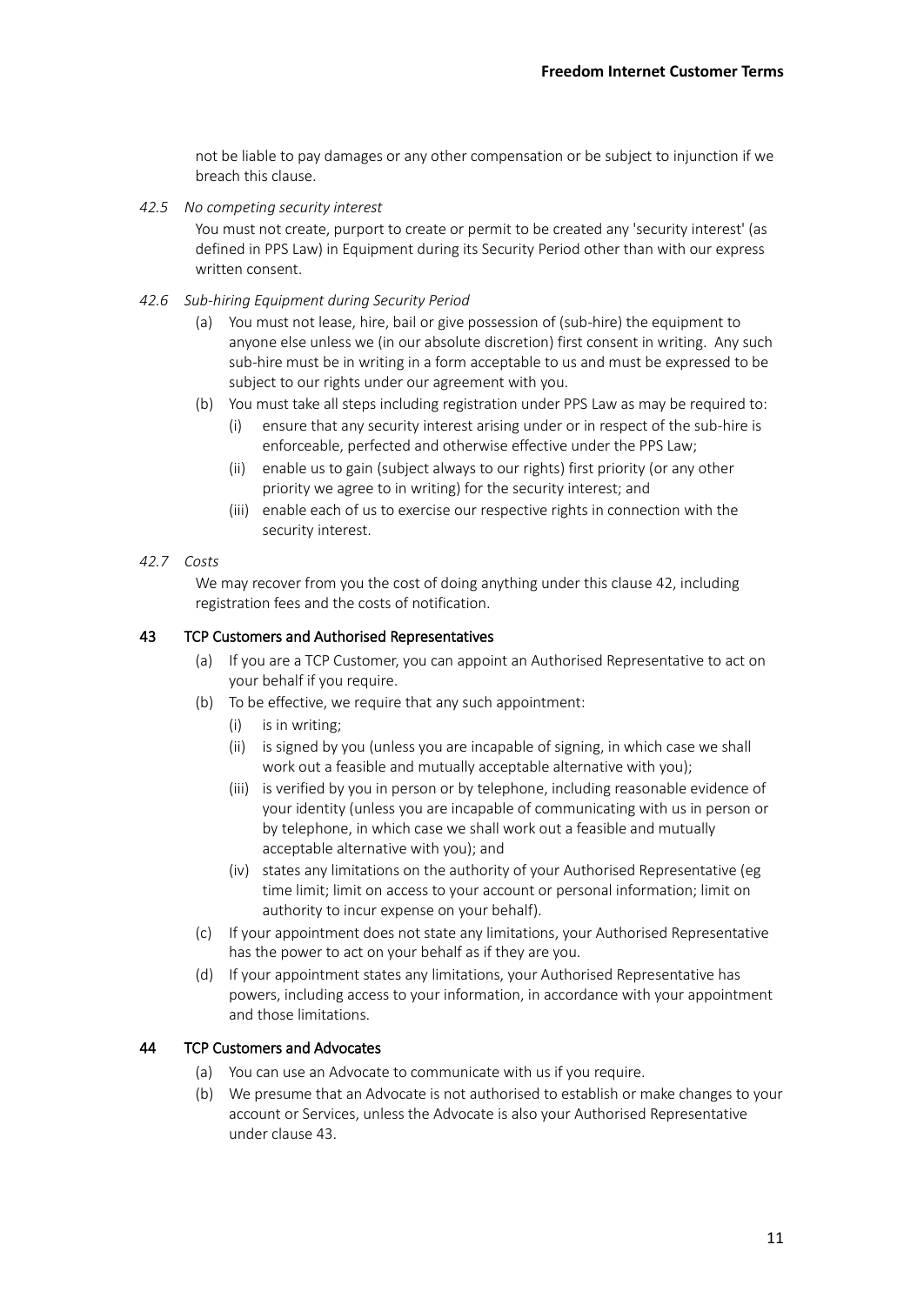(c) A person acting as your Advocate has no power to act on your behalf and has no access to your information without you being present and agreeing to such action.

### <span id="page-11-0"></span>45 Rights and remedies for PDH goods and services

Important consumer information: Full details of the consumer rights and remedies referred to in clauses [45](#page-11-0) and [46](#page-11-1) can be obtained from the Australian Competition and Consumer Commission (ACCC) at www.accc.gov.au or from a local consumer protection agency.

- (a) If we supply you with goods or services of a kind ordinarily acquired for personal, domestic or household (PDH) use or consumption you have important rights under the Australian Consumer Law (ACL) including Consumer Guarantees and remedies. Nothing in your Contract limits those rights and remedies in any way.
- (b) If we supply you with PDH Goods or Services, and you are told they come with a 'manufacturer's warranty' or 'one year product assurance' or similar, those rights are in addition to, and not instead of, your rights under the ACL.

## <span id="page-11-1"></span>46 Rights and remedies for certain non-PDH goods

If we supply you with goods or services that are not of a kind ordinarily acquired for personal, domestic or household use or consumption and cost no more than:

- until and including 30 June  $2021 $40,000$ ; or
- from and including  $1$  July  $2021 $100,000 -$

you have important rights under the ACL including Consumer Guarantees and remedies but:

- (a) in relation to these goods, our liability for failure to comply with a Consumer Guarantee (other than certain guarantees about ownership and undisturbed use) is limited to:
	- (i) replacing the goods or supplying equivalent ones;
	- (ii) repairing the goods;
	- (iii) paying the cost of replacing the goods or of acquiring equivalent ones; or
	- (iv) paying the cost of having the goods repaired; and
- (b) in relation to these services, our liability for failure to comply with a Consumer Guarantee is limited to:
	- (i) supplying the services again; or
	- (ii) paying the cost of having the services supplied again.
- (c) If we supply you with non-PDH Goods or Services that cost no more than
	- until and including 30 June  $2021 $40,000$ ; or
	- from and including  $1$  July 2021 \$100,000 –

and you are told they come with a 'manufacturer's warranty' or 'one year product assurance' or similar, those rights are in addition to, and not instead of, your rights under the ACL.

#### <span id="page-11-2"></span>47 Personal injury or death

To the extent that our negligence causes personal injury or death, we accept liability on normal principles of law.

#### <span id="page-11-3"></span>48 Service Level Agreements

If a Service or a Plan includes a Service Level Agreement (SLA):

- (a) we are liable for any remedy or rebate specified by the SLA; and
- (b) subject to clause[s 45](#page-11-0) t[o 47,](#page-11-2) and to the express terms of the SLA, our liability for breach of the SLA is limited to such remedy or rebate.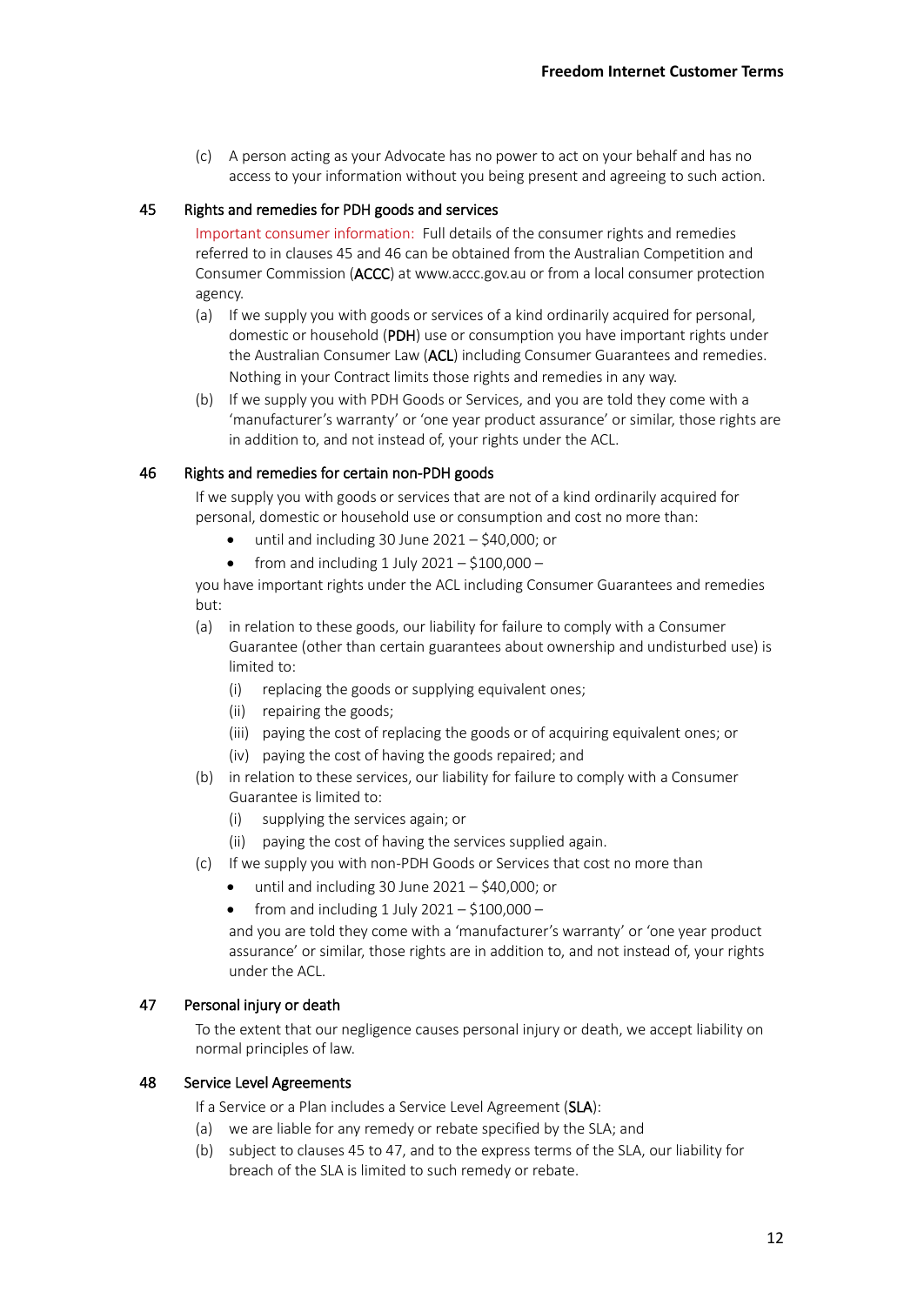# <span id="page-12-0"></span>49 Exclusion of implied terms

Important consumer information: Nothing in this clause [49](#page-12-0) limits the consumer rights and remedies referred to in clause[s 45](#page-11-0) and [46.](#page-11-1)

Subject to clause[s 45,](#page-11-0) [46,](#page-11-1) [47](#page-11-2) and [48:](#page-11-3)

- (a) Any representation, warranty, condition or undertaking (whether in favour of you or of us) that would be implied in your Contract by legislation, common law, equity, trade custom or usage or otherwise is excluded from your Contract to the fullest extent permitted by law.
- (b) We do not warrant or represent the performance, accuracy, reliability or continued availability of the Services or Facilities or that the Services or Facilities will operate free from faults, errors or interruptions.

# <span id="page-12-1"></span>50 Limitation of liability – General

Important consumer information: Nothing in this clause [50](#page-12-1) limits the consumer rights and remedies referred to in clause[s 45](#page-11-0) and [46.](#page-11-1)

Subject to clause[s 45,](#page-11-0) [46,](#page-11-1) [47,](#page-11-2) [48](#page-11-3) an[d 51,](#page-12-2) we are never liable to you for, and you release us from any Claim for, any Loss.

## <span id="page-12-2"></span>51 Limitation of liability – ACL Consumers and ACL Small Businesses

Important consumer information: Nothing in this clause [51](#page-12-2) limits the consumer rights and remedies referred to in clause[s 45](#page-11-0) and [46.](#page-11-1)

If:

- (a) you are an ACL Consumer or an ACL Small Business; and
- (b) claus[e 50](#page-12-1) is determined by a court or tribunal to be Unfair –

then:

- (c) claus[e 50](#page-12-1) will not apply but:
	- (i) neither of us is liable to the other for economic loss, business interruption, loss of revenue, profits, actual or potential business opportunities or contracts, anticipated savings, loss of profits, loss of data, indirect or consequential loss, an obligation to indemnify another person, or an obligation to contribute to the compensation of loss or damage suffered by another person; and
	- (ii) except for liability under clause[s 52](#page-12-3)[\(a\),](#page-12-4) [\(b\)](#page-12-5) or [\(c\),](#page-12-6) [54](#page-13-1) or [55](#page-13-0) the liability of each of us to the other for any Loss is limited to \$1,000 in aggregate in respect of the Term.

## <span id="page-12-5"></span><span id="page-12-4"></span><span id="page-12-3"></span>52 Liability – General

- (a) You must pay us all Charges and other amounts due under your Contract.
- (b) You must pay us the fair value of any Equipment that you fail to return to us if and when required (less any amounts you may already have paid for the Equipment). You must also pay us fair compensation for any damage to such Equipment before it is returned. Fair wear and tear does not count as damage.
- <span id="page-12-6"></span>(c) You must indemnify us for any Loss we suffer as a result of or in connection with:
	- (i) your breach of your Contract;
	- (ii) your use of a Service or Equipment; or

(iii) a Claim against us by an End User in relation to a Service we supply to you  $$ except to the extent that we caused or contributed to the Loss by our negligence, breach of any Law or breach of your Contract.

TCP Customers: We will not impose Credit Management Charges unless the Charges are a reimbursement of our costs and you are advised of their amount or method of calculation.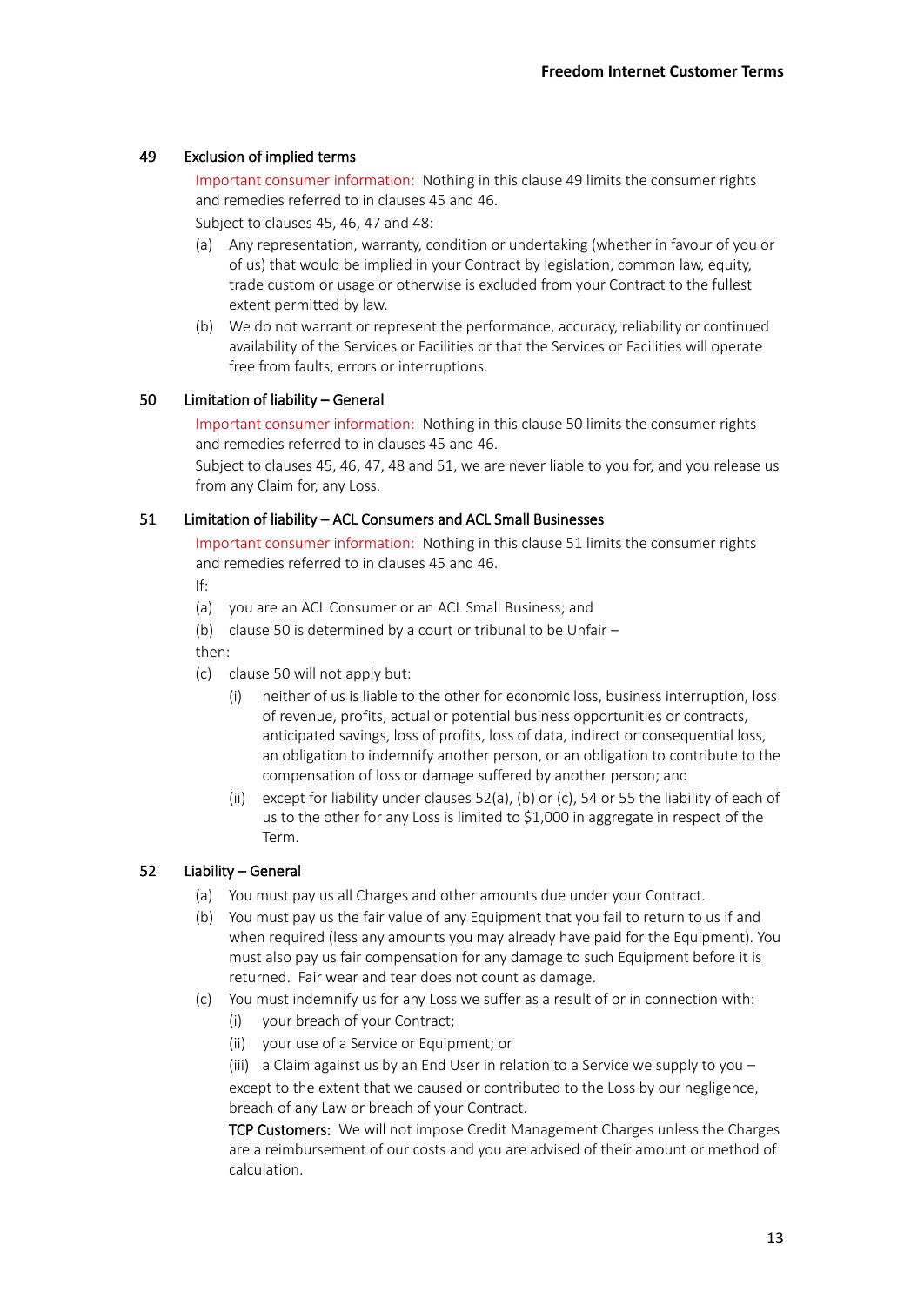- (d) You indemnify us for any Loss we suffer in connection with any Claim made against us by a third party arising out of or in relation to your use of Services or Equipment except to the extent that we caused or contributed to the Loss by our negligence, breach of any Law or breach of your Contract.
- (e) Your obligations under this clause survive termination of your Contract.

## 53 Liability – legal requests, etc

- (a) This clause applies where we reasonably incur expenses as a result of or in connection with:
	- (i) a police request for information or evidence in relation to you or your use of a Service; or
	- (ii) a Court or other competent authority's direction for provision of information or evidence in relation to you or your use of a Service; or
	- (iii) a demand from a legal practitioner for information or evidence in relation to you or your use of a Service.
- (b) You must reimburse our expenses on request.

## <span id="page-13-1"></span>54 Your liability to us – (alleged) illegal use, etc

- (a) This clause applies where:
	- (i) your Service is actually or allegedly used in a way that breaches any law or infringes the rights of any third party; and
	- (ii) we suffer Loss or reasonably incur expenses as a result.
- (b) You must make good our Loss and reimburse our expenses on request.

## <span id="page-13-0"></span>55 Liability and our Partners

<span id="page-13-2"></span>*55.1 No Claims against a Partner*

If:

- (a) except for this clause, you would have a Claim against a Partner arising out of or in connection with your Service or their role in its supply; and
- (b) our Partner has required us to exclude the Claim and/or we are liable to indemnify it against the Claim –

then:

- (c) you must not make the Claim;
- (d) you release our Partner from the Claim; and
- (e) you indemnify us and our Partner against any Loss we suffer if you do make the Claim.
- <span id="page-13-3"></span>*55.2 Partner indemnity*

If we are liable to indemnify a Partner against any Claim or Loss arising out of or in connection with your Service or their role in its supply, you must indemnify us against our liability to the Partner except to the extent that we caused or contributed to the Claim or Loss by our negligence, breach of any Law or breach of your Contract.

## *55.3 No application where Unfair*

If:

(a) you are an ACL Consumer or an ACL Small Business; and

(b) claus[e 55.1](#page-13-2) or [55.2](#page-13-3) is determined by a court or tribunal to be Unfair – it will not apply.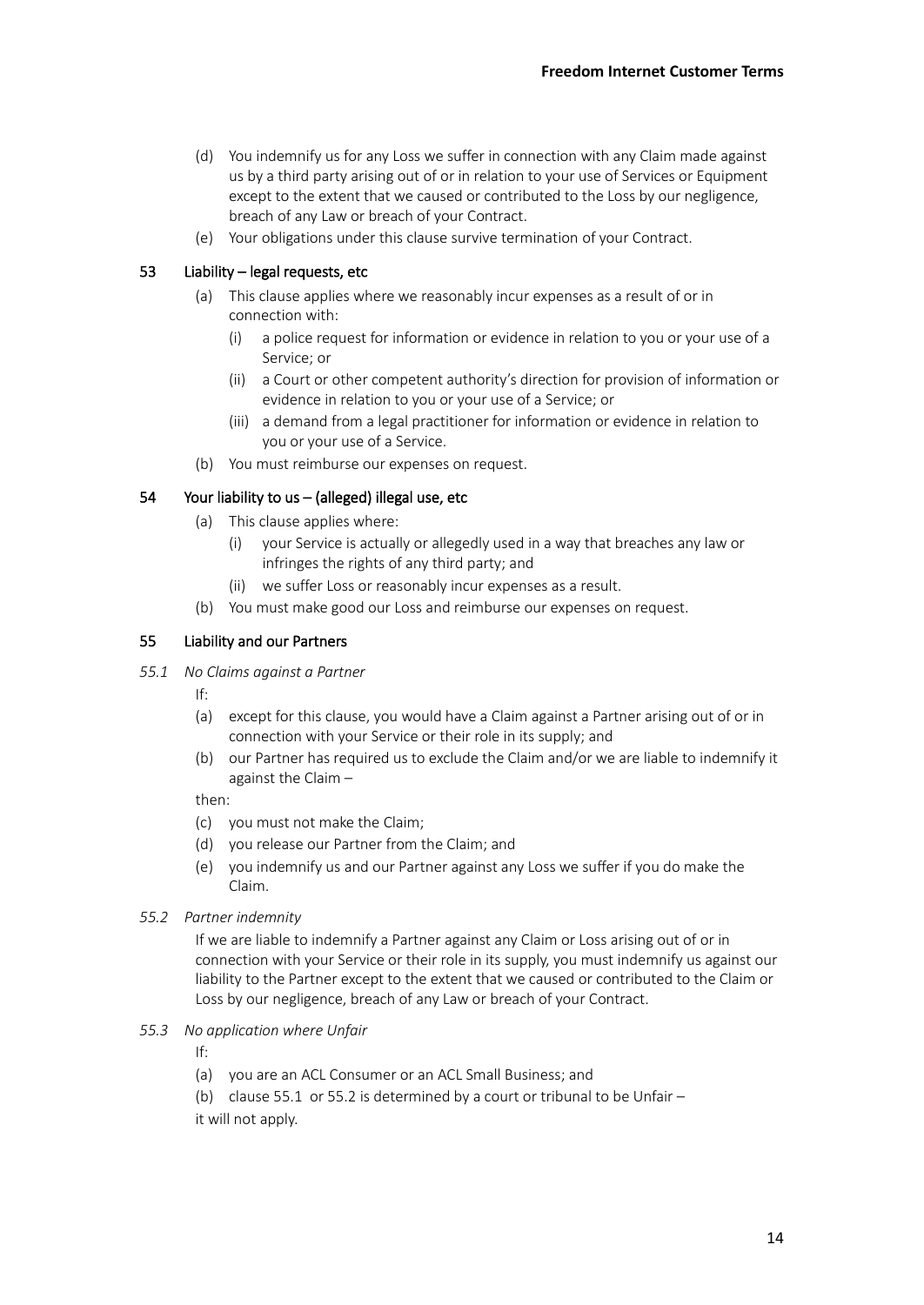# 56 Maintenance and faults

### *56.1 Maintenance*

From time to time, the Network requires maintenance that may interfere with your Service. We will provide you with notice of any scheduled maintenance where reasonably possible.

## *56.2 Reporting faults*

- (a) You may report faults in relation to a Service or the Network by contacting our help line during its operating hours.
- (b) Before reporting a fault, you must take all reasonable steps to ensure that the fault is not caused by equipment which is not part of the Network.
- (c) You must not report a fault directly to one of our Partners unless we ask you to do so.
- (d) If you report a fault that turns out to be a 'false alarm', or not to relate to the Network, we may make a reasonable charge for our effort and expenses in responding to your report.

### *56.3 Repairing faults*

- (a) We will use reasonable efforts to repair faults in Our Facilities within a reasonable period.
- (b) We will use reasonable efforts to have our Partners repair faults in Partner Facilities within a reasonable period.
- (c) You are responsible for maintaining and repairing your own equipment (except where we supplied it and you have warranty rights in relation to a fault).

## *56.4 Cost of repairs*

If you cause a fault or damage to the Network, we may charge you the reasonable cost of repairing it.

## <span id="page-14-2"></span>57 General power to vary your Contract

We may vary your Contract from time to time on notice to you but variations do not have retrospective effect.

ACL Consumers and ACL Small Businesses: Subject to clause [58.2,](#page-14-1) we shall give you reasonable notice, having regard to:

- (a) the nature of the variation; and
- (b) the means by which notice is to be provided; and
- (c) the length of time remaining before the variation is to occur; and
- (d) any other matter that is reasonably relevant –

and we may also give you Walk Away Rights as explained in claus[e 58.](#page-14-0)

## <span id="page-14-0"></span>58 ACL Consumers, ACL Small Businesses and Contract variations

This clause only applies to ACL Consumers and ACL Small Businesses.

## *58.1 Reminder about ACL Consumers and ACL Small Businesses*

'ACL Consumers' means individuals who enter certain kinds of contracts. 'ACL Small Businesses' means certain businesses that enter certain kinds of contracts. Refer to the Dictionary for the detailed definitions.

## <span id="page-14-1"></span>*58.2 Beneficial or minor negative impact*

If a Contract variation will have a beneficial or only a minor negative impact on you:

(a) we will not give you notice; and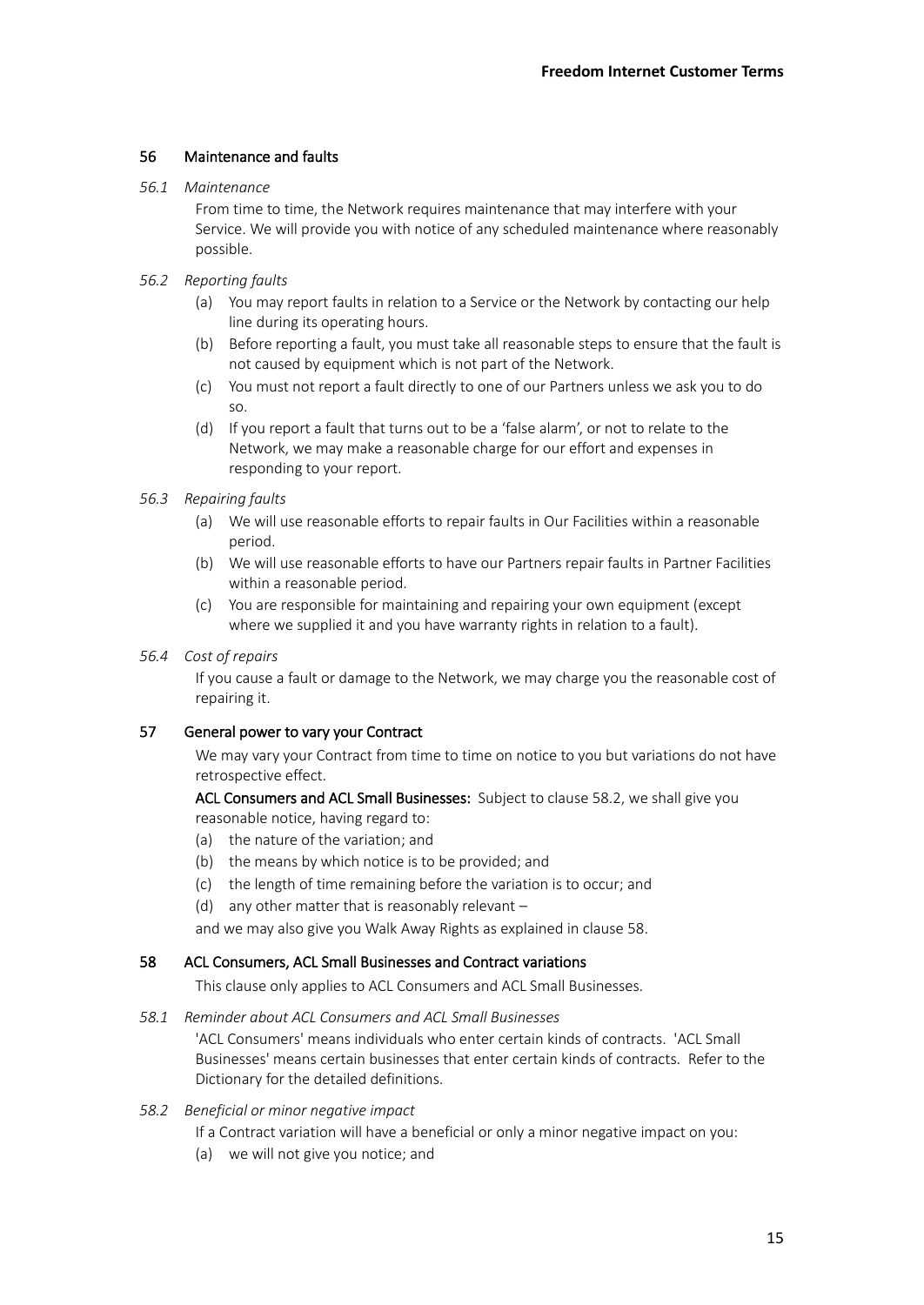- (b) we will not give you Walk Away Rights.
- <span id="page-15-0"></span>*58.3 Variations arising from amendments by a Partner*

If:

- (a) a Partner supplies a service (Resupply Service) to us; and
- (b) we resupply the Resupply Service to you (either as a separate service or as part of another service); and
- (c) the Partner exercises a legal right to vary its terms of supply of the Resupply Service –

then:

- (d) we may vary your Contract in accordance with the Partner's variation;
- (e) we will give you notice of the variation; and
- (f) we will give you Walk Away Rights if you also pay any costs (eg early termination fee or similar) that we will have to pay for cancelling the Resupply Service with the Partner.

### *58.4 Other variations*

In any other case:

- (a) We will give you notice of the variation.
- (b) We will also offer you the right to terminate your Contract within 14 days of the date of the notice without incurring charges other than:
	- (i) usage or network access charges to the date your Contract ends; and
	- (ii) outstanding amounts for installation of Equipment; and
	- (iii) outstanding amounts for Equipment that is compatible with other suppliers' services; and
	- (iv) where applicable, any amount under clause [58.3](#page-15-0) –

(Walk Away Rights).

## <span id="page-15-1"></span>59 When variations take effect

Contract variations take effect:

- (a) at the end of any applicable notice period; or
- (b) if no notice period applies, immediately.

## 60 Customer transfers to us

*60.1 Obligations to your current supplier*

If you wish to transfer from another supplier to us, you must first check whether your contract with your current supplier imposes any restrictions or costs of doing so.

- *60.2 Where we manage the churn process*
	- (a) In some cases, there is an industry process under which we initiate and manage the transfer of your Service from another supplier to us (Industry Churn Process).
	- (b) Where we notify you that an Industry Churn Process is in place, by making an application for Service, you instruct and authorise us to arrange with your current supplier to transfer the Service to us, and authorise us to act on your behalf with your current supplier to transfer the Services to us.
- *60.3 Where there is no Industry Churn Process*

Unless we notify you that there is an Industry Churn Process in place, you are solely responsible for terminating your contract with and any services from your current supplier in accordance with your contract with it, which might continue to charge you until you have done so.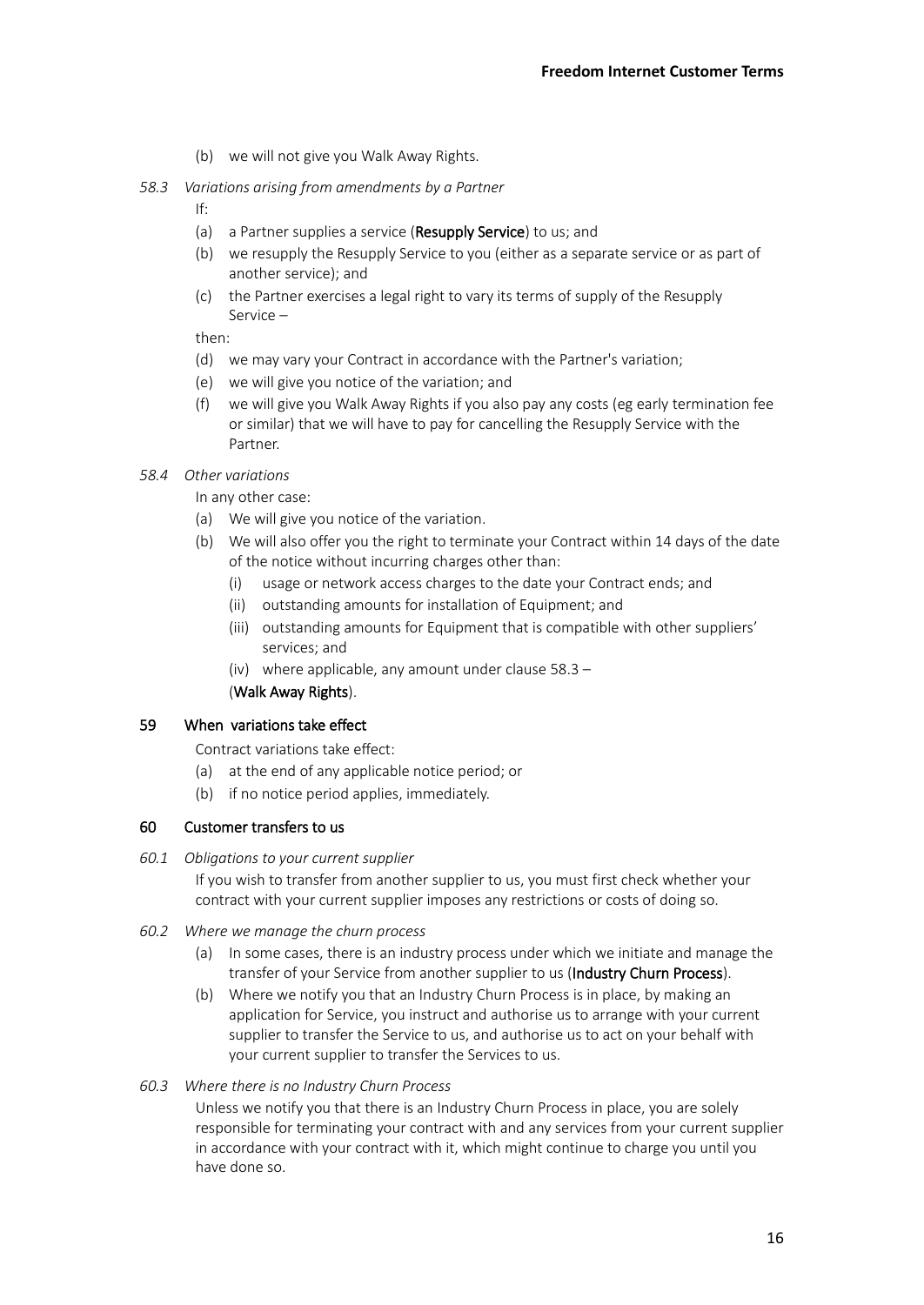## *60.4 Charges payable to your current supplier*

You must promptly pay your current supplier all amounts you owe it.

# 61 Transfers from us

- (a) If you transfer a Service to another supplier, you must pay our Charges that accrue before completion of the transfer.
- (b) If you transfer a Service to another supplier before the end of any minimum term or fixed term, Early Termination Fees apply – see clause [84.](#page-22-0)

# 62 Charges & payment (1): kinds of Charge

We have various kinds of Charge, including:

- (a) installation Charges eg for installing Equipment;
- (b) set up Charges eg a one-off Charge when you start on an Internet Service;
- (c) periodic Charges eg a fixed monthly Charge for an ADSL Service;
- (d) usage Charges eg a Charge per call made on a local call Service;
- (e) prepaid Charges eg a Charge for call credit on a mobile telephone service;
- (f) call connection Charges eg a Charge incurred when a telephone call connects;
- (g) miscellaneous Charges eg a Charge for providing a second copy of a bill, and any Charge that an applicable code, regulation, determination or law specifically allows us to make;
- (h) third party Charges eg an amount we must pay to a Partner to install a second telephone line in your Service Address;
- (i) equipment Charges eg the price of a modem we sell to you  $$ and other Charges stated as part of a Plan.

# <span id="page-16-1"></span>63 Charges & payment (2): Prices

- (a) Subject to clause [65,](#page-16-0) our prices are as stated in your Plan.
- (b) Our current prices at any time are referred to as our 'Price List'.

## 64 Charges & payment (3): spot priced Services

- (a) We may designate a Service as a spot priced Service.
- (b) Spot priced Services will consist of resupplied or rebilled Services where our buy price or other third party charges can vary with little or no notice.
- (c) International telephone calls and international roaming are spot priced Services.

# <span id="page-16-0"></span>65 Varying Charges

We may vary the Charges or add new Charges from time to time in accordance with clauses [57,](#page-14-2) [58](#page-14-0) an[d 59.](#page-15-1)

## 66 Special Promotions

- (a) We may offer Special Promotions to you, on particular terms.
- (b) The particular terms of the Special Promotion will prevail to the extent of any inconsistency with other parts of your Contract.

## 67 Bundled Plans

(a) We may offer a group of Services as a package (bundle) for discounted total Charges (compared to the total Charges that would apply if you acquired the same Services not as a bundle).

eg We might offer bundled 'Home phone + Internet Access for \$89.95 a month' where our Charges for the individual Services would be \$99.95 a month.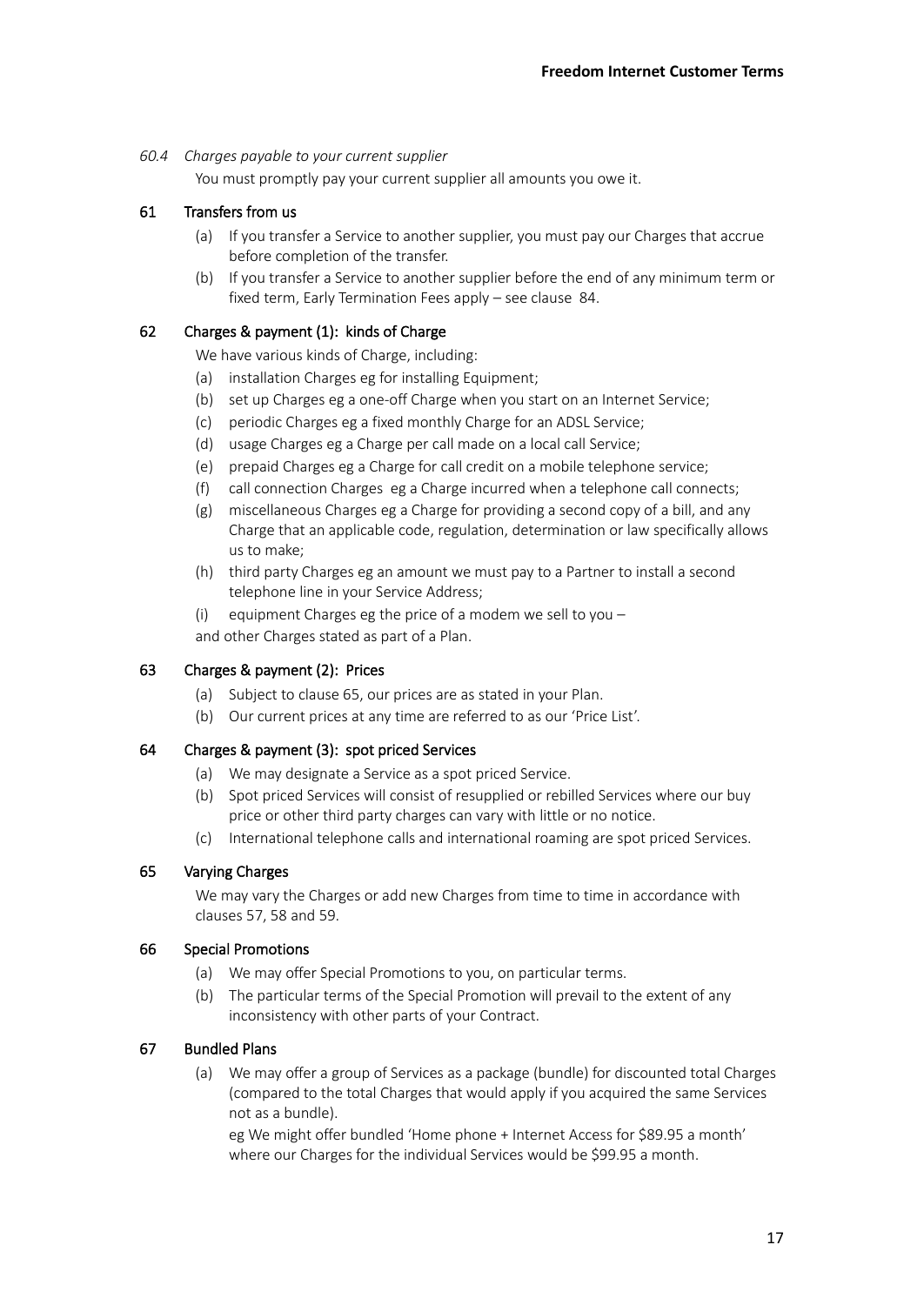- (b) Each Service in a bundle is subject to a separate but dependent Contract.
- (c) If you stop acquiring any Service in a bundle:
	- (i) You have 'broken' the bundle; and
	- (ii) We may bill you non-discounted Charges for the remaining Service/s.

### 68 Credit management (1): Guarantees and security deposits

- (a) We can make supply of Service conditional on you giving us, and maintaining, a security deposit and/or third party guarantees to our reasonable satisfaction. TCP Customers: We will base the requirement for a security deposit on the outcome of a credit assessment conducted in relation to you and the Service you acquire.
- (b) If we become entitled to suspend or terminate Service, we may make the resumption of Service conditional on you giving us, and maintaining, a security deposit and/or third party guarantees to our reasonable satisfaction. TCP Customers: We will base the requirement for a security deposit on the outcome of a credit assessment conducted in relation to you and the Service you acquire.
- (c) You agree that we may use a security payment to pay any billed Charge that is overdue, where you have not disputed the Charge.

TCP Customers: Before we access a security payment, we will advise you that it will be accessed within 5 working days and provide you an opportunity to pay within that period.

(d) We will refund any unused balance of a security deposit within a reasonable time after you cease to acquire the relevant Service and all Charges in respect of that Service have been paid.

TCP Customers: We shall do so within 10 working days after you satisfactorily complete the terms of any arrangements that apply to the security deposit, or you cease to acquire the relevant Service.

(e) As the administration costs of recording and paying interest on a security deposit are typically disproportionate, we do not do so.

ACL Consumers and ACL Small Businesses: Where they are proportionate, we will not unreasonably refuse your written request to do so. In that case, interest will only accrue from the date we agree to your written request.

## <span id="page-17-0"></span>69 Credit management (2): Credit checks

- *69.1 Credit checks*
	- (a) At our discretion, we may obtain a credit report about you to help us decide whether to accept your application for service and to help us collect overdue amounts.
	- (b) In the course of a credit check, we may disclose personal information about you to a credit reporting agency or other credit information provider. We may receive a credit report and other information about you, including personal information.
	- (c) A credit reporting agency may include the fact that we obtained a credit report about you in its credit information file on you.

#### *69.2 Disclosure of information*

We may disclose to a credit reporting agency:

- (a) information in your application;
- (b) details of your account;
- (c) that you have applied for credit with us;
- (d) that we are a current credit provider to you;
- (e) payments that are more than 60 days overdue and are subject to collection processes;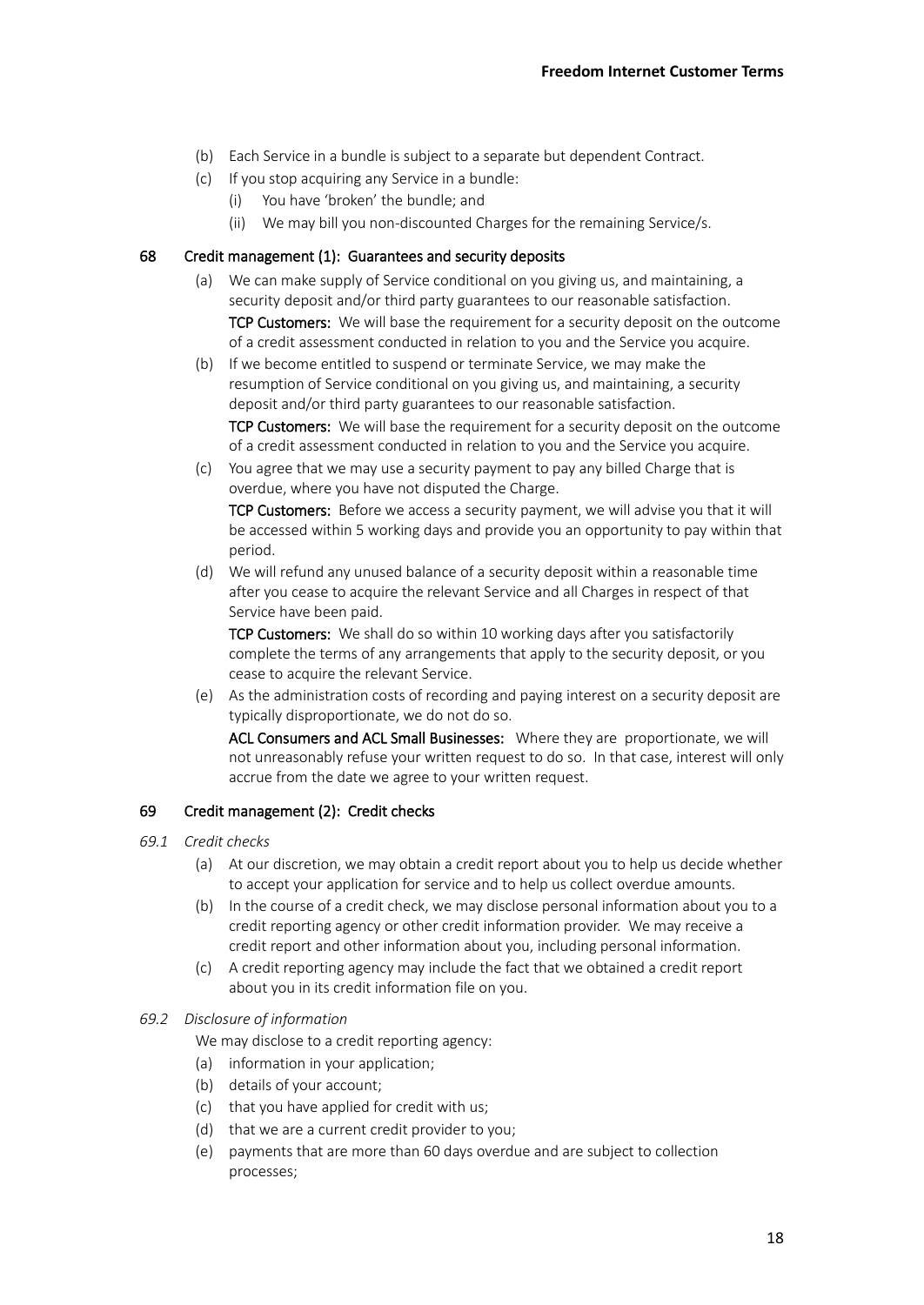- (f) any cheque of yours for \$100 or more which has been dishonoured more than once;
- (g) any serious credit infringement you have committed;
- (h) that payments are no longer overdue.
- *69.3 Other credit disclosures*

We may disclose information about you and any debt you owe us to:

- (a) a debt collection service we engage; and
- (b) anyone who takes, or is considering taking, an assignment of any debt you owe us.
- *69.4 Your consents*
	- (a) If you are an individual, you agree that we can conduct a credit check and verify your personal details, in accordance with this clause.
	- (b) If you are self-employed, you agree that we can:
		- (i) obtain and use any report or information from a credit reporting agency, which contains information about your commercial activities or commercial credit worthiness;
		- (ii) exchange with your other credit providers, any credit report or other report about your credit worthiness or history, or personal information contained in those reports –

in accordance with this clause.

- *69.5 Further acknowledgments*
	- You acknowledge that credit and other information about you may be used to:
	- (a) assess your application;
	- (b) assist you to avoid defaulting on your credit obligations;
	- (c) notify other credit providers of a default by you; and
	- (d) assess your creditworthiness.

## 70 Credit management (3): Services you acquire for others

If you enter a Contract where you will not be the main actual user of the Service (eg you arrange an Internet Service for your children):

- (a) You are responsible for all use of the Service and all Charges incurred under the Contract.
- (b) If you give anyone else sufficient information about your Service (eg by giving them your user name, password or other credentials), they may be able to:
	- (i) uncap or unlimit any cap or other limits that apply to it;
	- (ii) change Plans;
	- (iii) disconnect Service; and
	- (iv) do anything else that you could do.
	- You should treat all information that allows control of your Service as secret.
- (c) Internet and telephone Services can be used to buy goods and services from third parties. You may be liable for debts incurred to these third parties.

## <span id="page-18-1"></span><span id="page-18-0"></span>71 When we can bill

- (a) Your 'Billing Period' is the period between bills. Our standard Billing Period is monthly, but we may vary it.
- (b) We may bill a part-period eg to align your Billing Period with the first day of each month.
- (c) Subject to clause [71](#page-18-0)[\(d\),](#page-19-0) we may bill for Charges at or after any of the following points: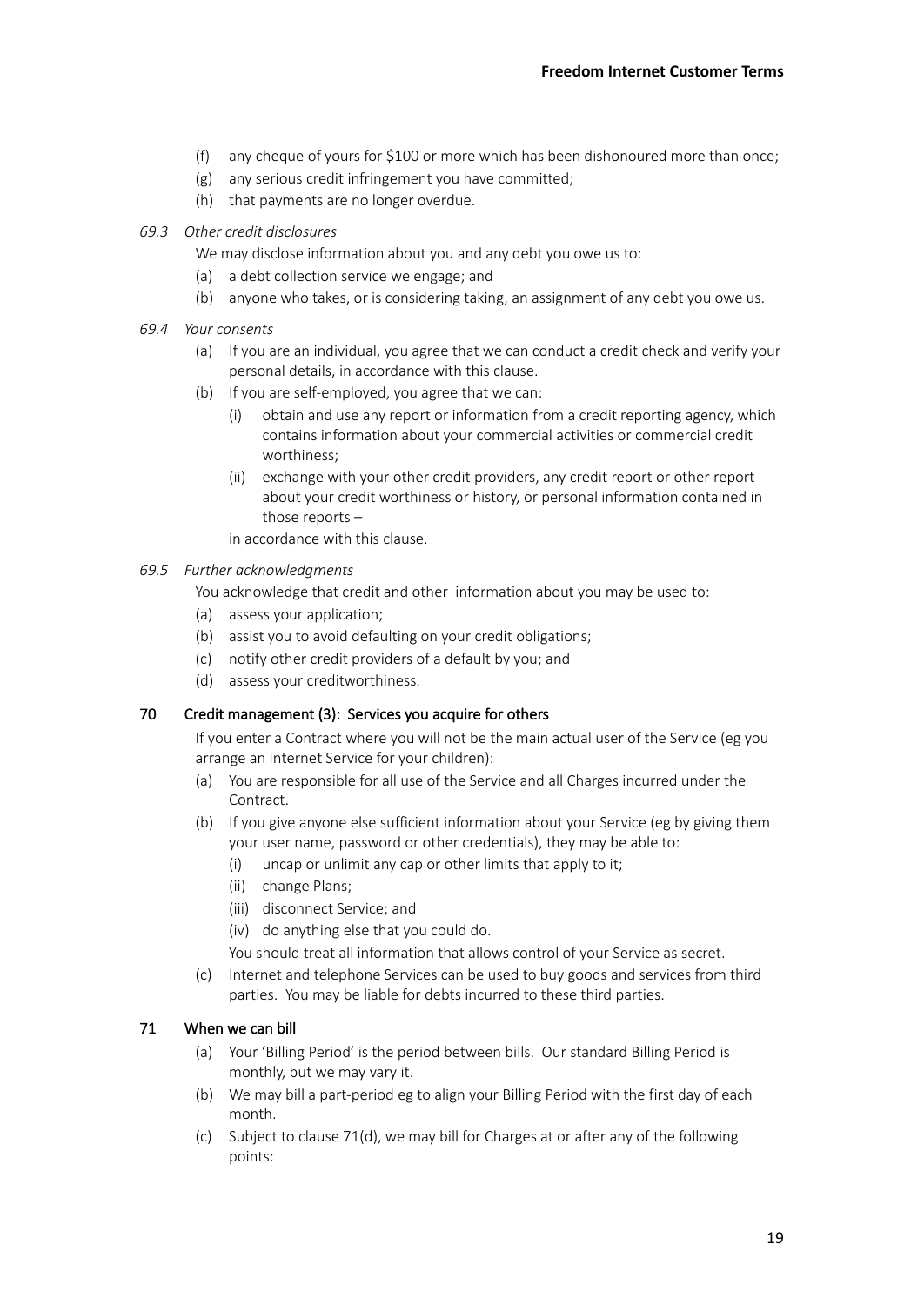| Type of Charge:   |                        | may be billed:                                                     |
|-------------------|------------------------|--------------------------------------------------------------------|
| (i)               | set up Charge          | when you place an order                                            |
| (ii)              | periodic Charge        | one Billing Period before the start of the period it<br>relates to |
| (iii)             | usage Charge           | the end of each Billing Period                                     |
| (iv)              | prepaid Charge         | when you buy or top up a prepaid Service                           |
| (v)               | call connection Charge | the end of each Billing Period                                     |
| (v <sub>i</sub> ) | miscellaneous Charge   | the end of each Billing Period                                     |
| (vii)             | third party Charge     | when you place an order that will incur the Charge                 |
| (VIII)            | Equipment Charge       | when you place an order                                            |

(d) In any case, we may bill you for any Service we have already provided.

# <span id="page-19-0"></span>72 Bills – General

- (a) You agree that you can incur a Charge without us issuing any invoice, statement or Bill.
- (b) You agree that we need not offer payment by mail as a payment method for any Service, including a Standard Telephone Service.
- (c) If we do provide an invoice, statement or Bill for a Service, we can send it to you in the same way as any other notice, including via your Account Page.

TCP Customers: We will supply a Bill to you for each current Billing Period, except where:

(d) you pay by Direct Debit and the Charges for that Billing Period are for a fixed amount in each Billing Period –

and in that case you and we agree that, although a Charge for that fixed amount will be payable by you, a Bill will not be issued unless the total amount payable by you on receipt of that Bill is more than 10% higher than that fixed amount (provided that any Charges you have already paid to us during the relevant Billing Period will not be included for the purposes of determining whether the Bill varies from the fixed amount by more than 10%); or

(e) your Service is Prepaid.

## <span id="page-19-1"></span>73 Recharge Billing

Where Recharge Billing applies to a Service:

- (a) The Service is supplied on a Direct Debit only basis.
- (b) At the commencement of the Service, we shall Top Up your Recharge Balance.
- (c) Charges that you incur will be billed against your Recharge Balance in accordance with these terms.
- (d) Whenever your Recharge Balance falls below your Top Up Trigger, we shall Top Up your Recharge Balance again.
- (e) You authorise us to Extract funds to make Top Ups in accordance with this clause.

# 74 Extra Charges for bills and information

- (a) We may charge you an extra Charge if:
	- (i) you request non-standard information about your bill or Charges, or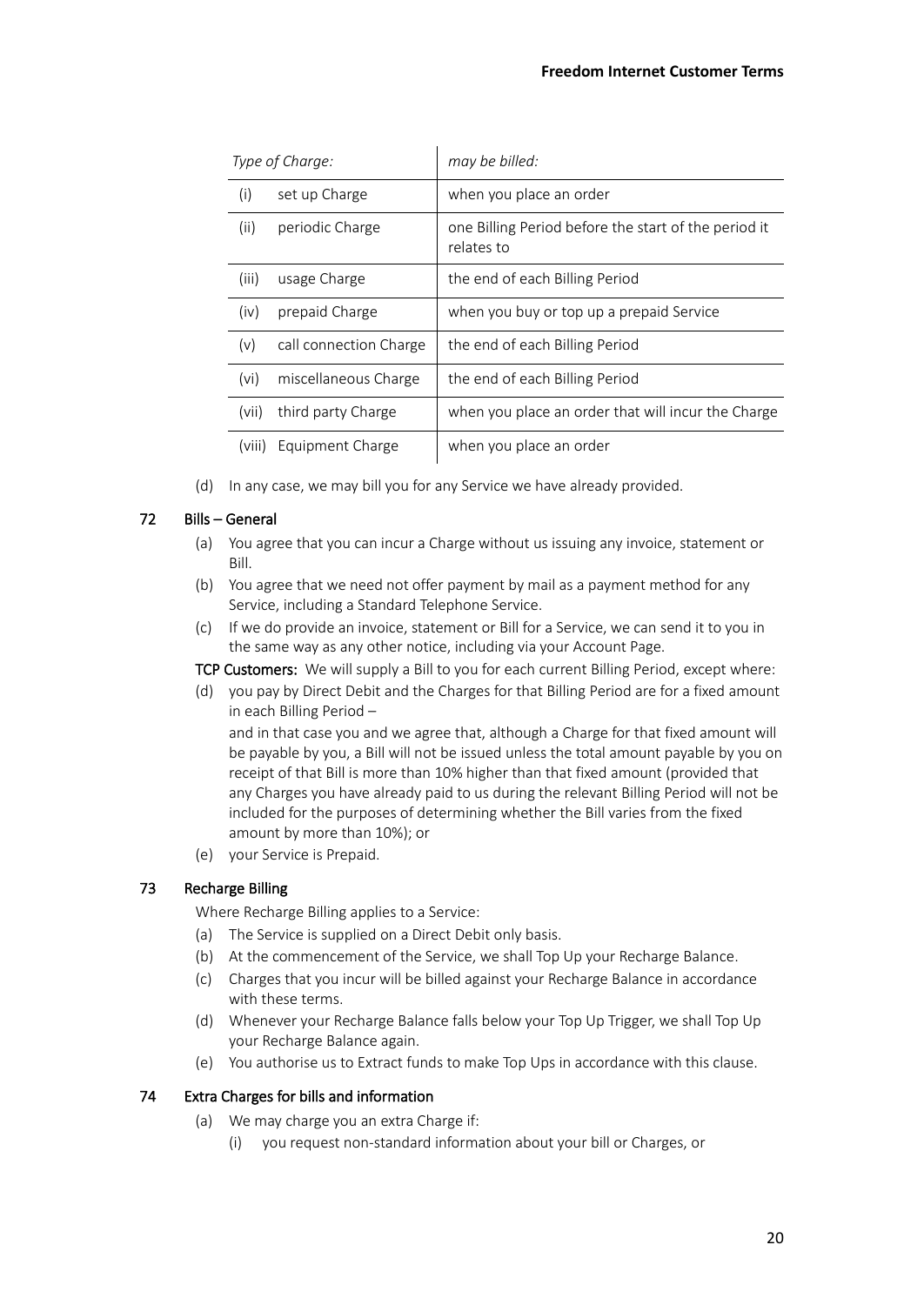- (ii) you ask us to deliver a bill by a method that is not the standard method for a Plan.
- (b) If you request a paper bill when that is not the standard method for a Plan, the extra Charge is as notified in our Price List.

## 75 Billing information – TCP Customers

### <span id="page-20-0"></span>*75.1 Requesting information*

If you are a TCP Customer and request it, we will provide all Billing information related to your Service (including, if you request it, itemised details of Charges associated with the Service) relating to up to 72 months prior to your request, provided that:

- (a) for information relating to the 24 months prior to your request:
	- (i) we shall provide it through at least one medium (of our choice) free of charge; and
	- (ii) otherwise we may impose a Charge for providing the information, limited to the cost of the providing it;
- (b) for information relating to a period between 24 and 72 months prior to your request, we may impose a Charge for providing the information, limited to the cost of the providing it;
- (c) you may request provision of Billing information via other mediums and formats normally available from us and we may impose a Charge for providing the information in that way, limited to the cost of the providing it.

### *75.2 Electronic Billing data*

If you are a TCP Customer and we make information from, or about, a Bill, available in an electronic form, we will offer at least one method of accessing that information that does not involve paying access Charges to us (but to avoid any doubt, this does not prevent us from making any Charge that is authorised by clause [75.1\)](#page-20-0).

## *75.3 Itemised Billing*

- (a) We require notice in order to supply itemised billing details to you.
- (b) Unless we advise you otherwise, the notice period is:
	- (i) 14 days where the information relates to Charges first billed within the last 12 months;
	- (ii) 21 days where the information relates to Charges first billed within 12 to 24 months; and
	- (iii) otherwise 28 days.

## 76 Costs of telephone Billing Enquiries

If we provide access to our billing enquiry point by telephone, you agree that standard call rates apply (including timed charges for national and mobile calls).

## 77 Out-of-pocket expenses

- (a) We may notify you that, in order to supply a Service, we need to incur some out-of pocket expense that is not included in other Charges. In that case we will not supply that Service unless you make satisfactory arrangements to pay or reimburse that expense.
- (b) We notify you that a Partner may charge us if you report a fault and there was no such fault, or the fault lies with equipment for which the Partner is not responsible, or if you contact the Partner directly. You must pay or reimburse all such amounts.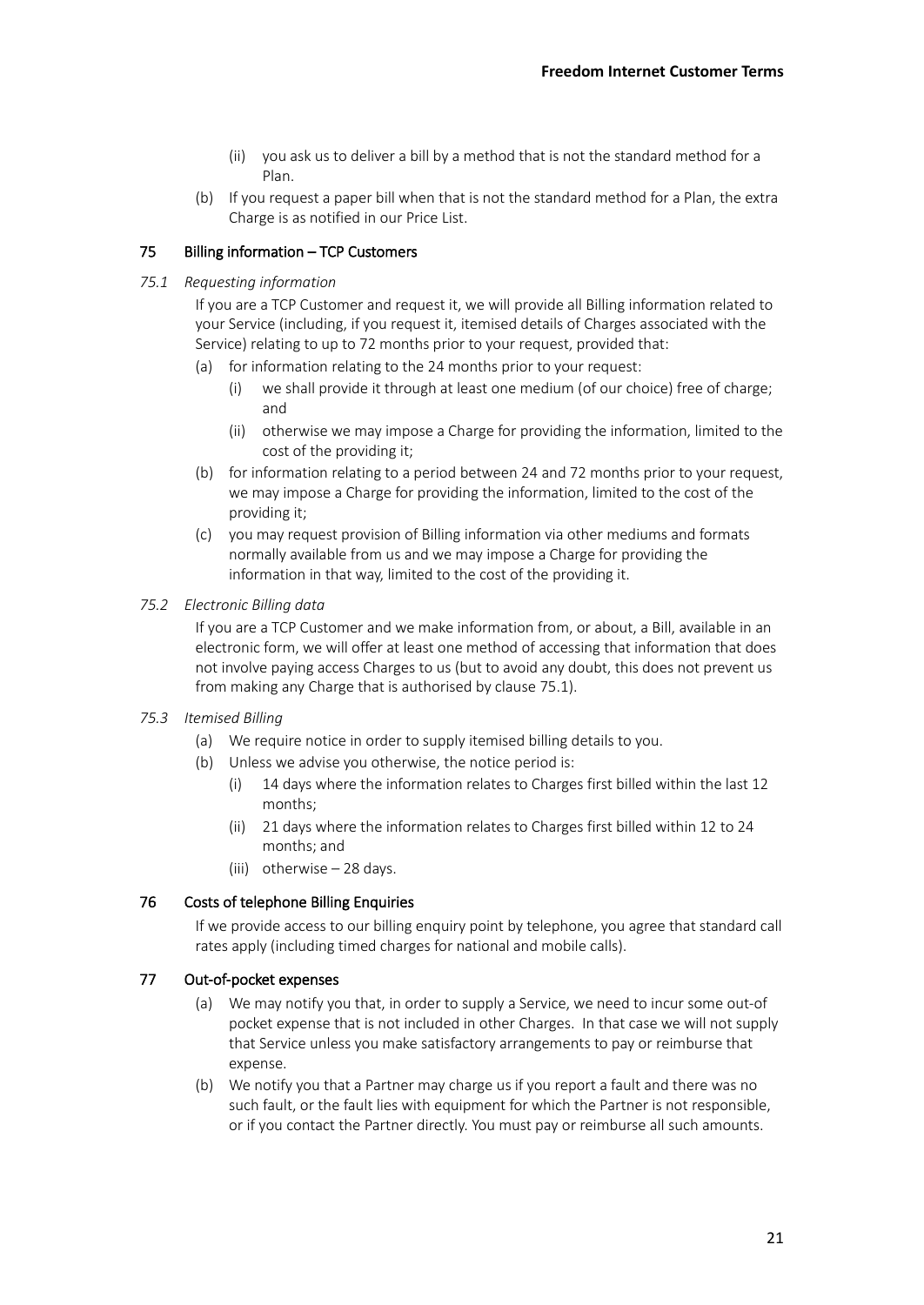# 78 GST

- (a) In this clause, an expression within a pair of asterisks means the same as in the GST Act.
- (b) Our prices are taken to be GST inclusive unless they are expressed to be 'GST exclusive', '+ GST' or similar.
- (c) Where any amount is GST inclusive, it is the gross amount, inclusive of any GST payable in respect of any \*taxable supply\* for which that amount is paid. Otherwise:
	- (i) The \*consideration\* payable by you represents the \*value\* of any \*taxable supply\* for which payment is to be made.
	- (ii) If we make a \*taxable supply\* for a \*consideration\*, which represents its \*value\*, then you must pay immediately the amount of any GST payable in respect of the \*taxable supply\*.
- (d) If these terms require you to pay, reimburse or contribute to an amount paid or payable by us in respect of an \*acquisition\* of a \*taxable supply\* from a third party, the amount you must pay, reimburse or contribute will be the value of the \*acquisition\* by us less any \*input tax credit\* to which we are entitled plus, if our recovery from you is a \*taxable supply\*, any GST payable under this clause.
- (e) We may recover any GST payable under this clause in the same manner as our Charges.

# 79 Late billing

(a) We may late bill.

TCP Customers: We shall only do so up to 160 days in arrears.

(b) Some Charges in a Bill may relate to a previous Billing Period.

## 80 When you must pay

- (a) Where a Direct Debit or credit card arrangement applies, we may Extract payment for Charges:
	- (i) after it is billed (if we issue a Bill for the Service); or
	- (ii) after the end of the current Billing Period (if we do not issue a Bill for the Service).

TCP Customers: All Billing information will be accessible before we do so, but you agree that we need not allow 10 working days before Extraction (as would otherwise be required by clause 5.7.1(c) of the TCP Code).

- (b) If any Bill is overdue for payment, you must pay that Bill and any other Bill immediately.
- (c) In any other case, you must pay a Bill within 14 days after its Bill Date.

## 81 How you can Pay

- (a) If your Plan specifies 'Direct Debit only' (or similar) then:
	- (i) Direct Debit payment is a precondition to supply of Service to you.
	- (ii) We may suspend Service if Direct Debit arrangements are not maintained.
	- (iii) You must not cause to be reversed any Direct Debit payment to us, unless you have our prior written approval. Otherwise, you must pay our reasonable costs (including legal fees if necessary) of reinstating the transaction.

TCP Customers: We will not impose Credit Management Charges unless the Charges are a reimbursement of our costs and you are advised of their amount or method of calculation.

- (b) In any other case:
	- (i) Direct Debit is our preferred payment method and incurs no surcharges.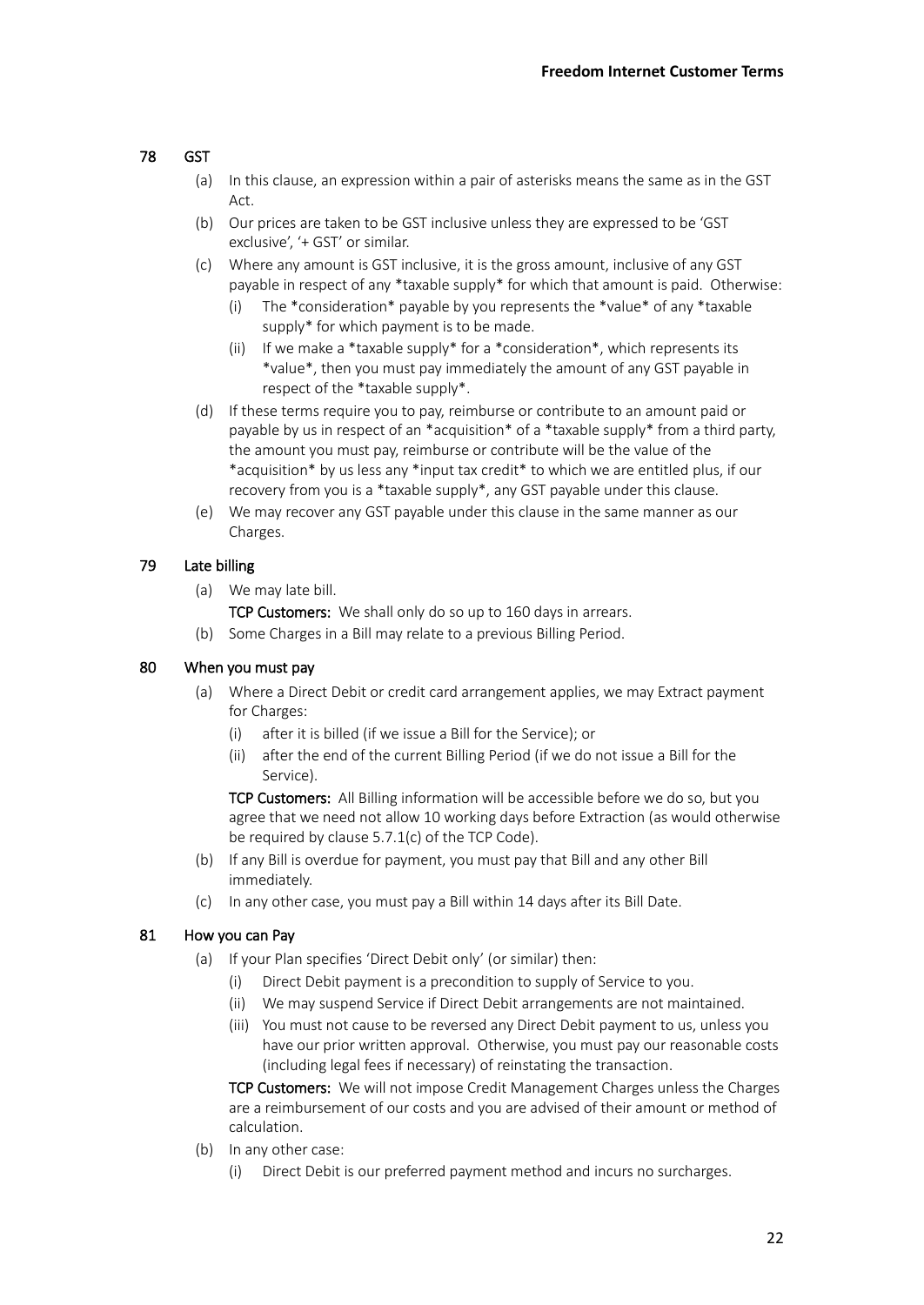- (ii) You may pay by:
	- (A) MasterCard or Visa or any other card; or
	- (B) any other payment option  $-$

we notify you that we accept for that Plan.

- (iii) Payments made using credit cards or other payment options except Direct Debit – may be subject to a surcharge as notified on our website or a Bill.
- (c) If any payment you make is dishonoured we may charge you a reasonable payment dishonour fee and recover from you any fees charged by our bank which result from the dishonoured payment.

# <span id="page-22-1"></span>82 Late payment (1)

If a Bill is not paid on time:

- (a) you are in breach of your Contract, and
- <span id="page-22-2"></span>(b) we may also charge:
	- (i) interest at 1.5% a month from the date the Bill was due for payment until it is paid in full; or
	- (ii) a reasonable late fee; and

<span id="page-22-3"></span>(iii) any collection fees and expenses that we incur.

TCP Customers: We will not impose Credit Management Charges unless the Charges are a reimbursement of our costs and you are advised of their amount or method of calculation.

# 83 Late Payment (2) – accounts over 60 days

If your payment is 60 days or more overdue or we otherwise consider it is reasonable to do so –

- (a) we may refer it to an external collections agency;
- (b) we notify you that our collection fees and expenses under clause [82](#page-22-1)[\(b\)](#page-22-2)[\(iii\)](#page-22-3) may:
	- (i) include the external agency's collection fee and/or
	- (ii) include a minimum recovery charge.

TCP Customers: We will not impose Credit Management Charges unless the Charges are a reimbursement of our costs and you are advised of their amount or method of calculation.

## <span id="page-22-0"></span>84 Early Termination Fees

The amount of an Early Termination Fee that we are entitled to charge is:

- (a) the amount specified in or calculated in accordance with the relevant Plan; or
- (b) otherwise:
	- (i) any amount we remain liable to pay to a third party (eg a wholesale supplier) for goods or services we cannot resell or resupply to other customers; and
	- (ii) a reasonable estimate of our lost profit as a result of early termination.

# 85 Billing disputes

(a) Our records of what you owe us are deemed to be right unless you show them to be wrong.

ACL Consumers and ACL Small Businesses: This does not apply to you.

(b) If you dispute a bill, you must pay it on time. We shall credit you if it is later determined that you are entitled to a credit.

TCP Customers: We will not take Credit Management action in relation to a disputed amount that is the subject of an unresolved complaint, if we are aware that the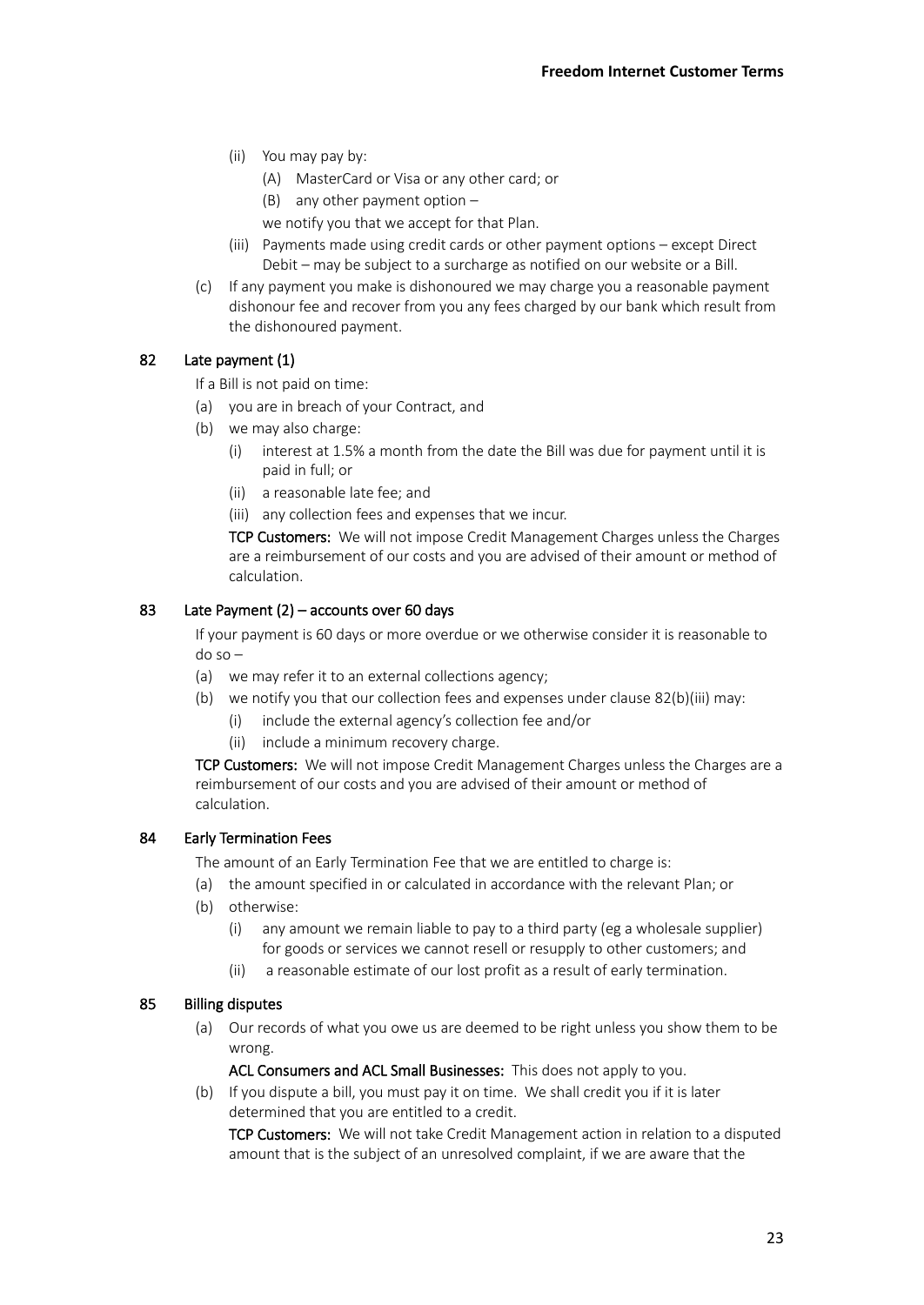complaint has not been resolved to your satisfaction and is being investigated by us, the TIO or a relevant recognised third party but:

- (i) you must still pay all undisputed portions, and
- (ii) if it is determined that some or all of the disputed portion is payable, you must pay that amount within 5 days.
- (c) You may not raise a billing dispute more than 12 months after a bill is issued, and we will not pay any refund or give any credit in respect of a period prior to that.

#### 86 Billing for unauthorised use of your account

You are responsible for, and must pay for, all use of your Service except for unauthorised use that results from our negligence or breach of a Consumer Guarantee.

### 87 Billing agents

- (a) We may bill you via a billing agent (eg another company in our group).
- (b) Payment to our billing agent constitutes payment to us.
- (c) Failure to pay our billing agent constitutes failure to pay us.

# 88 Calls to Mobiles

- (a) Unless otherwise expressly stated, our prices for usage of mobile phones (eg calls, messaging, data transfers) are always quoted on the basis that:
	- (i) you are using the phone in Australia, and
	- (ii) any phone you are calling or messaging is in Australia.
- (b) We cannot necessarily know when a mobile telephone is outside its home network. If it is, extra Charges may apply.

### 89 Payment for third party services

- (a) Using a Service may depend on you having goods or services supplied by third parties. For instance:
	- (i) In order to use a dial up internet Service, you must have a telephone line, and your modem will make calls using it.
	- (ii) In order to use a local call Service, you must have a suitable handset.
- (b) You are solely responsible for the costs of all third party goods and services you acquire.

#### 90 Your cooperation

- (a) You must give us all reasonable cooperation that we require in order to provide a Service to You, and fixing any problems that arise, and resolving any disputes that may arise or complaints that you may have.
- (b) You acknowledge that, where a Service is a carriage service within the meaning of the Telco Act, we or a Partner may be required:
	- (i) to intercept communications over the Service, and
	- (ii) monitor usage of the Service and communications over it.

## 91 Complaints – General (but see claus[e 92](#page-24-0) if you are a TCP Customer)

- (a) If you have any complaints in connection with the Service (including complaints about your invoice) you should contact us first to resolve the complaint via the contact details available on our website.
- (b) We will handle your complaint in accordance with our complaints procedure. You can get information on our complaints procedure by contacting us.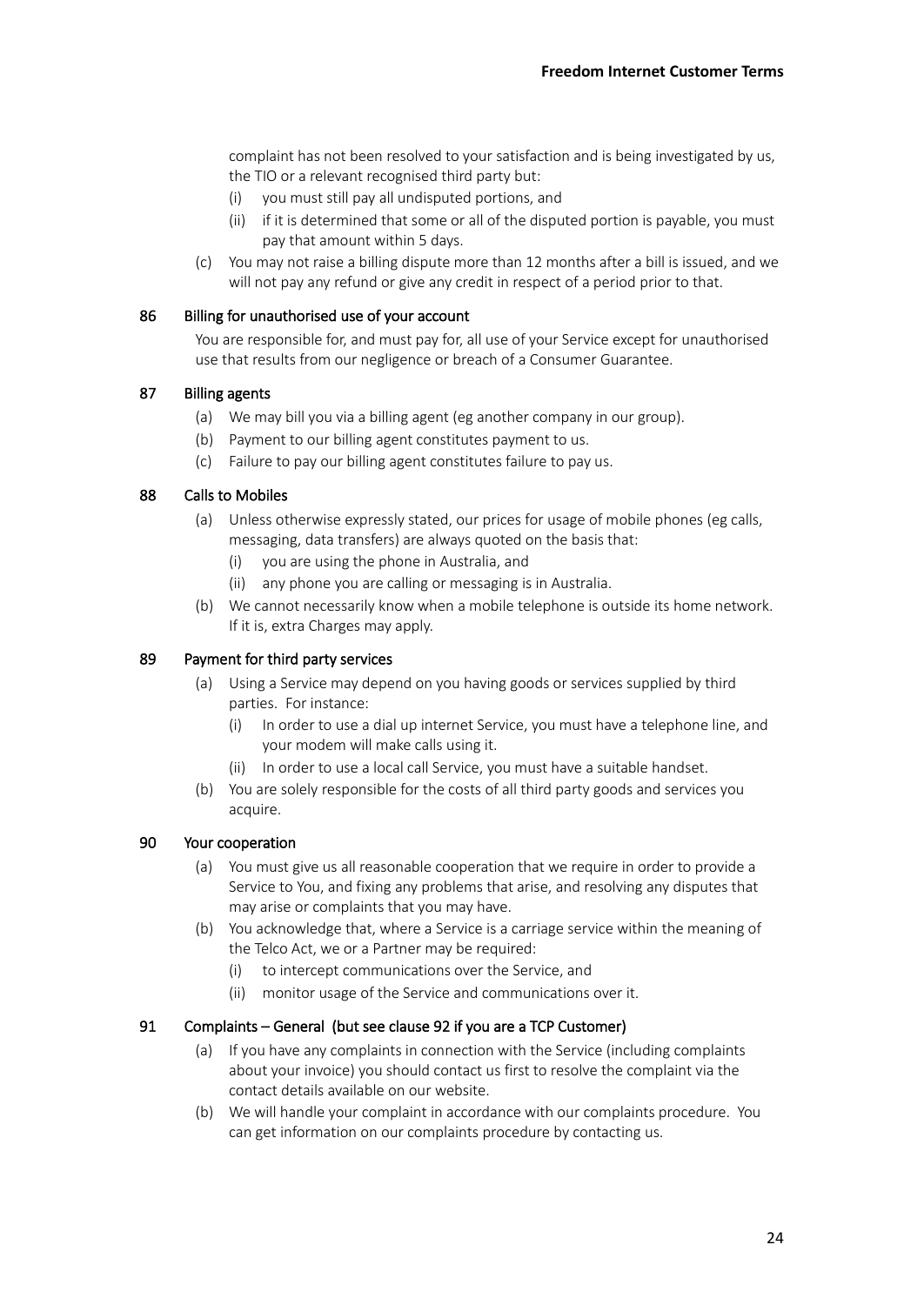- (c) You are also entitled to make a complaint to the Telecommunications Industry Ombudsman and possibly to the Consumer Affairs office (however described) in your state. We ask that you notify us before you do so, so that we have the opportunity to try to resolve your complaint at that stage.
- (d) We may bill you a reasonable complaint handling Charge.

## <span id="page-24-0"></span>92 TCP Customers and Complaints

If you are a TCP Customer:

- (a) We will handle complaints in accordance with the Complaint Handling Procedure on our website, and the TCP Code.
- (b) Our Complaint Handling Procedure will be free of charge other than for:
	- (i) call costs at local rates or low cost when calling from our network;
	- (ii) a costs recovery levy of providing access to information we hold about you that we collected more than 2 years earlier;
	- (iii) a costs recovery levy of providing information that is not in the standard form generated by our customer records and billing systems or is equivalent to more than 50 A4 pages.

## 93 Termination & suspension by us (1): Early termination

Subject to claus[e 95,](#page-25-0) we may terminate a Contract, or suspend or restrict Service if, in relation to that or any other Contract or Service:

- (a) you fail to pay us any money that is due;
- (b) your Credit Assessment Information was materially adversely inaccurate;
- (c) you threaten not to pay us money that you owe us, or will owe us in the future;
- (d) you cause to be reversed any Direct Debit or credit card payment to us (except with our prior written agreement);
- (e) you are in material breach of your Contract;
- (f) you are subject to an Insolvency Event (except for as long as an Insolvency Protection Stay applies – see claus[e 101\)](#page-27-0);
- (g) we reasonably believe that you have vacated your Service Address without notice to us;
- (h) we reasonably consider that it is desirable to do so to facilitate Network maintenance or to protect the Network from harm;
- (i) it becomes technically infeasible for us to continue Service;
- (j) you use a Service in a way that places unreasonable demands on our Network;
- (k) we are unable to obtain access to your Service Address as required to provide, maintain or repair the Service;
- (l) there is an emergency that warrants it;
- (m) you have told us that you no longer require the Service;
- (n) if we reasonably suspect fraud or attempted fraud involving the Service;
- (o) we suspend, become entitled to suspend, the Service, and the suspension or entitlement continues for more than a month (except for as long as an Insolvency Protection Stay applies – see clause [101\)](#page-27-0);
- (p) you are, or become, a carrier or carriage service provider under the Telco Act (and we did not agree to provide you with Service despite that); or
- (q) in any other circumstances stated elsewhere in our Customer Terms.

We may charge a reconnection Charge following action under this clause unless it resulted from our mistake.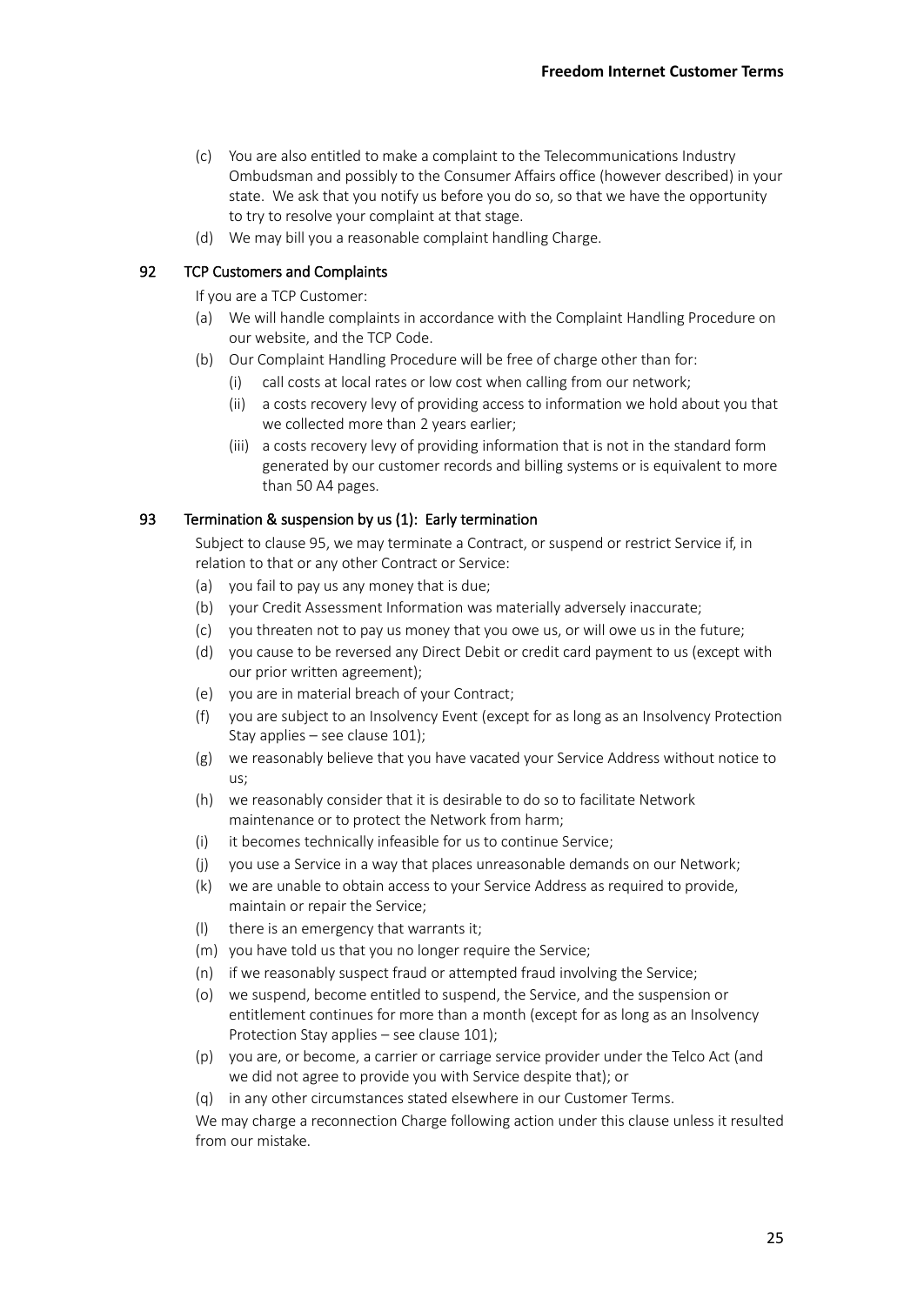## 94 Termination & suspension by us (2): Other events

Subject to claus[e 95:](#page-25-0)

- (a) We may terminate a Contract or suspend performance of our obligations under the Contract if you die or are subject to an Insolvency Event, if we have a reasonable belief that we are unlikely to receive or retain payments for amounts due and payable by you under the Contract (except for as long as an Insolvency Protection Stay applies – see claus[e 101\)](#page-27-0).
- (b) We may suspend or restrict the supply Service if there are reasonable grounds for believing:
	- (i) a serious threat or risk exists to the security or integrity of the Network, or
	- (ii) the provision of the Service may cause death, personal injury or damage to property.
- (c) We may suspend or restrict Service in cases of emergency, including for the provision of support to emergency and other essential services.
- (d) We may terminate a Contract or suspend or limit or vary performance of our obligations under it to comply with:
	- (i) legislative or regulatory requirements, or
	- (ii) the order of a court or lawful direction of a competent authority  $-$

to the extent the legislative or regulatory requirements or order or direction unavoidably requires us to do so.

(e) We may suspend, intercept or terminate a service in order to comply with a warrant or other court order, or as otherwise required or authorised by law.

# <span id="page-25-1"></span><span id="page-25-0"></span>95 TCP Customers – Disconnection, Suspension and Restriction

If you are a TCP Customer:

- (a) we will not disconnect, suspend or restrict a Service for credit and/or debt management reasons, without first informing you unless:
	- (i) we assess that you or the account status presents an unacceptably high credit risk to us; or
	- (ii) we reasonably suspect fraud or attempted fraud; or
	- (iii) you have nominated to us an agreed point at which Service will be limited and that point has been reached; and
- (b) except where claus[e 95](#page-25-0)[\(a\)](#page-25-1) applies, we will give you at least 5 working days' notice prior to disconnecting, suspending or restricting your Service, including an indication of the earliest date disconnection, suspension or restriction could occur and the date of issue of correspondence if you are informed in writing; and
- (c) we shall otherwise comply with the rules in the TCP Code about disconnection, suspension or restriction of the Service.

## <span id="page-25-2"></span>96 Early termination by you

- (a) You are not entitled to simply choose to terminate a Contract during its fixed or minimum term, unless our Customer Terms or the law says otherwise.
- (b) Our Plans are priced on the basis that you will complete your Contract.
- (c) Where you are entitled to terminate your Contract early (eg because we have offered you that option following a variation to your Contract) we may bill you for:
	- (i) any outstanding amounts for installation costs or equipment that can be used in connection with services provided by other suppliers; and
	- (ii) usage or network access charges incurred up to the date on which the Contract ends.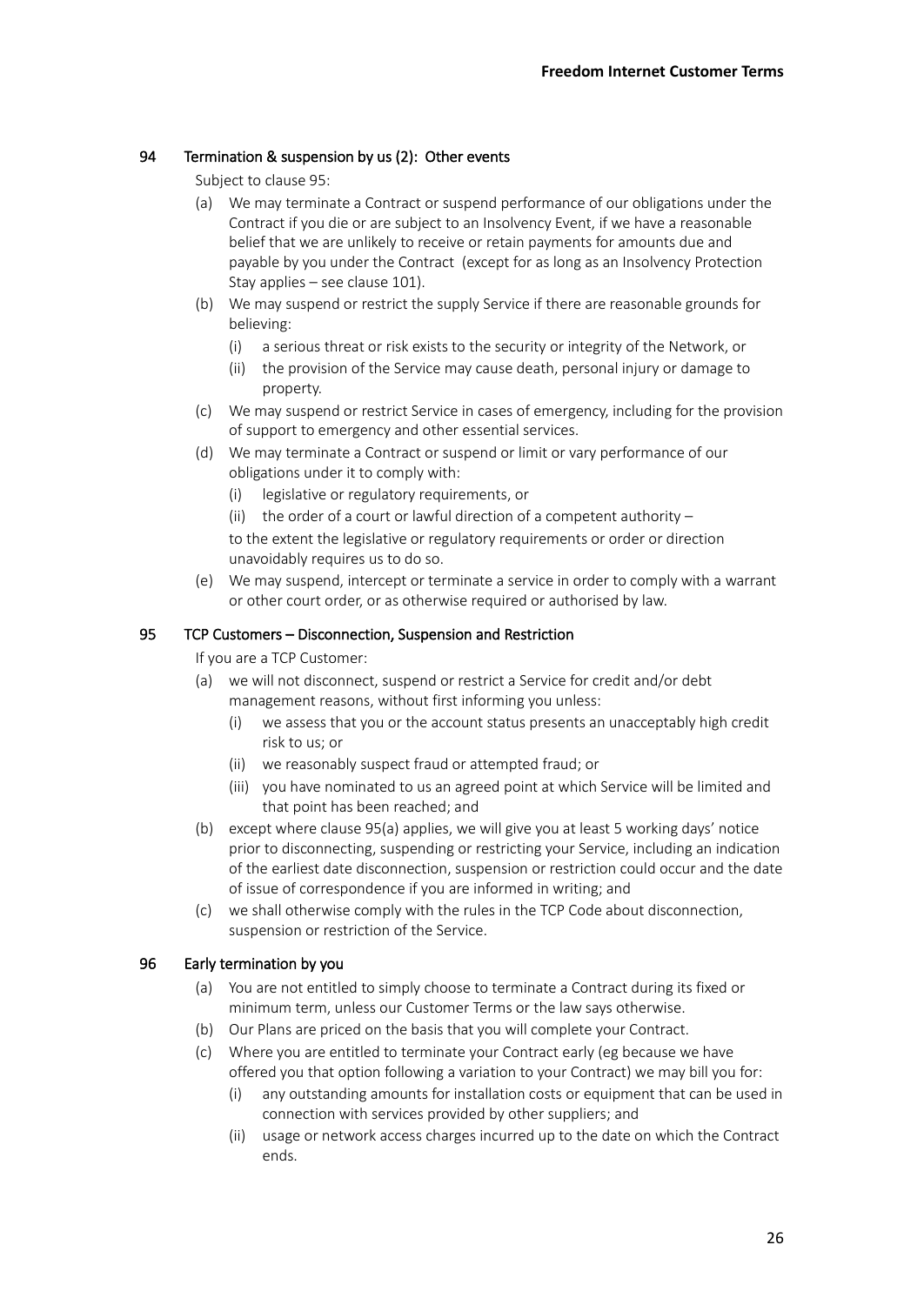- (d) If we agree that you may terminate it early in any other circumstances, we may bill you:
	- (i) an Early Termination Fee;
	- (ii) any applicable amounts under clause [96](#page-25-2)[\(e\);](#page-26-0)
	- (iii) a reasonable administration Charge;
	- (iv) usage or network access charges incurred up to the date on which the Contract ends; and
	- (v) any other Charge that is specified in the applicable Plan or the Price List.
- <span id="page-26-0"></span>(e) Some of our Plans discount, defer or waive normal equipment or installation costs (eg include a \$0 up-front modem or zero set up fees) in exchange for a certain minimum or fixed term. If you want to terminate a Contract under such a Plan early (and if we agree that you may do so) we may also bill you an additional Charge for those items representing their reasonable value pro-rated against the portion of the minimum or fixed term that is to be truncated.

## 97 Termination by you

You may terminate your Contract:

- (a) (except during a fixed or minimum term) on at least 30 days' written notice, taking effect at the end of a Billing Period (eg if you give notice on 26 March, your Contract ends on 30 April next); or
- (b) in any other circumstances where your Contract provides for it.

## 98 Post-termination

If your Contract ends:

- (a) Our obligations to you under that Contract are at an end (except for any accrued entitlements you may have under the consumer rights and remedies referred to in clause[s 45](#page-11-0) an[d 46\)](#page-11-1).
- (b) We may bill you for any Services we have not yet invoiced and all other amounts we are entitled to under the Contract.
- (c) All bills are payable immediately.
- (d) You authorise us to recover any undisputed outstanding Charges and Early Termination Fees from any overpayment you have made, or Direct Debit them from your credit card or bank account if you normally pay by Direct Debit.
- (e) You must return to us, promptly, any of our Equipment under your control. (If you fail to do so, we may bill you a reasonable Charge for it.)
- (f) Any cause of action that either of us had against the other pre-dating the termination is not affected,
- (g) The limitations of our liability, and our rights of indemnity, under our Customer Terms continue,
- (h) No other Contract is affected unless we also terminate it.

Otherwise, that Contract is at an end for all purposes.

## 99 Suspension of Service

We may suspend Service at any time, without liability and immediately and (except in the case of an emergency or your death) by reasonable notice to you, if:

- (a) there are problems with the Network, or we or our Partners need to suspend the Services to conduct operational and maintenance work on the Network;
- (b) you fail to pay any amount owing to us in respect of the Service under your Customer Contract (which is not the subject of a *bona fide* dispute) by the due date,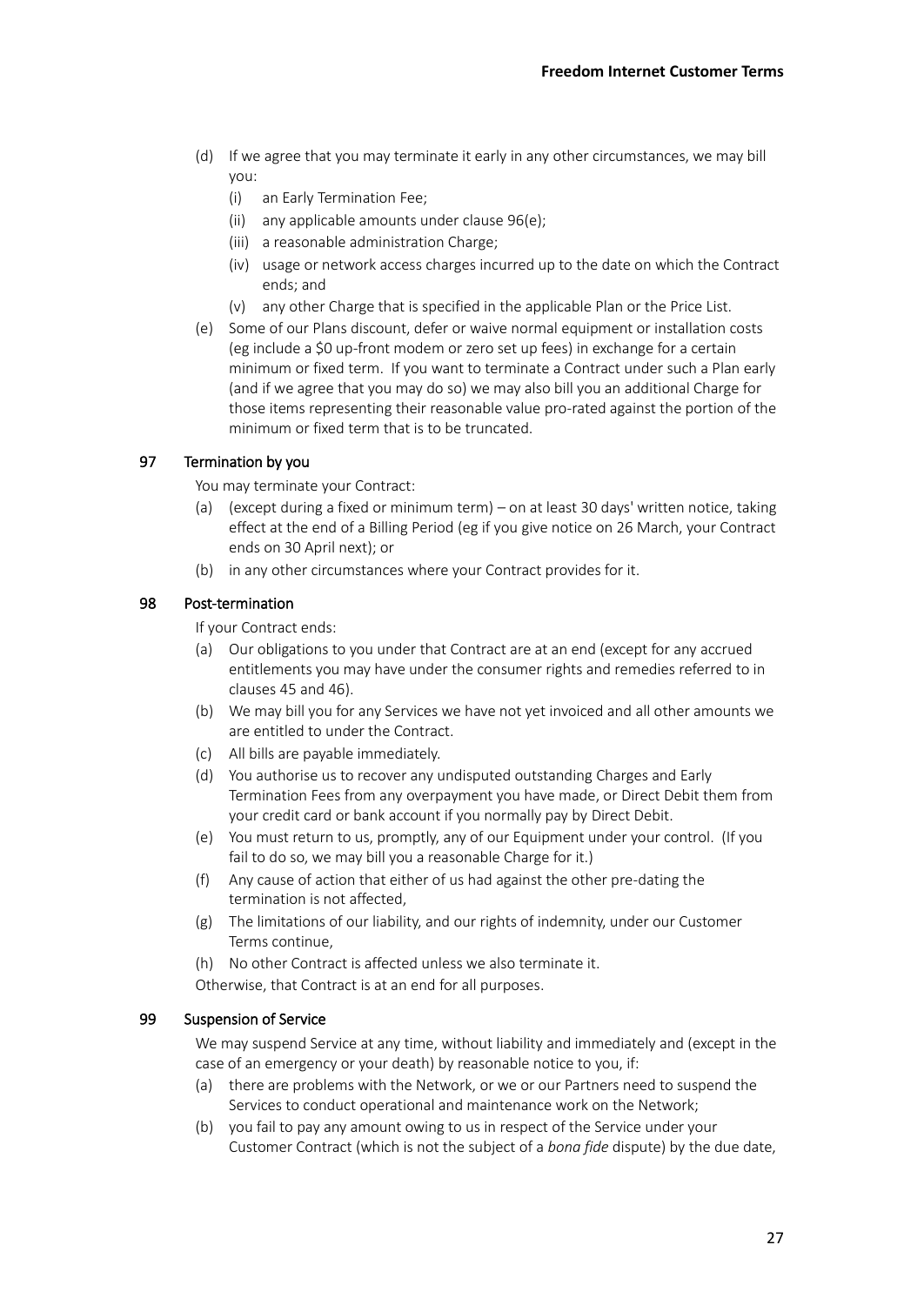and you fail to pay that amount within the period specified in any subsequent notice we send you;

- (c) you breach your Customer Contract, including terms relating to your use of the Service or any Acceptable Use Policy, and that breach cannot be remedied;
- (d) you breach your Customer Contract, including terms relating to your use of the Service or any Acceptable Use Policy, and that breach can be remedied, but you do not remedy that breach within 30 days of receipt of a notice from us requiring the breach to be remedied;
- (e) you are subject to an Insolvency Event (except for as long as an Insolvency Protection Stay applies – see claus[e 101\)](#page-27-0);
- (f) we reasonably suspect that you, an End User or any person in connection with the Service is fraudulent or where evidence suggests illegal conduct in relation to the Service;
- (g) we reasonably believe that you may be a credit risk in relation to the Service (except for as long as an Insolvency Protection Stay applies – see clause [101\)](#page-27-0);
- (h) you are a natural person (ie not a company) and you die;
- (i) there is an emergency;
- (j) there is a threat or risk to the security of the Service or integrity of the Network;
- (k) the Service may cause death, personal injury or damage to property;
- (l) we are required to do so to comply with any law or direction of any Regulator;
- (m) an Intervening Event occurs; or
- (n) we are otherwise entitled to do so under your Contract.

### 100 Charges during a period of suspension

If we suspend Service:

- (a) because of your fault or breach of your Contract you remain liable for all Charges payable under your Contract during the period of suspension;
- (b) otherwise you are entitled to a *pro rata* reduction in Charges in respect of the period of suspension.

#### <span id="page-27-0"></span>101 Insolvency Protection Stays

- (a) If:
	- (i) you are a corporation; and
	- (ii) your Contract started on or after 1 July 2018 –

our enforcement of certain rights may be stayed by the operation of sections 415D, 434J or 451E of the Corporations Act (Insolvency Protection Stay).

- (b) If and for as long as an Insolvency Protection Stay operates, we do not assert an entitlement to enforce any right that is subject to it.
- (c) This claus[e 101](#page-27-0) does not prevent us from disputing that an Insolvency Protection Stay applies, or making an application for an Insolvency Protection Stay to be lifted in whole or part or otherwise exercising our legal rights.

#### 102 Errors in our documents

- (a) Clerical or computation errors and misprints in any document that we provide to you in connection with your Contract, including any Plan terms, catalogues, price lists, delivery dockets, invoices, statements or credit notes, may be corrected by us reissuing the document or by otherwise giving you notice of the error or misprint with reference to the original document.
- (b) You are not entitled to a reduction or variation in the price of the Services by reason of any such errors or misprints.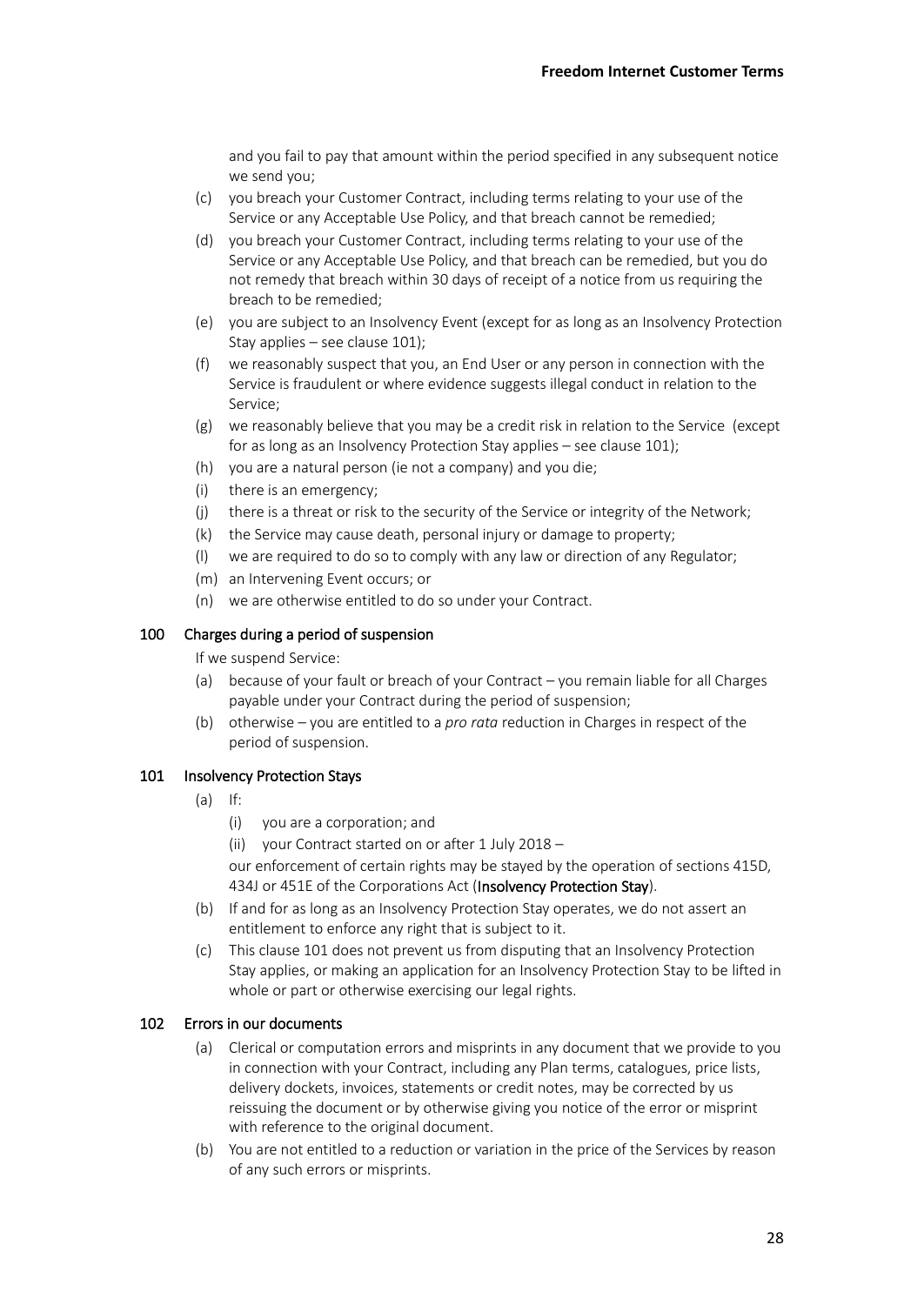## 103 Carrier or Carriage Service Provider

- (a) You promise that you are not a carrier or a Carriage Service Provider.
- (b) If you do become a Carrier or a Carriage Service Provider, then we or our Partners may immediately cancel the Service and terminate your Contract by notice to you.

## 104 Provision of Services by our Partners

- (a) If we terminate an arrangement with a Partner through which we supply the Service to you, you acknowledge that our Partner may arrange to supply you with the Service directly.
- (b) If our rights and obligations under your Contract are assigned or novated to our Partner in order to supply the Service directly to you, you acknowledge that the rate plan and Charges applicable to the provision of the Service may be altered to the nearest applicable Partner rate plan.

# 105 Assignment

- (a) We may assign or novate all or part of our rights and obligations under your Contract without your consent.
- (b) You cannot assign or novate all or part of your rights and obligations under your Contract unless we agree in writing.

# 106 Notices

*106.1 How we give notices*

Subject to claus[e 106.2,](#page-28-0) we may give notice to you in connection with, or as required by, our Customer Terms:

- (a) in person;
- (b) by fax;
- (c) by email;
- (d) by post;
- (e) by Instant Messaging; or
- (f) in any other way allowed by law  $-$

or by giving you (by one of the above means) notice of the address of a web page where the notice can be read.

## <span id="page-28-0"></span>*106.2 Form of notice*

- (a) If our Customer Terms, or any Law, requires a notice to be in writing, we will give it in writing.
- (b) Otherwise, we may give a notice:
	- (i) verbally or in writing; or
	- (ii) by voice call (including an a robocall call or a recorded message that contains the notice) or, if you do not answer a voice call, by leaving voicemail.

## *106.3 Address or number for notices*

We may direct a notice to:

- (a) a number or address that we reasonably believe to be current;
- (b) in any event, the most recent number or address that you have notified to us; and
- (c) if you are a company, your registered office.
- *106.4 Time of receipt*

A notice is taken to have been received: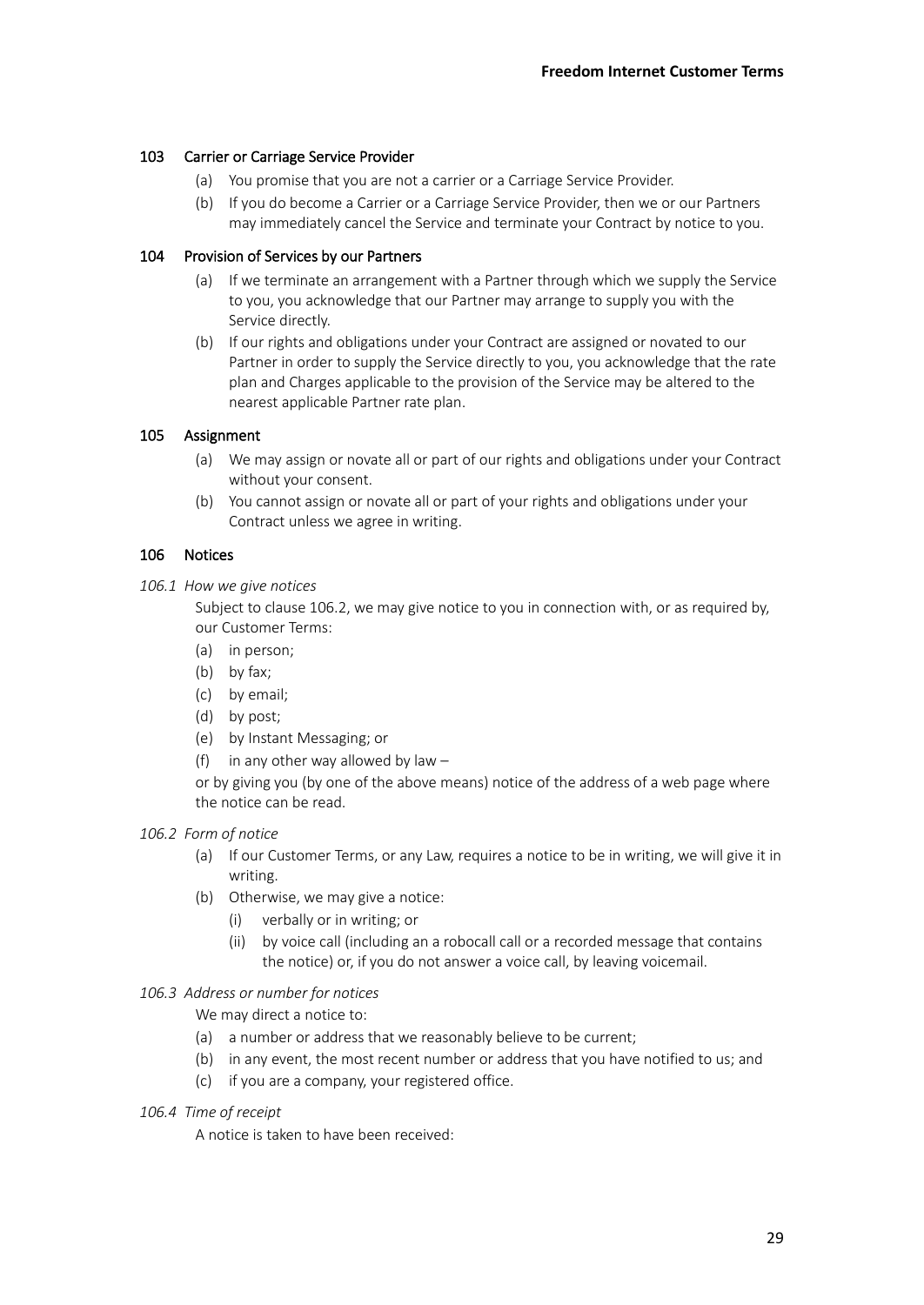- (a) if we give it to you in person (including a voice call you are a party to) at the time of delivery;
- (b) if we give it to you by voicemail during business hours in your locality two hours later;
- (c) if we give it to you by voicemail outside business hours in your locality at 9am on the next Business Day in your locality;
- (d) if we fax it during business hours in your locality two hours later, subject to our fax machine receiving a successful transmission confirmation;
- (e) if we fax it outside business hours in your locality at 9am on the next Business Day in your locality, subject to our fax machine receiving a successful transmission confirmation;
- (f) if we email it during business hours in your locality two hours later, subject to a 'delivery failure' message not being received;
- (g) if we email it outside business hours in your locality at 9am on the next Business Day in your locality, subject to a 'delivery failure' message not being received;
- (h) if we post it at noon on the second Business Day after posting;
- (i) if we send it by Instant Message during business hours in your locality two hours later;
- (j) if we send it by Instant Message outside business hours in your locality at 9am on the next Business Day in your locality;
- (k) if we send you notice of the address of a web page two hours after that notice is taken to have been received; or
- (l) if there is evidence that you received it at an earlier time that earlier time.

### 107 Governing law

Your Contract is governed by and must be construed in accordance with the laws of the State or Territory where our postal address is (see clause [3\)](#page-0-1). You and we submit to the exclusive jurisdiction of the courts of the State or Territory where our postal address is (see claus[e 3\)](#page-0-1) and the Commonwealth of Australia.

ACL Consumers and ACL Small Businesses: Your Contract is governed by and must be construed in accordance with the laws of your State or Territory of residence. You and we submit to the exclusive jurisdiction of the courts of that State or Territory and the Commonwealth of Australia.

#### 108 Entire agreement

Your Contract is the entire agreement between you and us regarding its subject matter, and you acknowledge that:

- (a) your Contract does not include any term, condition, warranty, representation or guarantee that is not expressly set out in it, other than a Consumer Guarantee to the extent it may not lawfully be excluded; and
- (b) you have not relied on any representation that is not expressly set out in your Contract.

## 109 Delays

- (a) Time is not of the essence in the performance of our obligations, including the provision of Service, under your Contract.
- (b) We are not liable to you for any delay in the provision of any Service.
- (c) You may not cancel or amend an order for a service on the grounds of any delay in providing it.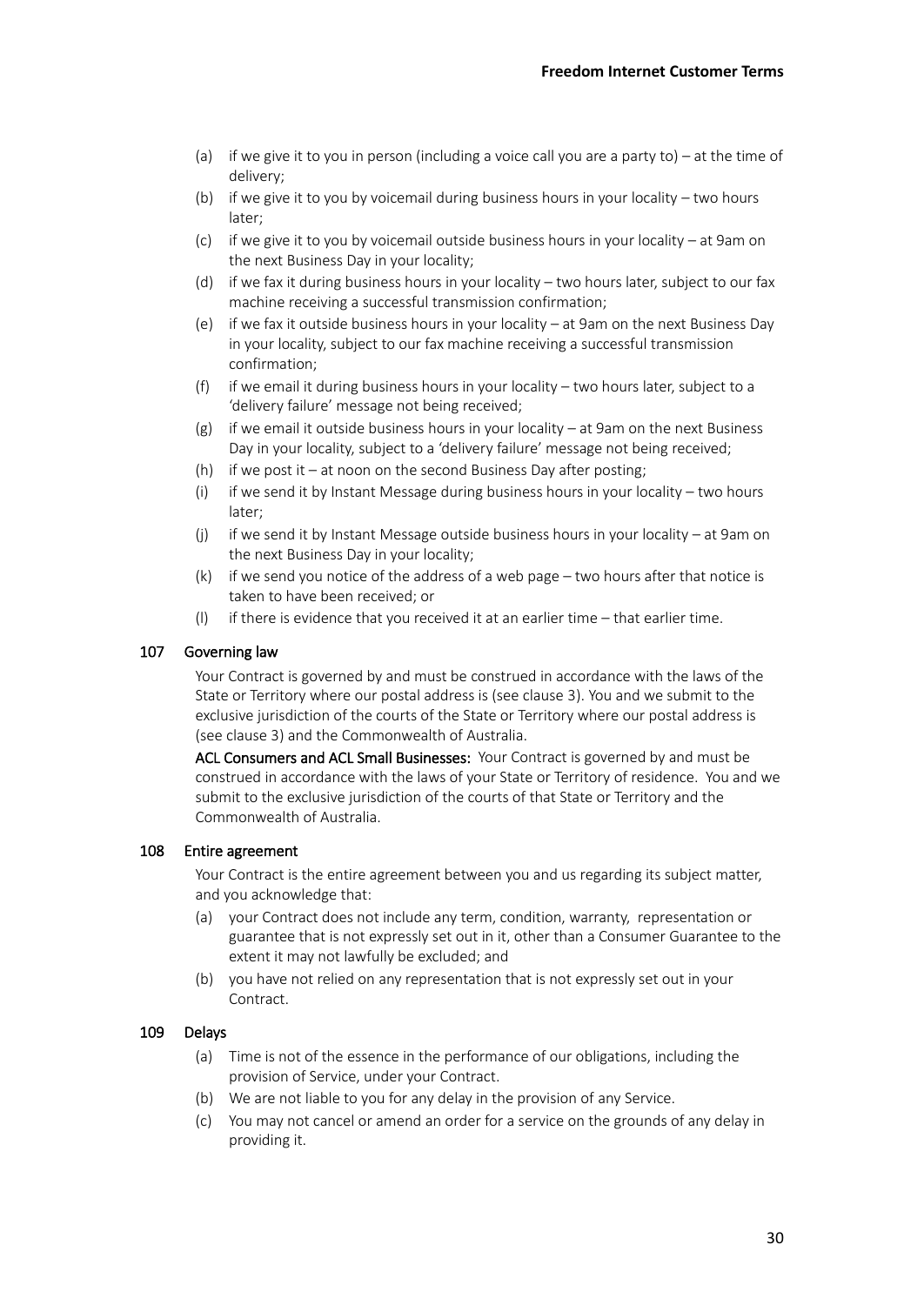ACL Consumers and ACL Small Businesses: If your Contract does not fix a time within which a Service will be provided and the time is not to be determined in a way agreed between us, we shall supply it within a reasonable time and you may have rights and remedies under the ACL if we fail to do so.

### 110 No waiver

A failure, delay, relaxation or indulgence by us in exercising any power or right conferred under your Contract (such as a right that we have due to your breach of your Contract) does not operate as a waiver of the power or right.

## 111 Commission

We may pay a commission to any agent, employee, contractor or dealer in connection with the acquisition of the Services and your Customer Contract.

#### 112 Information about your rights

Information and advice about your rights can be obtained by contacting the Australian Communications and Media Authority, the Telecommunications Industry Ombudsman, the Australian Competition and Consumer Commission, or the relevant Department of Fair Trading or Department of Consumer Affairs in your State or Territory.

### 113 Complaints and assistance services

Our contact details are available on our website.

You may contact us and make any complaint by contacting us or the following assistance services:

- (a) Customer Service see clause [3](#page-0-1) for the number.
- (b) National Relay Service 133 677 or 1800 555 677
- (c) Translating and Interpreting Service 131 450

#### <span id="page-30-2"></span><span id="page-30-1"></span>114 Commercial Electronic Messaging

- (a) Subject to this clause, we may send you Commercial Electronic Messages regarding telecommunications goods and services, and ancillary goods and services, and you consent to us doing so.
- (b) Your consent under clause [114](#page-30-1)[\(a\):](#page-30-2)
	- applies while your Contract is in force and for a year afterwards; and
	- (ii) is in addition to any other consent that you may give, or which may be inferred, for the purposes of section 16(2) of the Spam Act; but
	- (iii) terminates if you give us reasonable written notice that it is withdrawn.
- (c) Any Commercial Electronic Message we send you does not have to comply with section 18(1) of the Spam Act.
- (d) This claus[e 114](#page-30-1) survives the termination of your Contract.

## <span id="page-30-0"></span>115 Interpreting your Contract

- (a) If an expression is defined in the Dictionary in clause [116,](#page-31-0) that is what it means.
- (b) If an expression is defined in the Dictionary, grammatical derivatives of that expression have a corresponding meaning. (For instance, if 'to colour' means 'to paint blue', then 'coloured' means 'painted blue'.)
- (c) Expressions like 'includes', 'including', 'eg' and 'such as' are not words of limitation. Any examples that follow them are not to be taken as an exhaustive list.
- (d) The rule of construction known as *ejusdem generis* shall not apply, and clauses containing examples shall be construed without regard to that rule.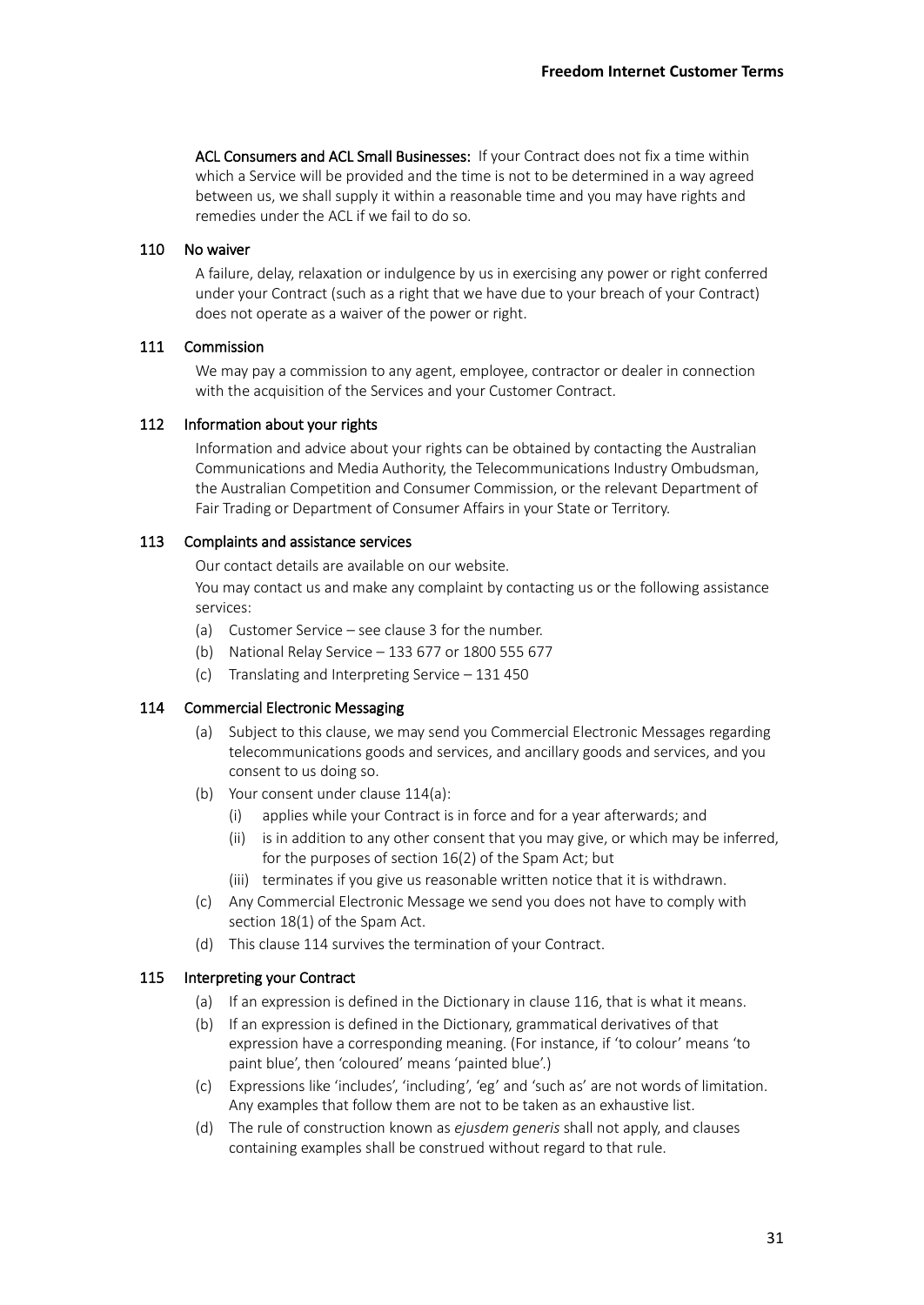- (e) A provision of your Contract will not be construed against a party because that party proposed or drafted it.
- (f) Headings are only for convenience. They are to be ignored when interpreting our Customer Terms.
- (g) A schedule to a document is part of that document.
- (h) A reference to the singular includes the plural and vice versa.
- (i) There is no significance in the use of gender-specific language.
- (j) A 'person' includes any entity which can sue and be sued.
- (k) A 'person' includes any legal successor to or representative of that person.
- (l) A reference to a law includes any amendment or replacement of that law.
- (m) Anything that is unenforceable must be read down, to the point of severance if necessary.
- (n) Anything we can do, we may do through an appropriately authorised representative.
- (o) Any matter in our discretion is in our absolute and unfettered discretion.
- (p) A reference to a document includes the document as modified from time to time and any document replacing it.
- (q) If something is to be or may be done on a day that is not a Business Day then it must be done on or before the next Business Day.
- (r) The word 'month' means calendar month and 'year' means 12 months.
- (s) The words 'in writing' include any communication sent by letter, facsimile transmission or email or any other form of communication capable of being read by the recipient.
- (t) A reference to all or any part of a statute, rule, regulation or ordinance (statute) includes that statute as amended, consolidated, re-enacted or replaced from time to time.
- (u) Money amounts are stated in Australian currency unless otherwise specified.
- (v) A reference to a 'notice' means a notice that can be read, unless stated otherwise.

### <span id="page-31-0"></span>116 Dictionary

Account Page means a web page or facility we may provide that permits you to view and / or manage details of your account.

Acceptable Use Policy means a policy so titled and issued under claus[e 11.](#page-1-0)

ACL means Australian Consumer Law, which is set out in Schedule 2 of the *Competition and Consumer Act 2010*.

ACL Consumer means an individual who enters a Standard Form Contract for goods and/or services wholly or predominantly for personal, domestic or household use or consumption.

ACL Small Business means a business that:

- (a) enters a Standard Form Contract on or after 12 November 2016 that:
	- (i) has a duration of 12 months or less and an upfront consideration or \$300,000 or less; or
	- (ii) has a duration of more than 12 months and an upfront consideration of \$1,000,000 or less; and
- (b) when it enters the Contract, employs fewer than 20 persons (excluding casual employees who are not employed on a regular and systematic basis).

Application Date – see clause  $26(a)$ .

Advocate means the same as in the TCP Code.

Authorised Representative means the same as in the TCP Code.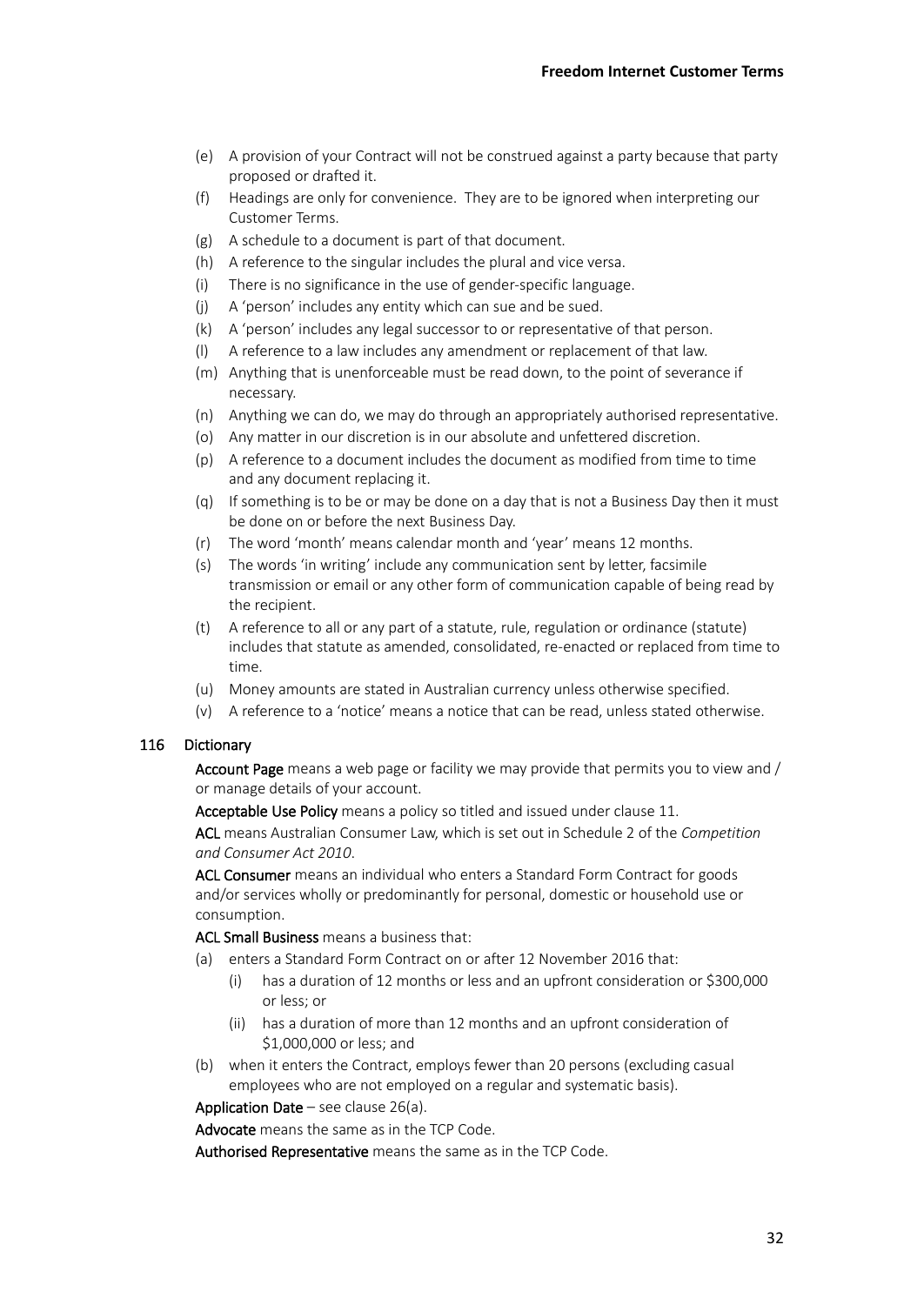Automatic Direct Debit means a periodic payment that is automatically deducted by us from your nominated financial institution account.

Bill means an invoice from us stating Charges that you are liable to pay and, where the TCP Code applies, including debits and credits applied during that Billing Period and advising you of the total amount due, or in credit, and where an amount is due, the payment method.

Billing Period – see claus[e 71](#page-18-0)[\(a\).](#page-18-1)

Bundled Equipment – see clause [18.](#page-2-2)

Business Day – Monday to Friday excluding statutory holidays.

Carriage Service means the same as in the Telco Act.

Carriage Service Provider means the same as in the Telco Act.

Carrier means the same as in the Telco Act.

Charge means a charge applicable under your Customer Contract.

Claim means any and all claims, alleged claims, actions, suits or proceedings by any person of any nature or kind, whether in contract, tort (including negligence) at common law, in equity, under statute or otherwise however arising (including by way of set off, cross-claim or counterclaim).

Commercial Electronic Message means the same as in the Spam Act.

Consumer Contract means the same as in the ACL.

Consumer Guarantee means the same as in the ACL.

Contract means the same as Customer Contract.

Contract Date – see clause [26](#page-4-1)[\(b\).](#page-4-3)

Credit Assessment Information means information that we obtain from you and reasonably use for the purpose of assessing your capacity to pay for Telco Products you ask us to supply.

Credit Management means the process by which we:

- (c) help customers to manage their expenditure on Services;
- (d) manage any credit risk to us; and
- (e) collect outstanding debts from customers and former customers.

Customer Contract – see clause [4.](#page-0-2)

#### Customer Terms – see claus[e 1.](#page-0-3)

Delivery Date – see clause [36.](#page-7-1)

Dictionary means this table of defined terms.

Direct Debit means a payment that is deducted by us from your nominated financial institution account, including an Automatic Direct Debit.

DPU means equipment used by NBN Co in connection with an NBN FTTC Service.

Early Termination Fee – see claus[e 84.](#page-22-0)

End User – see clause  $28(b)$ .

Equipment means a handset, modem, SIM card, router, cabling or other hardware. **Exploitative Use** – see clause  $30(a)$ .

Extract means deduct an amount by Direct Debit.

Facilities means equipment and network infrastructure of all kinds used to provide or in connection with the provision of a Service.

Fair Use Policy means a policy so titled and issued under claus[e 11.](#page-1-0)

Fixed Wireless means the network technology known as fixed wireless.

FTTB means Fibre To The Basement network architecture.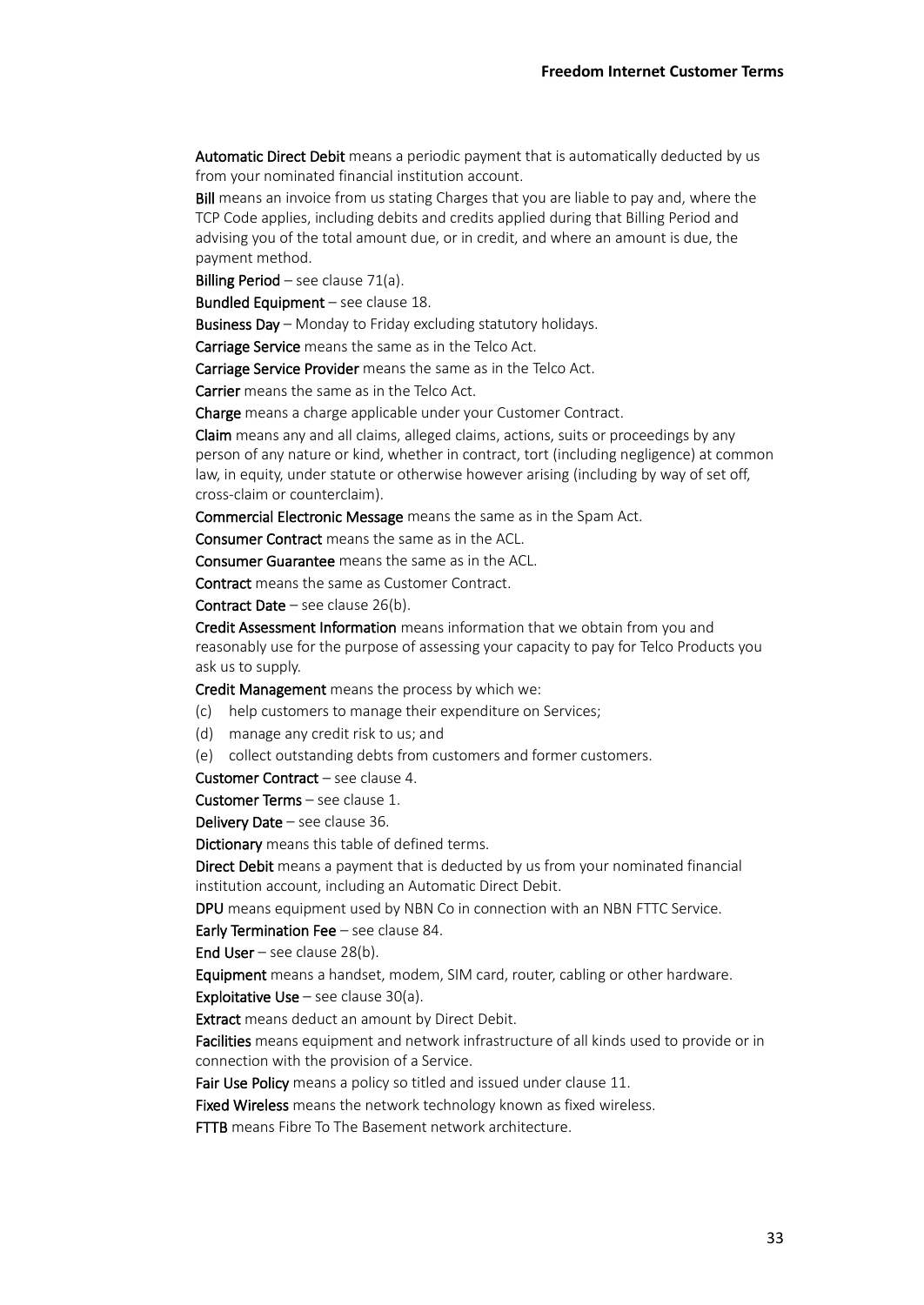FTTB-ready means, in relation to a Service Address, that the Service Address is connected to the nbn as far as the basement or another suitable distribution point within or adjacent to the Service Address.

**FTTC** means Fibre To The Curb network architecture.

FTTN means Fibre To The Node network architecture.

FTTP means Fibre To The Premises network architecture.

General Terms means the terms in [Part C.](#page-4-0)

GST means Goods and Services Tax.

GST Act means *A New Tax System (Goods and Services Tax) Act 1999*.

IDC means a code that identifies this version of our Customer Terms ie CMSFOA20190412-TYD.

Inbound Number means a 1300, 13 or 1800 number or any other number that functions as a virtual telephone number that can be routed to flexible answer points.

Insolvency Event includes an event where a receiver or receiver and manager is appointed over any of your property or assets, an administrator, liquidator or provisional liquidator is appointed to you, you enter into any arrangement with your creditors, you become unable to pay your debts when they are due, you are wound up or become bankrupt, or any other analogous event or circumstance occurs under the laws of any jurisdiction.

#### Insolvency Protection Stay – see clause [101.](#page-27-0)

Instant Messaging means SMS, RCS message, iMessage, Facebook Messenger and any similar messaging service by which you and we can exchange text or voice messages.

Internet Service a Service that provides access to the Internet.

Intervening Event means an event beyond our reasonable control which interferes with and prevents us from providing the Services to you. Such events include any act or omission of our Partners, any disruption to our or our Partners' networks, infrastructure and equipment, failure of any electrical power supply, changes to any laws or regulations, and acts of God, lightning strikes, earthquakes, floods or other natural disaster.

Law means law, Act of Parliament, regulation, mandatory standard and industry code and including a requirement or direction of any Regulator.

Listed Carriage Service means the same as in the Telco Act (but covers most public voice and data communications services).

Loss means losses, harm, damages, liabilities, charges, expenses, compensation, fine, penalty, payment outgoings or costs and all related costs and expenses (including reasonable legal fees and reasonable costs of investigation, litigation, settlement, judgment, appeal, interest and penalties) of any nature or kind, however it arises and whether it is present or future, fixed or unascertained actual or contingent, including but not limited to:

- (f) economic loss;
- (g) business interruption;
- (h) loss of revenue, profits, actual or potential business opportunities or contracts;
- (i) anticipated savings;
- (j) loss of profits;
- (k) loss of data;
- (l) indirect or consequential loss;
- (m) an obligation to indemnify another person;
- (n) an obligation to contribute to the compensation of loss or damage suffered by another person.

MDF means the main distribution frame in the multi-occupancy building in which your Service Address is located.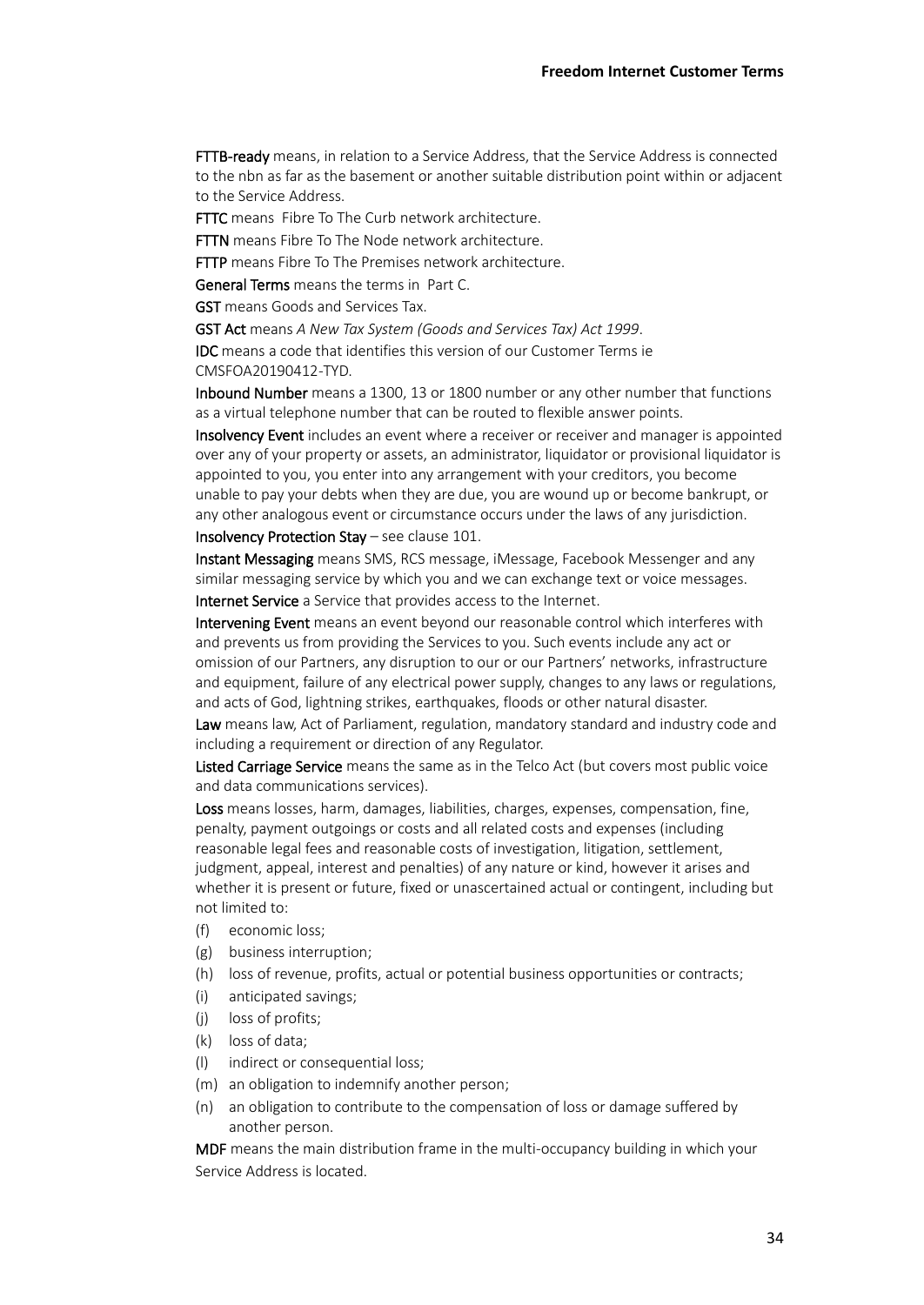Naked DSL means a DSL Internet Service that we expressly offer on terms that you need not acquire or maintain a Standard Telephone Service using the same copper pair as the one used to supply the DSL Internet Service.

nbn means either:

- (o) NBN Co and any nbn Sub-Wholesaler and their related bodies corporate and their respective officers, employees, agents, subcontractors and consultants; or
- (p) the national broadband network it directly or indirectly owns and/or operates and/or controls –

as the context requires.

nbn Boundary means the point where an nbn Service is provided, ie:

- (q) in relation to an nbn FTTP Service, an nbn HFC Service and an nbn Fixed Wireless Service – your side of the user network interface on the nbn Connection Box;
- (r) in relation to an nbn FTTB service your side of the user network interface on the MDF;
- (s) in relation to an nbn FTTC Service:
	- (i) if your premises have an MDF your side of the user network interface on the MDF; or
	- (ii) otherwise the first phone point on the line after the line enters your building or your side of the user network interface on the NCD;
- (t) in relation to an nbn FTTN Service your first phone point on the line after the line enters your building.

NBN Co means NBN Co Ltd ACN 136 533 741.

nbn Connection Box means a network termination device supplied through nbn for use with an nbn Service including data and/or voice ports.

nbn Equipment means any equipment that is owned, operated or controlled by nbn.

nbn Fair Use Policy means the document entitled *Fair Use Policy* published at www.nbnco.com.au/content/dam/nbnco2/documents/sfaa-wba2-product-catalogue-fairuse-policy\_20160407.pdf (or another address chosen by nbn from time to time) as renamed, updated or replaced from time to time.

nbn Fixed Wireless Network means the parts of the nbn where service is delivered by Fixed Wireless.

nbn Fixed Wireless Service means an nbn Service using Fixed Wireless.

nbn FTTC Network means the parts of the nbn where service is delivered using FTTC. nbn FTTN Network means the parts of the nbn where service is delivered using FTTB.

nbn FTTB Service means an nbn Service using FTTB.

nbn FTTN Network means the parts of the nbn where service is delivered using FTTN. nbn FTTN Service means an nbn Service using FTTN.

nbn FTTP Network means the parts of the nbn where service is delivered using FTTP. nbn FTTP Service means an nbn Service using FTTP.

nbn HFC Network means the hybrid fibre coaxial cable parts of the nbn.

nbn HFC Service means an nbn Service supplied using the nbn HFC Network.

nbn Information means relevant information provided to us by nbn about using the nbn, which we pass on to you from time to time.

nbn Operations Manual means the document titled *NBN Co Operations Manual*, published at www.nbnco.com.au/content/dam/nbnco2/documents/sfaa-wba2-

operations-manual\_20170320.pdf (or another address chosen by nbn from time to time) as re-named, updated or replaced from time to time.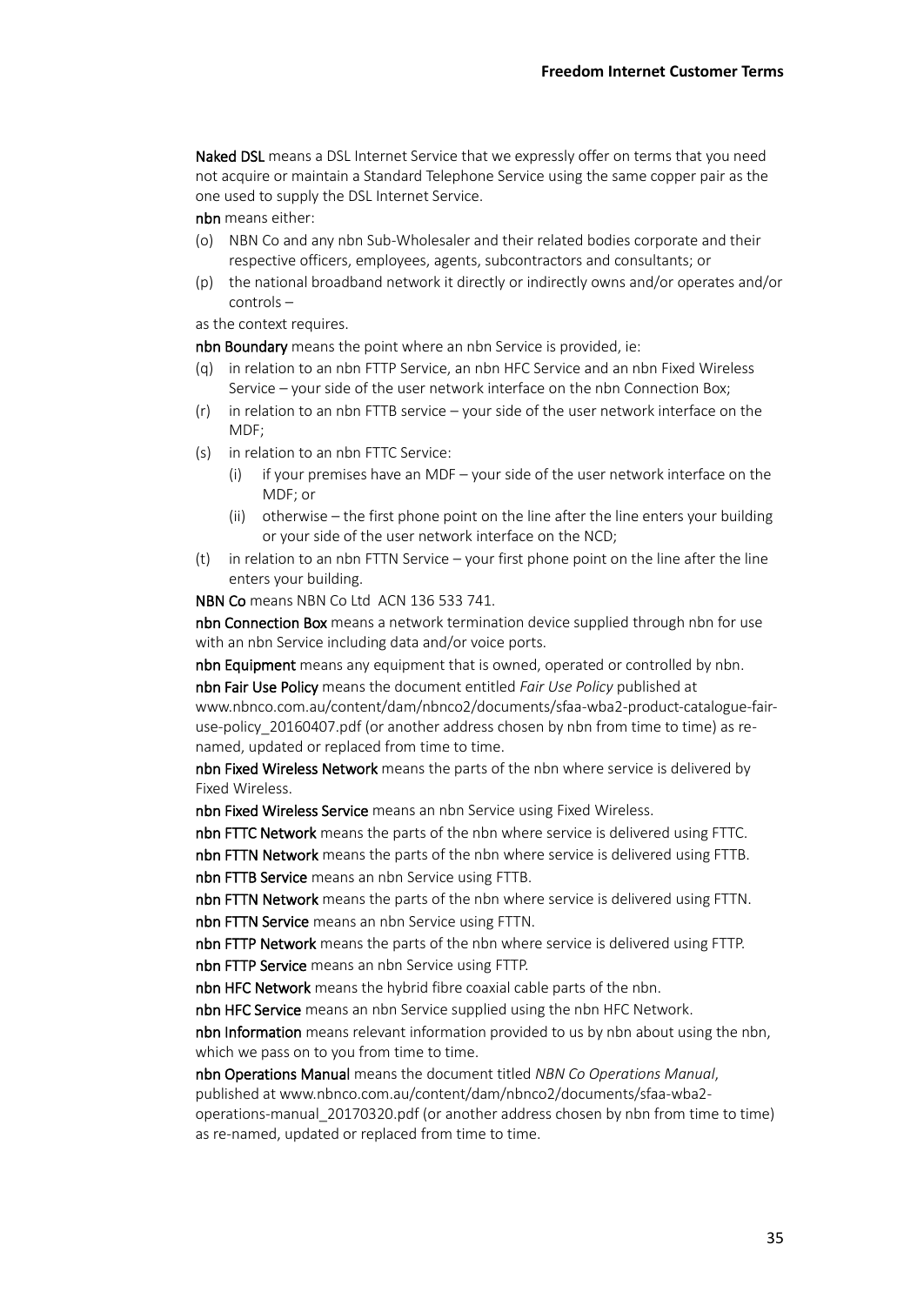nbn Policies means all instructions, requirements, policies and procedures as issued and updated from time to time by nbn, including the nbn Fair Use Policy, the nbn Equipment terms of use as issued and updated from time to time, the nbn Operations Manual and nbn Information, all of which are available at www.nbnco.com.au.

nbn Satellite Service means an nbn Service using nbn's Sky Muster Satellites.

nbn Service means a Service provided on the nbn.

nbn Sub-Wholesaler means an entity that directly or indirectly acquires nbn Services from nbn on a wholesale basis and directly or indirectly resupplies them to us on a wholesale basis, for resupply to you.

nbn Sub-Wholesale Agreement means an agreement under which an nbn Sub-Wholesaler resupplies nbn Services to us, for resupply to you.

nbn Wholesale Broadband Agreement means the agreement under which nbn makes available to us wholesale nbn Services for resupply to you (and where we acquire nbn Services on a wholesale basis from an nbn Sub-Wholesaler, includes our nbn Sub-Wholesale Agreement with that Sub-Wholesaler).

NCD – see Network Connection Device.

Network – see clause [27.](#page-4-6)

Network Connection Device or NCD means a network connection device supplied by NBN Co in connection with an nbn FTTC Service.

Non-Standard Installation means an nbn installation other than one that nbn classifies as a Standard Installation.

Numbering Plan means the Telecommunications Numbering Plan.

Off-peak – see clause [7.](#page-1-1)

Operational Directions – see claus[e 14.](#page-2-3)

Optus means Optus Wholesale Pty Limited ABN 86 092 227 551 and/or its Related Bodies Corporate.

Our Facilities means Facilities we own and/or operate.

Partner means a third party that, under a contract with us, provides (a) access to Facilities they own, control, manage or maintain or (b) content or (c) a service – that we resupply to you. In the case of nbn Services, it includes nbn and any nbn Sub-Wholesaler.

Partner Facilities means Facilities that are managed or maintained by a Partner.

Partner Requirements - see claus[e 15.](#page-2-4)

PDH means personal, household or domestic.

Peak – see claus[e 7.](#page-1-1)

Periodic Entitlements – see claus[e 8.](#page-1-2)

Personnel means, in relation to a party or third party, that party's officers, employees, agents, contractors, subcontractors and consultants.

Plan means a particular set of features, entitlements, term of contract, Charges and special conditions in connection with a Service.

PMSI means a purchase money security interest under the PPS Law.

Post-Paid Plan means a Plan where you can use all or part of the Service before you pay for it.

PPS Law means the *Personal Property Securities Act 2009*.

Prepaid Plan means a Plan where you must pay in full for Service before you use it. Price List - see clause [63.](#page-16-1)

Privacy Act means the *Privacy Act 1988*.

Product means goods and / or services.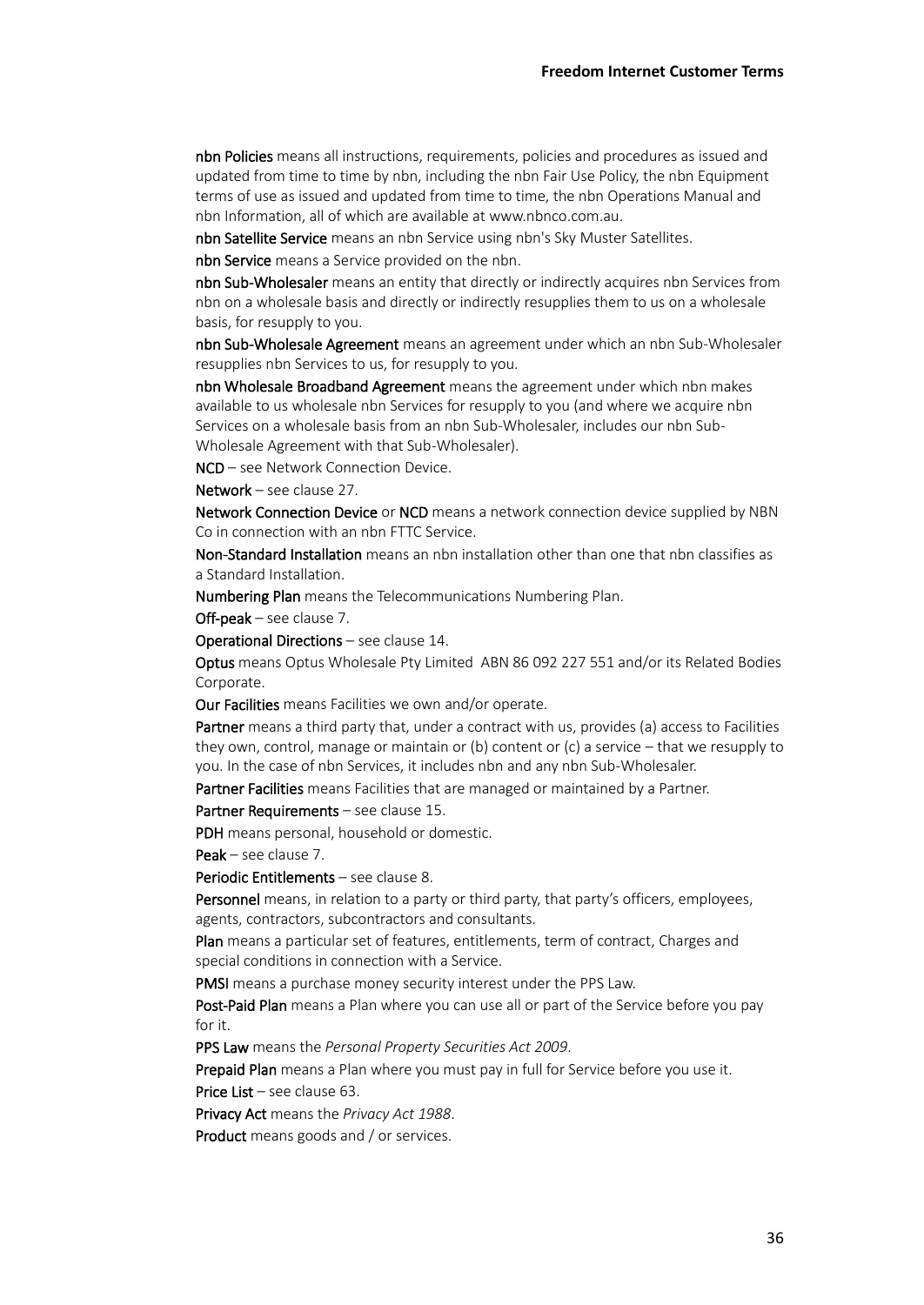Recharge Balance means an amount we specify as the Recharge Balance from time to time.

Recharge Billing means billing in accordance with claus[e 73.](#page-19-1)

Regulator includes the Australian Communications and Media Authority, the Australian Competition and Consumer Commission and any other relevant government or statutory body or authority and the Telecommunications Industry Ombudsman and Communications Compliance Limited.

Related Body Corporate means the same as in the *Corporations Act 2001*.

Security Period in respect of any Equipment means the applicable period, if any, under clause [34](#page-6-0)[\(c\).](#page-6-1)

Service means a service (and includes Equipment) which we provide to you, including but not limited to (a) a Standard Telephone Service; or (b) a carriage service of a kind specified in the *Telecommunications Regulations 2001* (which includes Internet Services); or (c) ancillary goods or service of a kind specified in the *Telecommunications Regulations 2001.*

Service Address means, in relation to a Service that is, or is to be, provided for use at a fixed location, the address of that location.

Service Agreement means an agreement by us to provide a Service, whether made before or after the Start Date.

Service Level Agreement means a written service quality assurance titled as such.

Service Schedule means terms and conditions that apply to particular Services, usually as set out in a document titled as such.

Service Start Date – see clause  $26(c)$ .

Site – see clause [36.](#page-7-1)

SLA means a Service Level Agreement.

Spam means an unsolicited commercial electronic message within the meaning of the Spam Act.

Spam Act means the *Spam Act 2003*.

Special Promotion means a special promotion we may offer from time to time, on terms we notify in connection with the offer.

Standard Form Contract means a Customer Contract that is a standard form contract within the meaning of section 23(1)(b) of the ACL.

Standard Installation means an installation that nbn classifies as a standard installation.

Standard Telephone Service means the same as in section 6 of the *Telecommunications (Consumer Protection and Service Standards) Act 1999*.

Start Date – see clause [2.](#page-0-4)

Subsequent Installation means any subsequent nbn installation at a Service Address after a prior Standard Installation or Non-Standard Installation.

TCP Code means Industry Code C628:2019 Telecommunications Consumer Protections Code.

TCP Customer means:

- (u) a person who acquires a Telco Product from us for the primary purpose of personal or domestic use and not for resale; or
- (v) a business or non-profit organisation which acquires or may acquire one or more Telco Products which are not for resale and, at the time it enters into a Customer Contract with us:
	- (i) does not have a genuine and reasonable opportunity to negotiate the terms of the Customer Contract; and
	- (ii) has or will have an annual spend with us which is, or is estimated on reasonable grounds by us to be, no greater than: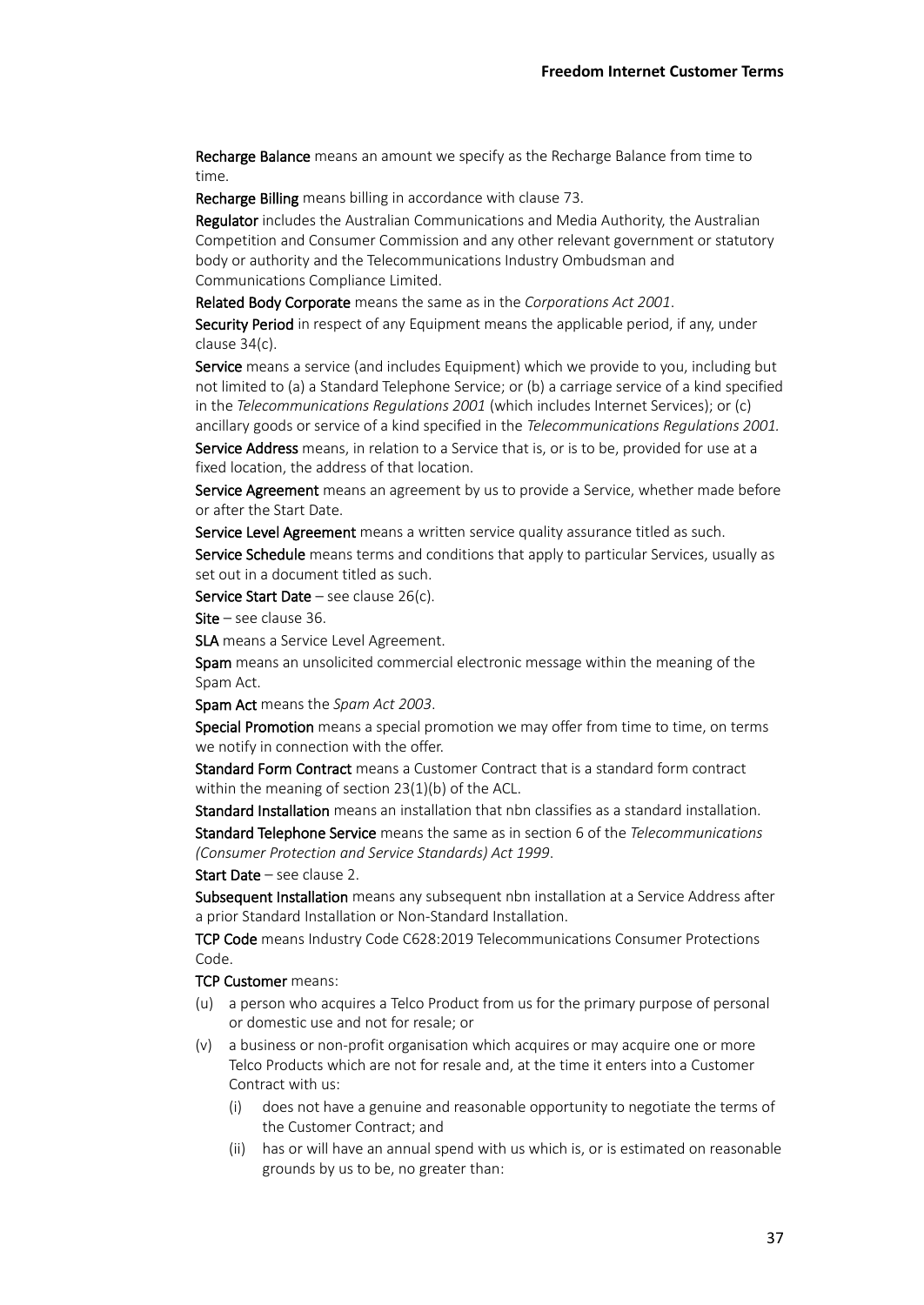- (A) in the case of a Customer Contract entered on or before 31 December 2019 – \$20,000; and
- (B) in the case of a Customer Contract entered on or after 1 January 2020 \$40,000.

Telco Act means the same as Telecommunications Act.

Telecommunications Act means the *Telecommunications Act 1997*.

Telco Goods means any goods we supply for use in connection with the supply of a Telco Service, whether or not the goods are supplied in conjunction with, or separately from, a Telco Service.

Telco Product means Telco Goods and/or a Telco Service.

### Telco Service means:

- (w) a Listed Carriage Service or any service we supply in connection with that service; and
- (x) a content service (other than a subscription broadcasting service or a television subscription narrowcasting service) we provide in connection with the supply of a Listed Carriage Service.

Term means from the Contract Date until your Contract ends.

Top Up means an amount Extracted by Direct Debit when a Top Up Trigger is reached, being the difference between the Top Up Trigger and the required Recharge Balance.

Top Up Trigger means an amount that we specify as the specified Top Up Trigger from time to time.

Unfair in relation to a term in a Consumer Contract or a Small Business Contract means the same as in section 24 of the ACL.

Use-by Date – see clause  $9(b)$ .

Walk Away Rights means the right to cancel your Contract (even during a minimum or fixed term) and pay only usage or network access charges to the date your Contract ends, and outstanding amounts for installation of Equipment, and outstanding amounts for Equipment that is compatible with other suppliers' services.

We, us,  $etc - see$  clause [3.](#page-0-1)

Wholesale Standard Agreement means a Standard Form of Access Agreement for the purposes of Part XIC of the *Competition and Consumer Act 2010*.

Wholesaler Supplier means, unless stated otherwise, Telstra and/or Optus and/or NBN Co.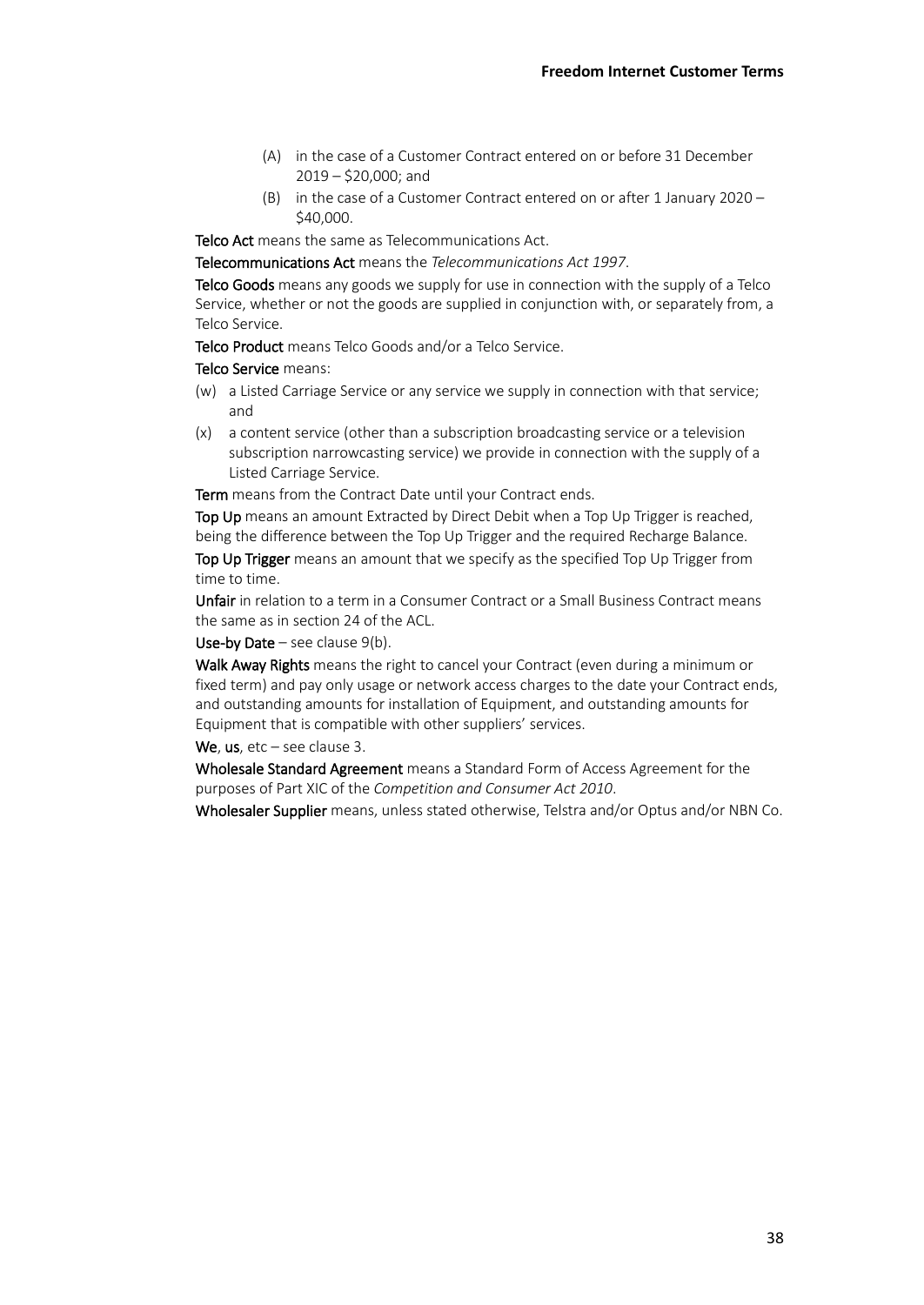# 117 Application

This Service Schedule applies in addition to the General Terms when we supply you with an nbn Service.

## 118 nbn Service conditions

- (a) We can only supply you with an nbn Service if and for as long as your Service Address is serviced by the nbn.
- (b) After you switch to an nbn Service, you may not be able to access or switch back to non-nbn Services at that Service Address.

# 119 Providing information to nbn

We may provide information about you to nbn:

- (a) to facilitate the provision of an nbn Service to you;
- (b) to enable nbn to carry out its role and responsibilities or exercise its rights;
- (c) as specified in our privacy policy; or
- (d) as otherwise required or permitted by law.

# 120 Connecting your Service Address to the nbn

- *120.1 nbn connection charge*
	- (a) If your Service Address is serviced by the nbn but not already connected to it, you may have to pay an extra connection charge for connection to the nbn.
	- (b) We may invoice the connection charge in full in advance when you sign up for an nbn Service.
	- (c) If we invoice the connection charge by monthly installments, the unpaid balance of the connection charge can be included in an Early Termination Fee if the nbn Service terminates before the end of your minimum or fixed term.

## *120.2 Landlord's consent*

If you do not own your Service Address:

- (a) you must obtain the owner's approval for connection to the nbn and the location of any associated equipment at the Service Address; and
- (b) whether or not you and the owner share the costs of connection is up to you and them; we will invoice you, and you must pay the invoice and recover any agreed contribution from the owner.
- *120.3 Consent – shared HFC sites*

If anyone else owns, uses or is the account holder for fixed line services delivered via an existing HFC service at or near your Service Address, you must obtain that person's approval for the installation of an nbn HFC Service on the nbn HFC Network, including their agreement that their existing service may be unavailable during the installation.

*120.4 Consent – other shared sites*

If you are not the only account holder of fixed line services currently connected at your Service Address, you must obtain the approval of all other account holders at the Service Address for the installation of an nbn Service.

- *120.5 Withdrawn approval*
	- If: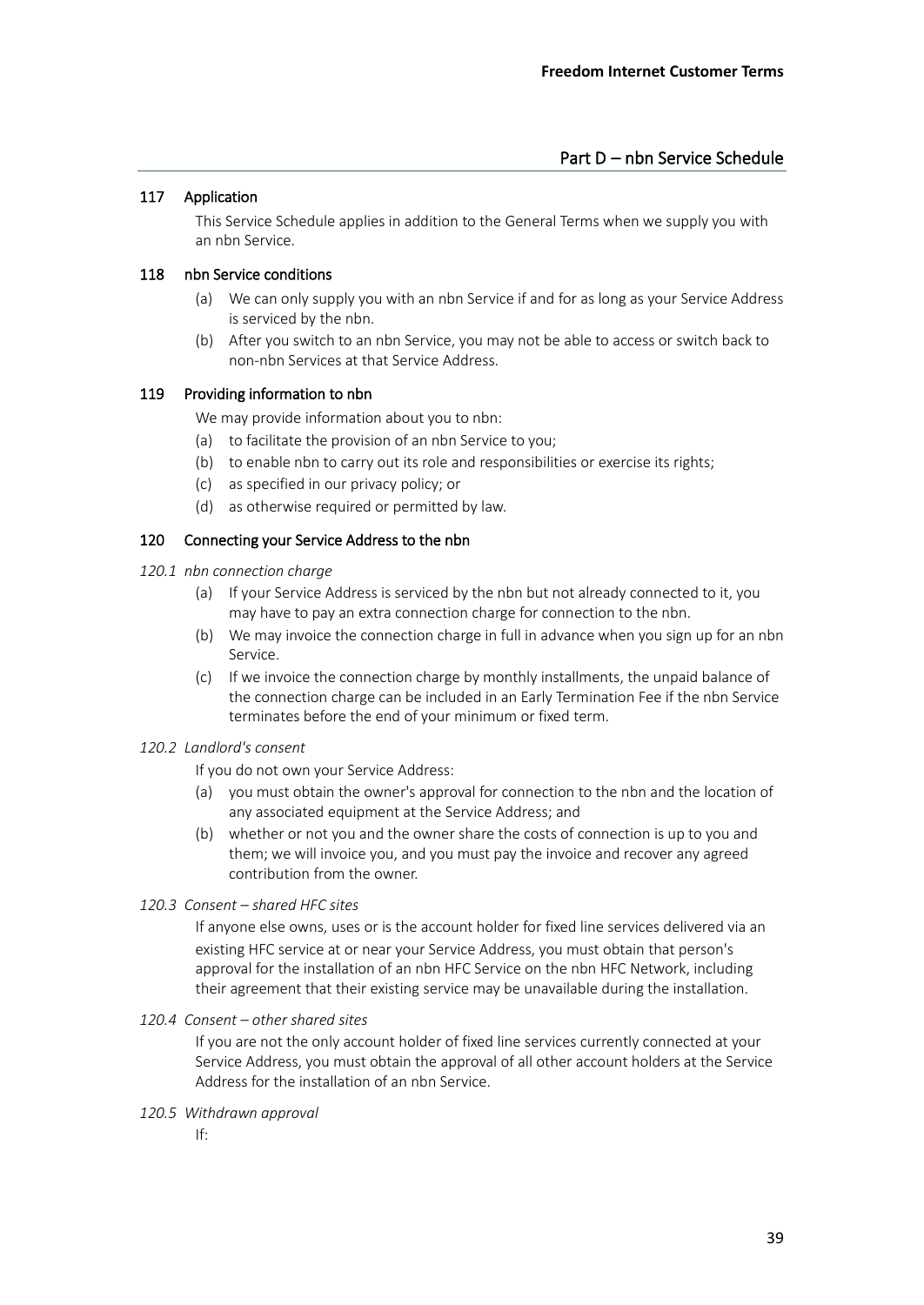- (a) a third party has given approval for the installation of an nbn Service at your Service Address; and
- (b) that approval is withdrawn before the installation is completed  $$ you must notify us immediately.
- *120.6 Installing nbn Equipment*
	- (a) nbn is an independent entity, responsible for installing all nbn Equipment.
	- (b) Our role is to request installation on your behalf. nbn manages and controls the process and its timing after that.

#### *120.7 Your cooperation*

You must:

- (a) provide nbn and us with reasonable assistance to allow nbn to complete installation; and
- (b) if reasonably requested, be present personally or by an authorised adult representative during installation.

#### <span id="page-39-0"></span>*120.8 Access*

You must give nbn or us access to:

- (a) enable the supply of an nbn Service to you;
- (b) perform any work on or in relation to the nbn, nbn Equipment, our Network, or, where lawful, a third party's network whether or not associated with the supply of an nbn Service; and
- (c) enable nbn to exercise its rights under or comply with the nbn Wholesale Broadband Agreement.

#### *120.9 nbn Connection Box*

- (a) nbn will determine its preferred position for an nbn Connection Box.
- (b) If you request a different position:
	- (i) nbn will determine whether it can or will comply; and
	- (ii) if it does comply, it may deem your installation to be non-Standard, and additional costs may apply.

#### *120.10 FTTB Installations*

If you order an FTTB Service and your Service Address is not FTTB-ready:

- (a) nbn will require access to the Service Address including its telecommunications infrastructure to make the Service Address FTTB-ready; and
- (b) you must arrange that access with your building management.
- *120.11 FTTC Installations*

For nbn FTTC Services where your building has an MDF, you must procure that NBN Co has all necessary consents to use any in-premises or in-building wiring, cabling or equipment (including common property) at the building to supply your service. You must tell us immediately if any such consent is withdrawn.

- *120.12 Installation appointments*
	- (a) nbn may offer you a choice of appointment times through us, but we do not manage their schedule.
	- (b) We rely on nbn to tell us about rescheduling your appointment and will give you as much warning as we reasonably can.
	- (c) Subject to the Consumer Guarantees:
		- (i) we do not promise that nbn will keep its appointments; and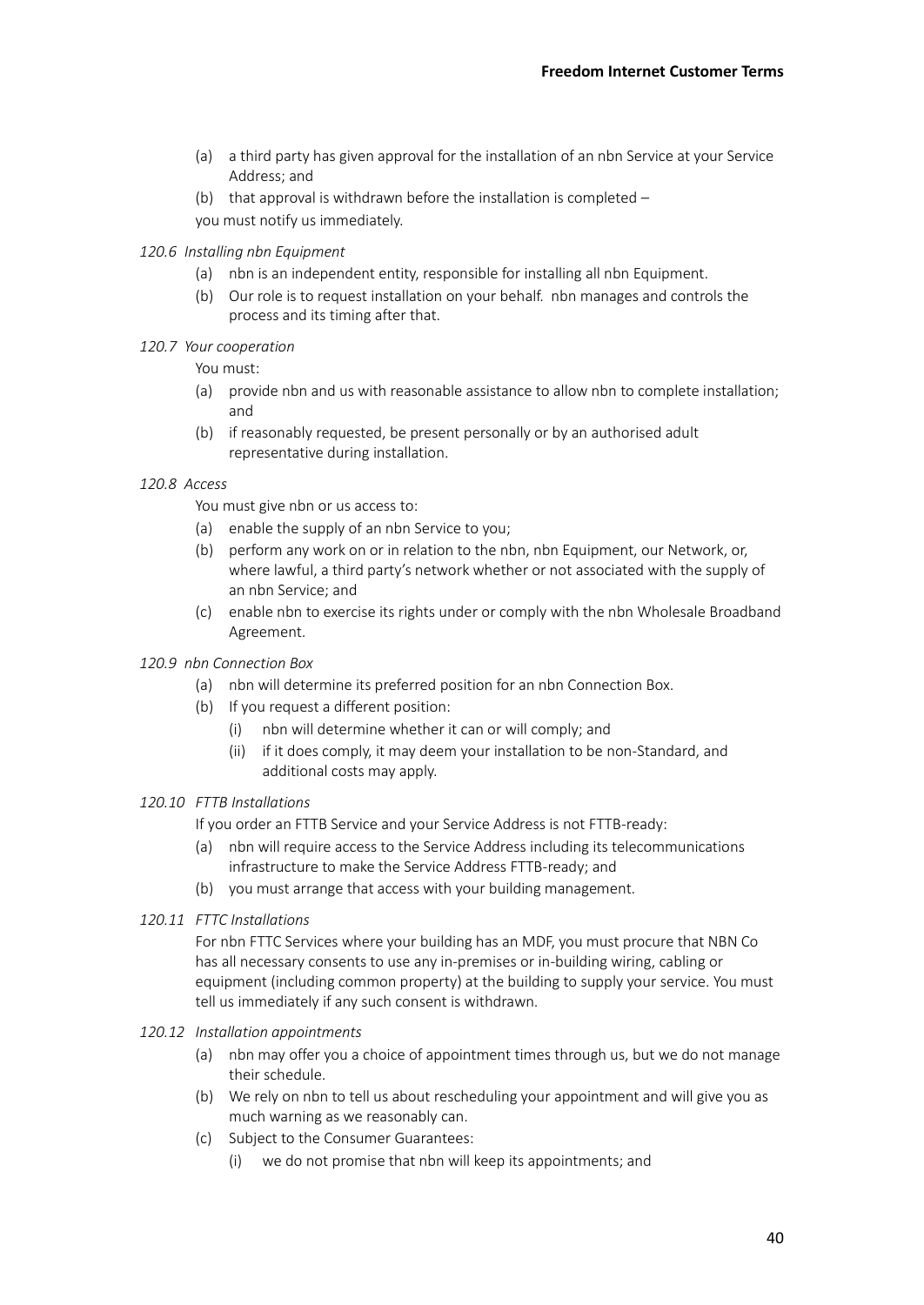- (ii) we exclude liability for any loss or inconvenience you may suffer if it does not.
- *120.13 Missed appointments*

If you miss an nbn installation appointment, you may be charged a missed appointment fee.

- *120.14 Rescheduled appointments*
	- (a) If you do not give us as much notice as possible (and at least one clear Business Day's notice) that you need to reschedule an nbn installation appointment, you may be charged a late cancellation fee.
	- (b) If nbn or its installer requests or agrees, they may reschedule an appointment directly with you.

## *120.15 Types of installation*

At the time of installation, nbn will assess whether it is:

- (a) a Standard Installation;
- (b) a Non-Standard Installation; or
- (c) a Subsequent Installation.

### *120.16 Non-Standard and Subsequent Installations*

A Non-Standard Installation or a Subsequent Installation may incur additional costs; before starting a Non-Standard Installation or Subsequent Installation, nbn will:

- (a) provide you with a quote for any additional costs; and
- (b) only perform the installation if you agree to pay those costs (billed through us).
- *120.17 Works you arrange*
	- (a) All cabling, equipment and works on your side of the nbn Boundary are your responsibility.
	- (b) Where you engage anyone to carry out works associated with an nbn Service, you must ensure that they are registered cablers, hold all relevant industry certifications and otherwise comply with all Laws.

#### 121 nbn Mains Power Requirements

- (a) Normal operation of nbn Services requires the availability of mains power, which you must provide and maintain at your own cost.
- (b) For an nbn FTTP Service or an nbn Fixed Wireless Service, you must provide an unobstructed double power point located within 3 metres of the nbn Connection Box.

## 122 nbn Back-up Power

- (a) For an nbn FTTP Service or an nbn Fixed Wireless Service, you may ask nbn to supply and install a back-up battery and power supply unit with the nbn Connection Box for an extra charge.
- (b) If we supply you with a service that supports making voice calls using the UNI-V (voice) port of the nbn Connection Box, the back-up battery:
	- (i) for a limited time, will allow you to do so using a compatible handset that does not require mains power for normal operation connected to that port;
	- (ii) for a limited time, will supply power to the UNI-D (data) port of the Connection  $Box -$

but will not supply power to devices that require their own power supply eg modems and cordless phones. Unless you make your own arrangements to supply these with a back-up power system, they will cease working during a power outage.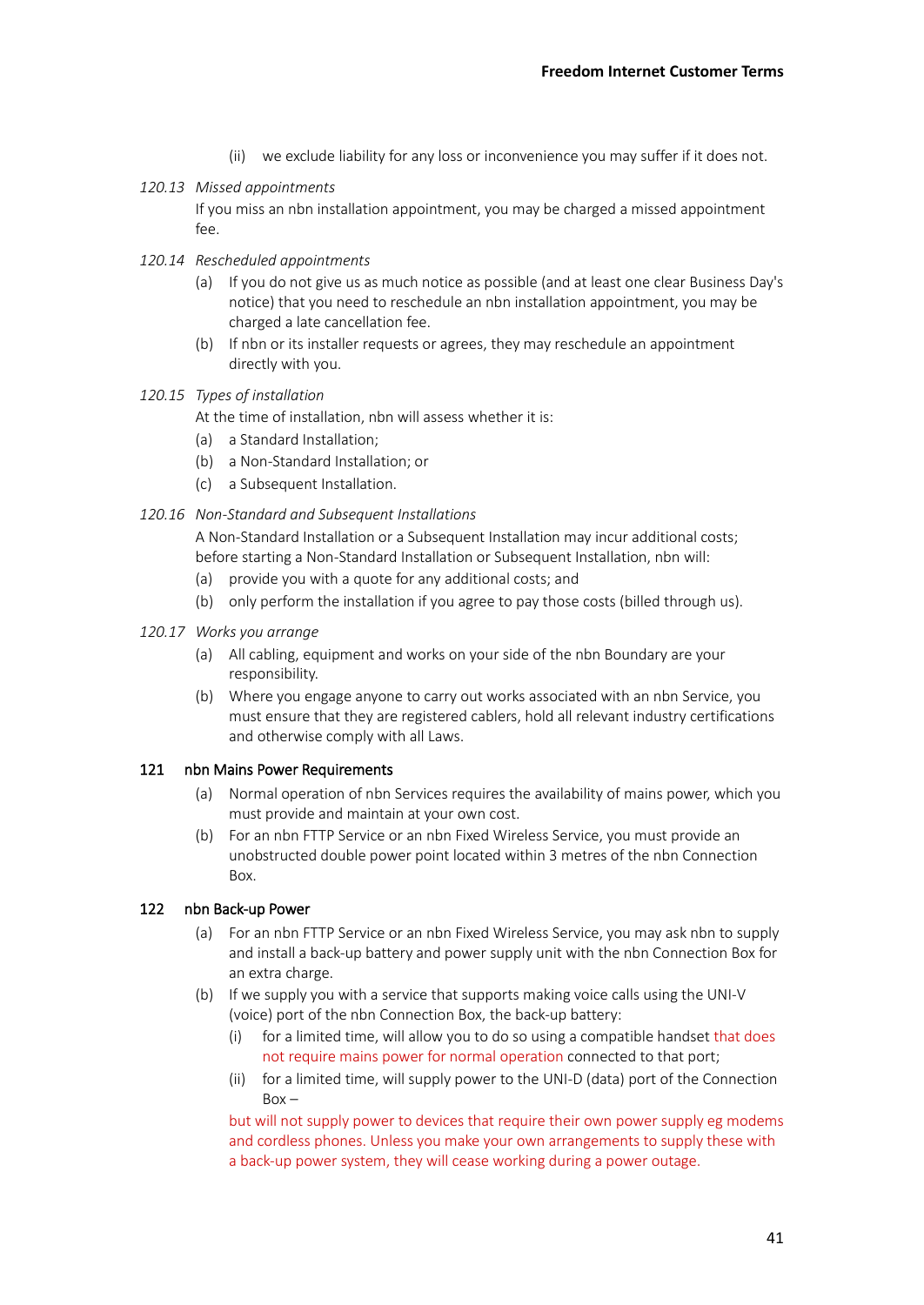- (c) nbn publishes instructions on checking the condition and status of a back-up battery. If you have one, you must check it regularly in accordance with nbn's instructions.
- (d) An SLA (if any) for an nbn Service does not apply where the nbn Service is disrupted due to a power outage at the Service Address or to a flat or faulty back-up battery.

## 123 Effects of power failure

- *123.1 nbn FTTP Service or nbn Fixed Wireless Service*
	- If your nbn FTTP Service or nbn Fixed Wireless Service suffers a mains power outage:
	- (a) You cannot use data services eg the internet, email or VOIP calling.
	- (b) If you have a back-up battery that is not flat or faulty, you can make voice calls for a limited time via a handset that is compatible with the UNI-V port of your Connection Box and can draw sufficient power from it.
	- (c) If you do not have a back-up battery, or it is flat or faulty, you cannot make or receive telephone calls (including to emergency numbers) using the nbn Service.

*123.2 nbn FTTN Service, nbn FTTB Service, nbn HFC Service or nbn Satellite Service*

If your nbn FTTN Service, nbn FTTB Service, nbn FTTC Service, nbn FTTC Service, nbn HFC Service or NBN Satellite Service suffers a mains power outage:

- (a) You cannot use data services eg the internet, email or VOIP calling.
- (b) You cannot make or receive telephone calls (including to emergency numbers) using the nbn Service.

### 124 Disruption to nfn FTTC Service

An nbn FTTC Service may be temporarily interrupted if NBN Co performs any installation, activation or relocation work or other activities that affect the relevant DPU. Such activities may relate to other properties or nbn customers or their nbn Services.

#### 125 Priority Assistance Services

- (a) We do not offer priority assistance services. If anyone at your Service Address has a life threatening medical condition, please seek a provider that can offer you a priority assistance service, such as Telstra.
- (b) For your information, we advise that nbn will only support priority assistance services if you have a back-up battery and power supply unit.

### 126 nbn Services using existing copper wiring

- (a) Some nbn Services make use of the copper wiring that may already be connected to or within your building and/or Service Address (eg nbn FTTN Services or nbn FTTC Services). These services require you to install a compatible VDSL2 modem inside your Service Address.
- (b) As part of the set up of these Services, nbn will disconnect that wiring from the existing telephone network and connect it to the nbn. During that process:
	- (i) nbn will notify your existing telecommunications service provider when disconnection has occurred.
	- (ii) You will no longer be able to use any phone, fax, internet service etc that was supplied over that wiring.
	- (iii) There will be a period when your previous service/s are disconnected but nbn Services are not yet available.
	- (iv) If possible, you should have access to a mobile phone to make calls with during that period.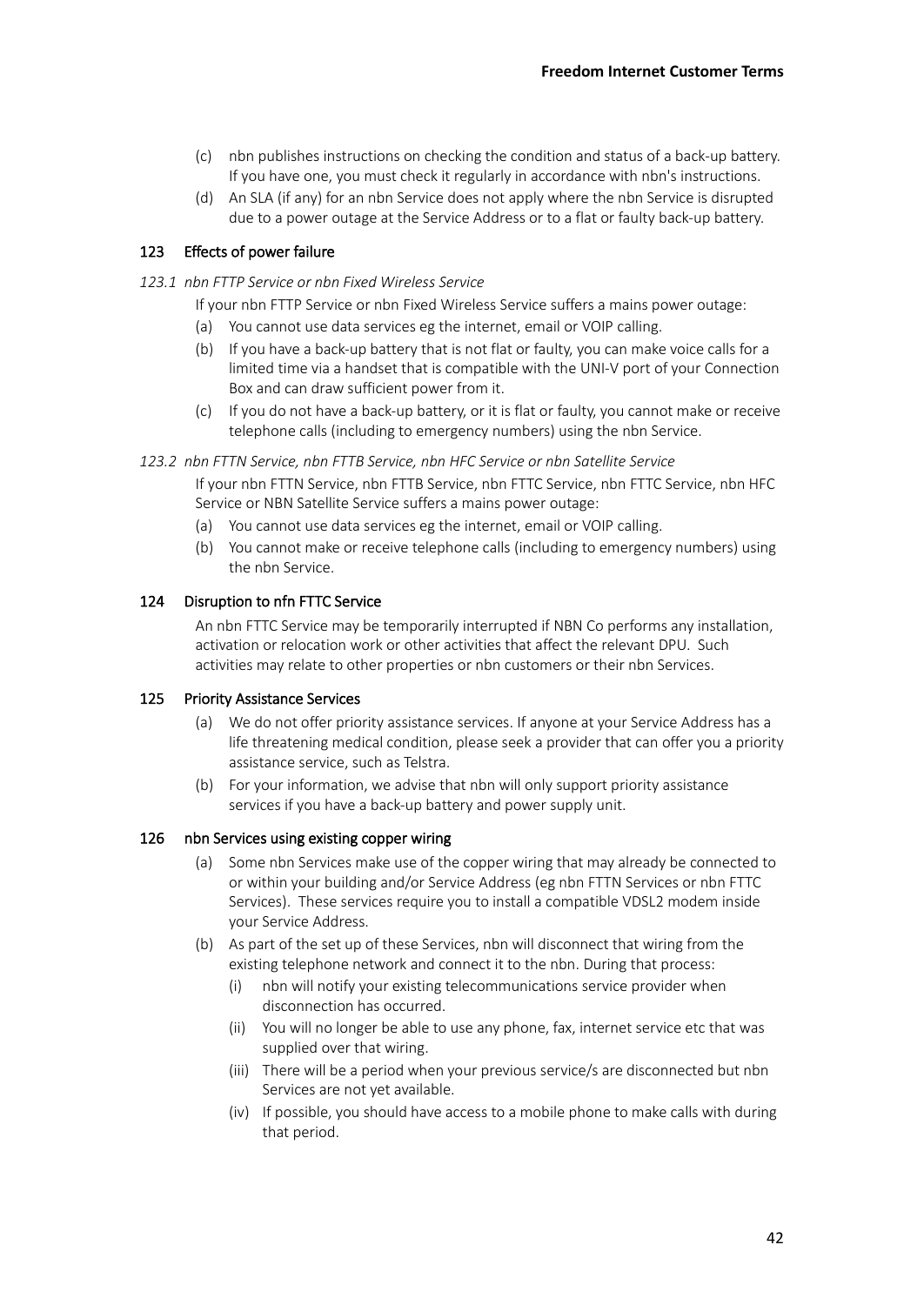# 127 nbn Services using HFC technology

- (a) Some nbn Services make use of the Hybrid Fibre Coaxial (HFC) service that may already be connected to your Service Address.
- (b) As part of the set up of these Services, nbn will install and activate its own equipment. During that process:
	- (i) nbn will install an HFC radio frequency (RF) splitter so your existing services will work after the installation.
	- (ii) There will be a period when your existing HFC service/s (eg internet or pay TV) are not available.
- (c) If you do not require any of your existing services after the installation, you must arrange to cancel them.

## 128 Incompatible services

- (a) Our nbn Services may not support specialised third party services like medical alarms, security alarms, elevator emergency phones, fire indicator panels or EFTPOS machines.
- (b) If you use a specialised service, please contact the provider of that service to discuss your needs and, if possible, how to migrate the service to the nbn. We do not provide support for these specialised services.

### 129 Setting up your in-premises equipment

- (a) As well as an active nbn Connection Box, you will need in-premises equipment (eg a modem) to use an nbn Service.
- (b) Unless we expressly agree to supply and/or set up your modem or other in-premises equipment, you are responsible for doing so, using instructions we will supply.
- (c) We do not have to agree to supply and/or set up your modem or other in-premises equipment but if we do, extra Charges will apply.

# 130 nbn Service speed

Predicting actual nbn Service speeds is difficult, as they depend on several factors such as your distance from an exchange (where applicable), the network connecting the exchange, your equipment and software and internet traffic. Devices that connect to your modem by wi-fi may operate at slower speeds than those connected by cable.

## 131 NBN Co liability

- (a) This clause has effect to the fullest extent allowed by Law.
- (b) You must not make, and you release NBN Co, its Related Bodies Corporate and/or their respective Personnel from, any Claim against any of them in connection with or arising out of the nbn Wholesale Broadband Agreement (Excluded Claim).
- (c) You indemnify NBN Co, its Related Bodies Corporate and their respective Personnel against any Losses any of them may suffer or incur arising from or in connection with an Excluded Claim.
- (d) If you make an Excluded Claim, you must indemnify us against any Losses we may suffer or incur by virtue of our obligation under the nbn Wholesale Broadband Agreement to indemnify NBN Co, its Related Bodies Corporate and/or their respective Personnel in respect of any Losses they may suffer or incur arising from or in connection with the Excluded Claim.

## 132 Our liability

- If:
- (a) you would, but for this clause, have a Claim against us; and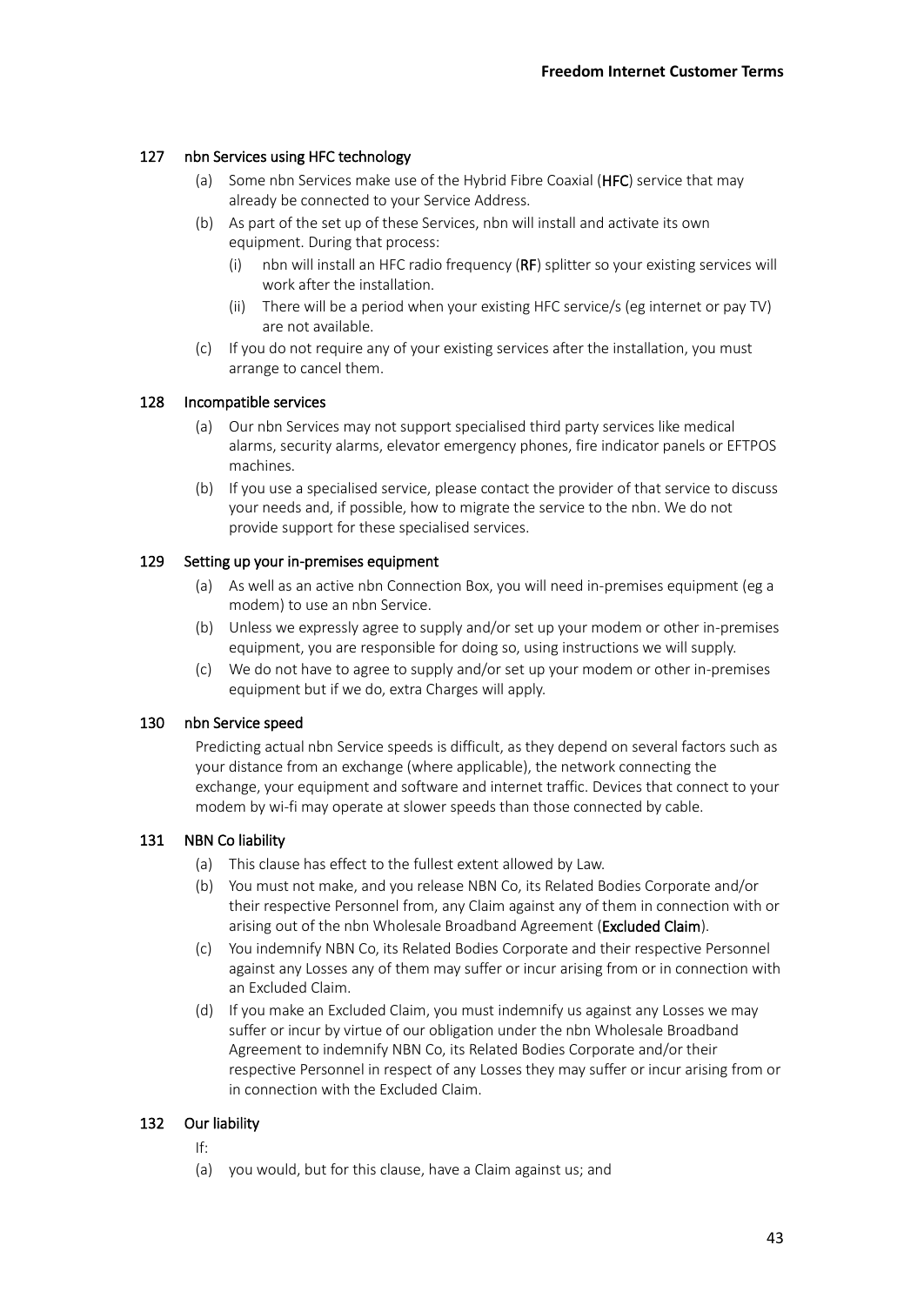- (b) we would, but for the nbn Wholesale Broadband Agreement, have a right to claim contribution or indemnity from nbn in relation to your Claim; and
- (c) the nbn Wholesale Broadband Agreement precludes us from claiming such contribution or indemnity –

then you must not make, and you release us from, the Claim to the extent of the contribution or indemnity for which nbn would have been liable but for the nbn Wholesale Broadband Agreement.

### 133 Other terms – applicable to all Customers

#### *133.1 nbn compliance*

You must ensure that the equipment, networks or systems you use with the nbn:

- (a) are technically compatible with the nbn; and
- (b) comply and are used in accordance with all Laws.

#### <span id="page-43-0"></span>*133.2 No pass through breaches*

You must not use or attempt to use any nbn Service in a way that causes, or would cause, us or nbn to breach the nbn Wholesale Broadband Agreement.

#### <span id="page-43-1"></span>*133.3 No unlawful use*

You must not use an nbn Service unlawfully.

<span id="page-43-2"></span>*133.4 No damage*

You must not (and must not allow anyone else to) damage, threaten, interfere with, cause the deterioration or degradation of the operation or performance of, nbn, an nbn Service, our Network, systems, facilities or equipment or those of another person, or the provision by us or another person of services to you or anyone else.

### *133.5 No relocation of nbn Connection Box*

You must not relocate an nbn Connection Box to a Service Address other than that where it was originally installed. An nbn Service connected to a relocated Service Address may be terminated without notice.

#### <span id="page-43-3"></span>*133.6 Providing assistance and complying with directions*

You must reasonably assist us:

- (a) to supply or maintain your nbn Service; and
- (b) to comply with our obligations to nbn.

### *133.7 Associated equipment*

- (a) If you become aware that any nbn Equipment used to supply your nbn Service is damaged or faulty, you must notify us.
- (b) You must ensure your equipment used with your nbn Service is maintained in good repair and working condition.
- *133.8 Cooperation with directions*

You must follow our reasonable directions, instructions, policies and procedures concerning:

- (a) protecting the integrity of the nbn, our Network or any third party network or equipment;
- (b) protecting the health or safety of any person.
- *133.9 Changes and repairs to nbn Equipment*

Except for work carried out under a Consumer Guarantee, if you want nbn to change or repair nbn Equipment, nbn will: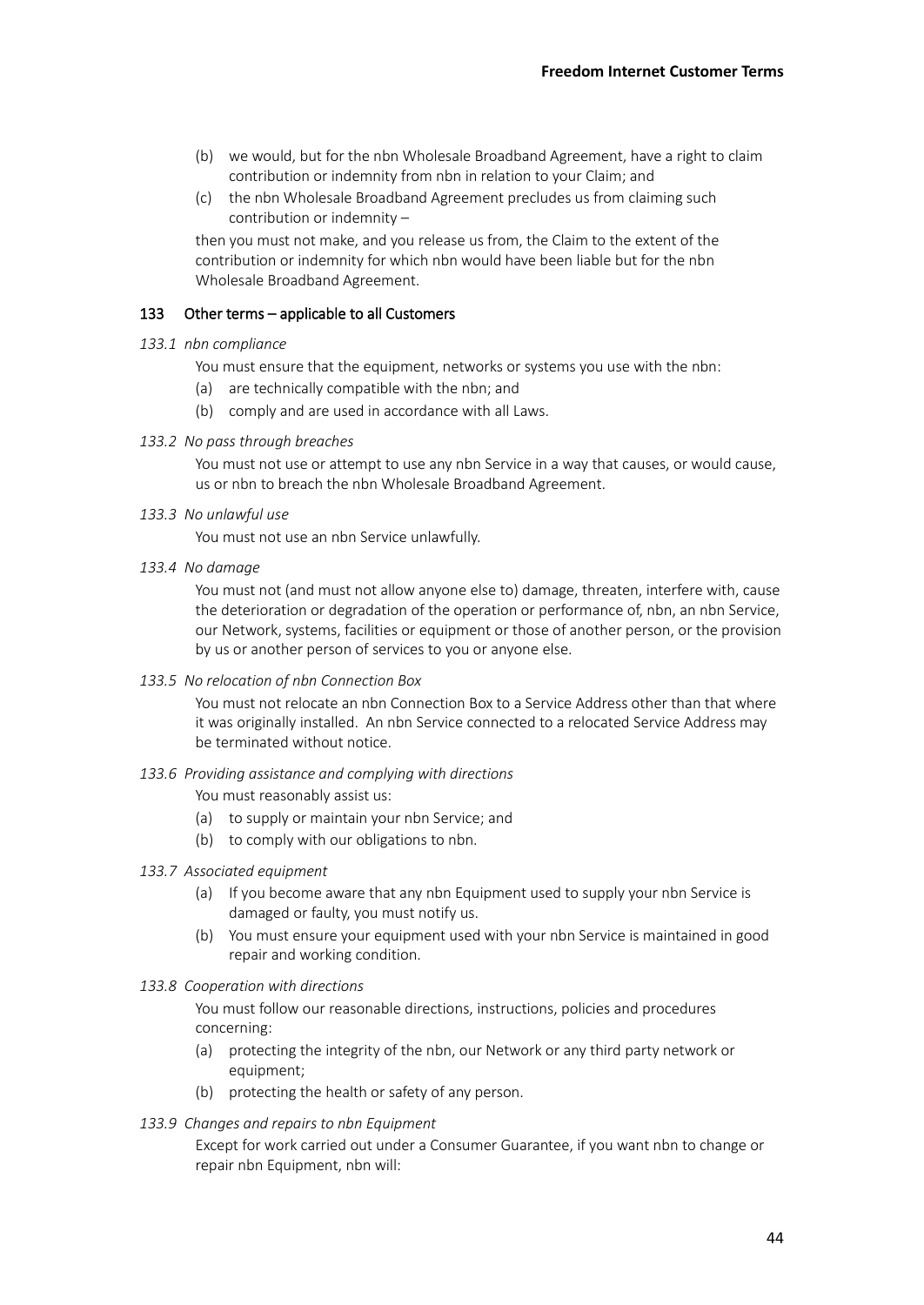- (a) give you a quote for the work; and
- (b) only perform work if you agree to pay for it.

Alternatively, nbn may give us a quote for the work, and we will only direct nbn to proceed with it if you agree to pay for it.

*133.10 Erroneous fault reports*

- If:
- (a) you make a fault report in relation to an nbn Service; and
- (b) nbn determines there was no fault with the nbn; and
- (c) nbn charges us in connection with the erroneous fault report –

you must pay or reimburse the charge.

## <span id="page-44-0"></span>*133.11 nbn Fair Use Policy*

Note: The nbn Fair Use Policy applies to all nbn Services, including nbn Satellite Services. It includes specific usage limits for nbn Satellite Services. See claus[e 133.12](#page-44-1) for more information.

You must comply with the nbn Fair Use Policy, including:

- (a) not using the nbn in a way that causes or may cause interference, disruption, or congestion;
- (b) not undertaking (or attempting to undertake) any of the following without permission:
	- (i) accessing material or data or logging in to a server or account unlawfully;
	- (ii) disabling, disrupting or interfering with the regular working of any service or network, including, without limitation, via means of overloading it, denial or service attacks or flooding a network;
	- (iii) probing, scanning or testing the vulnerability of a system or network; or
	- (iv) breaching the security or authentication measures for a service or network;
- (c) not using your nbn Service to support:
	- (i) any substantial carrier or service provider data aggregation applications, (such as backhaul for mobile base stations or multiplexed access systems and/or networks) that result in substantial and continuous network throughput; or
	- (ii) connections for the purpose of providing or enabling carrier or service provider interconnection;
- (d) ensuring that the networks, systems, equipment and facilities you use in connection with the nbn are technically compatible with the nbn network and comply with and are used in accordance with:
	- (i) all reasonable procedures notified to you by us or nbn; and
	- (ii) all Laws; and
- (e) not using or attempting to use your nbn Service, or allow it to be used in any way which:
	- (i) would cause us to breach our obligations to nbn;
	- (ii) would damage, threaten, interfere with, cause the deterioration or degradation of the operation or performance of the nbn, our Network, or any third party network, or the provision of services to you or anyone else on the nbn.

Severe or persistent breaches of the nbn Fair Use Policy may result in the suspension or termination of your nbn Service by nbn.

- <span id="page-44-1"></span>*133.12 nbn Fair Use Policy – nbn Satellite Service usage limits*
	- (a) You should refer to the nbn Fair Use Policy for full details of nbn's satellite usage limitations, but in outline: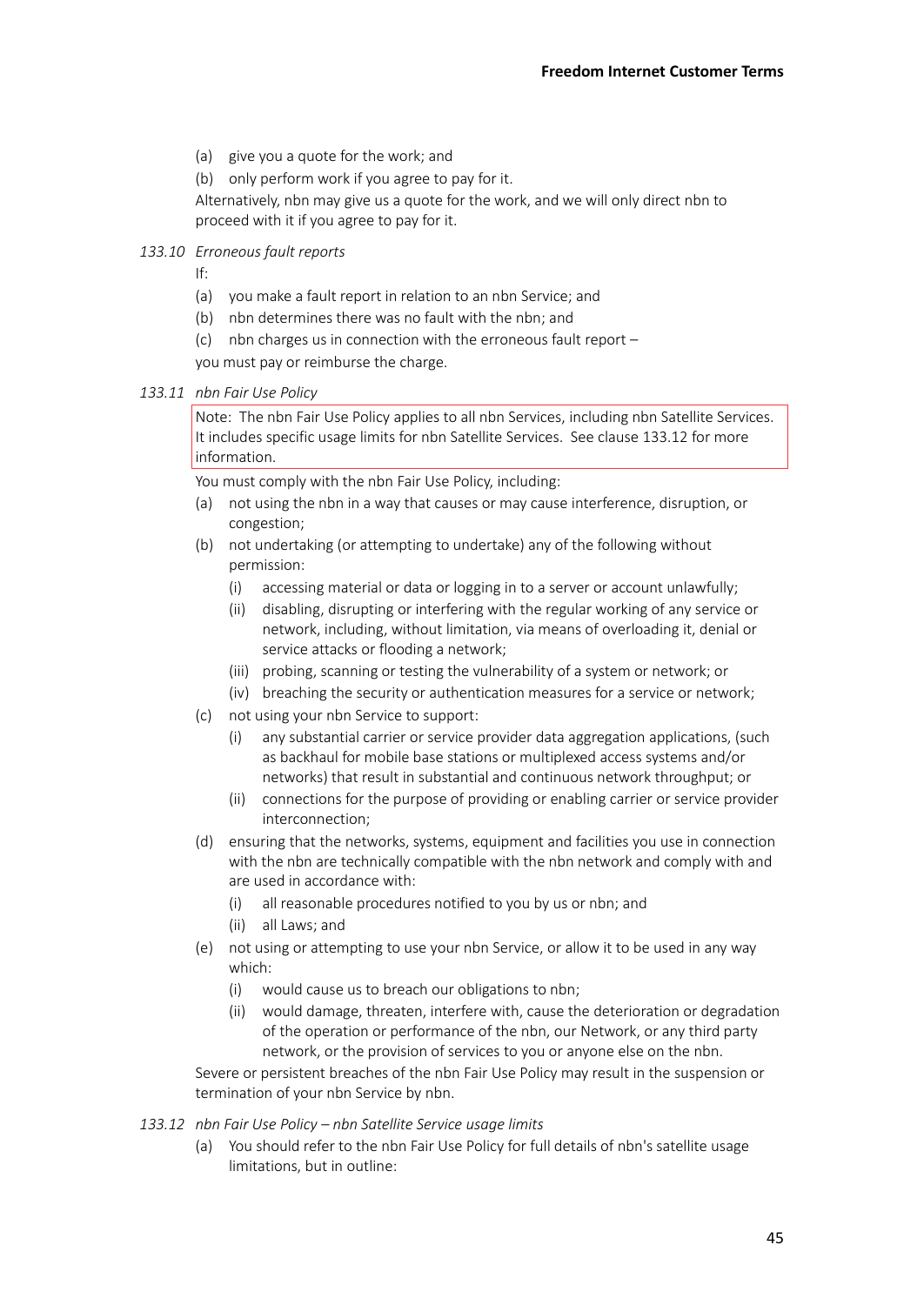- (i) You may not exceed 75GB of peak period (7am to 1am in your time zone) usage over any 4 week rolling period.
- (ii) You may not exceed 150GB of off-peak period (1am to 7am in your time zone) usage over any 4 week rolling period.
- (b) If you exceed nbn's limits:
	- (i) nbn (not we) will restrict the speed of your nbn Service to 256kbps (uploads and downloads) until it determines that your usage complies with the nbn Fair Use Policy – this will occur whether or not you have used your full monthly data allowance; or
	- (ii) if your Plan includes an option to buy an extra data allowance for a period, you may do so and avoid a speed restriction – but extra Charges apply.
- (c) If you are speed restricted by nbn and then use the remainder of your monthly data allowance, we may further restrict your speed for the balance of your monthly billing period, as specified in your Plan.
- (d) To avoid exceeding nbn Satellite Service usage limits, you should monitor your usage carefully using the monitoring tool on our web site.

#### *133.13 nbn Operations Manual*

You must comply with the nbn Operations Manual as far as it is relevant to your use of an nbn Service or nbn Equipment.

*133.14 Immediate disconnection, etc*

We may immediately disconnect, terminate, deactivate, suspend or limit all or part of your an Service or any associated network, system, facility or equipment at any time without notice to you if you are in breach of clauses [120.8,](#page-39-0) [133.2,](#page-43-0) [133.3,](#page-43-1) [133.4,](#page-43-2) [133.6](#page-43-3) or [134](#page-45-0) (or if nbn informs us that you are in such breach, whether or not we independently verify that).

*133.15 Additional termination rights*

In addition to our rights under the General Terms, we may terminate an nbn Service:

- (a) immediately, without notice and without undertaking our own investigation of your conduct, if nbn informs us that your conduct is in breach of your Contract as it applies to an nbn Service; or
- (b) on as much notice as is practicable in the circumstances, if nbn suspends, interrupts or terminates the supply of anything that is necessary for us to supply the nbn Service to you –

but you must still pay us for any Charges incurred before termination.

*133.16 Liability*

In addition to your liability under the General Terms, you are responsible for any loss or damage suffered by us or anyone else or any of our networks, systems, facilities, equipment or sites or those of anyone else to the extent that such loss or damage was:

- (a) caused by you, your agents, suppliers, contractors or representatives; or
- (b) your failure to obtain permission to install the nbn Service from the owner of your Service Address –

except to the extent that the loss or damage was caused by us or nbn.

#### <span id="page-45-0"></span>134 Other terms – Applicable only to ACL Consumers and ACL Small Businesses

This clause applies if you are an ACL Consumer or an ACL Small Business.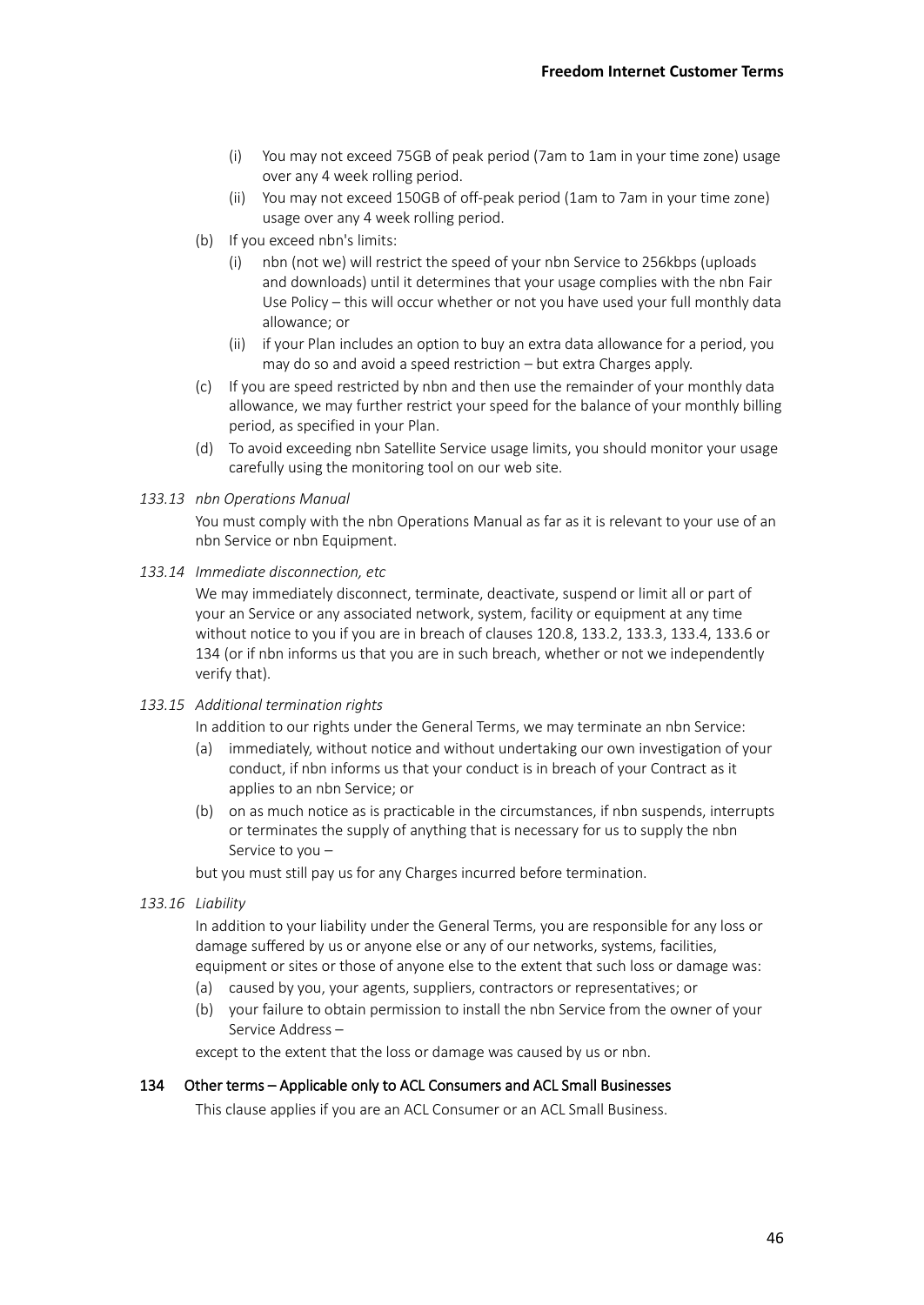## *134.1 Following reasonable directions*

You must comply with our reasonable directions, requirements, instructions, policies and procedures in respect of:

- (a) protecting the integrity of the nbn or any other network, systems, equipment or facilities used by us or anyone else in connection with the nbn;
- (b) ensuring the quality of any product or service supplied by nbn to us or anyone else; or
- (c) protecting the health or safety of any person.
- *134.2 nbn Information*

You must comply with any reasonable directions, requirements, instructions, policies and procedures set out in nbn Information we may provide to you.

- *134.3 Termination, suspension, etc*
	- If nbn's supply of anything that is necessary for us to supply nbn Services to you:
	- (a) terminates we may terminate all or part of your nbn Service by giving you as much notice as is practicable, up to six months if possible, without any Early Termination Fee; or
	- (b) is restricted, suspended, limited or interrupted we may restrict, suspend, limit or interrupt all or part of your nbn Service by giving you as much notice as is practicable –

but we may not be aware of any impending termination, restriction, suspension, limitation or interruption unless and until nbn notifies us about it.

### 135 Other terms – not applicable to ACL Consumers and ACL Small Businesses

This clause applies if you are not an ACL Consumer or an ACL Small Business.

#### *135.1 Variation of your Contract*

If nbn amends the nbn Wholesale Broadband Agreement, or it is replaced by a new nbn wholesale agreement, we can unilaterally vary your Contract in accordance with the Telco Act so as to comply with our obligations under the amended Wholesale Broadband Agreement or new nbn wholesale agreement.

#### <span id="page-46-0"></span>*135.2 Compliance with nbn Policies*

You must use and deactivate nbn Services and nbn Equipment in compliance with nbn Policies.

<span id="page-46-1"></span>*135.3 Health and safety*

You must not use an nbn Service or associated equipment in a way that harms or may harm the health or safety of any persons.

### *135.4 Immediate disconnection, etc*

We may immediately disconnect, terminate, deactivate, suspend or limit all or part of your an Service or any associated network, system, facility or equipment at any time without notice to you if:

- (a) you are in breach of clause[s 135.2](#page-46-0) o[r 135.3;](#page-46-1) or
- (b) nbn ceases, suspends, or interrupts the supply to us of anything we require to supply the nbn Service to you.

#### 136 Acknowledgments about nbn Services

You acknowledge and agree that:

- (a) we are the sole provider of your nbn Service;
- (b) nbn is not providing the nbn Service or any other products or services to you;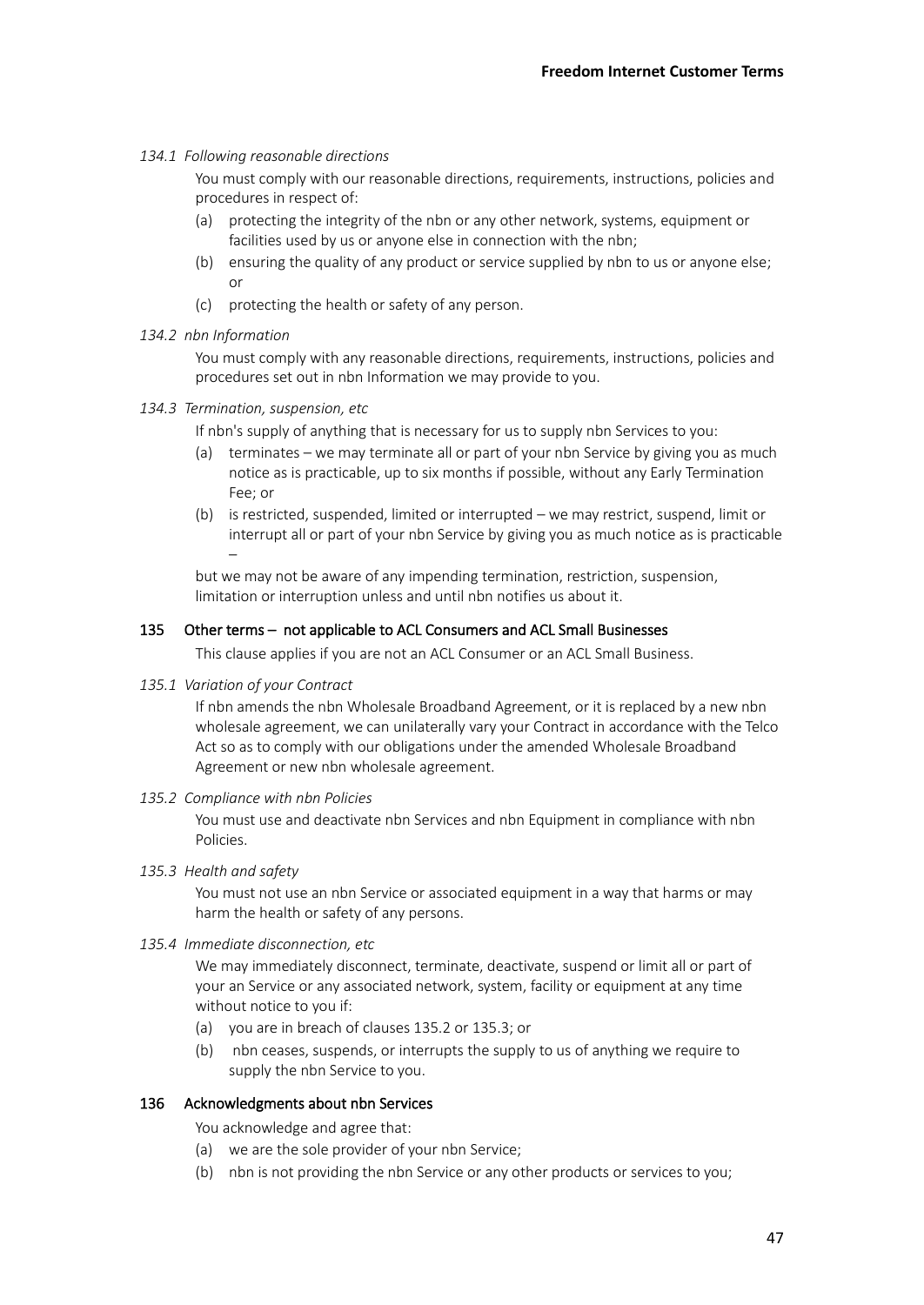- (c) there is no contract between you and nbn;
- (d) you have no right, title or interest (legal, equitable or statutory) in any nbn Equipment or any part of the nbn; and
- (e) subject to the Consumer Guarantees, to the maximum extent permitted by law nbn is not liable for any loss or damage arising from or in connection with nbn Services.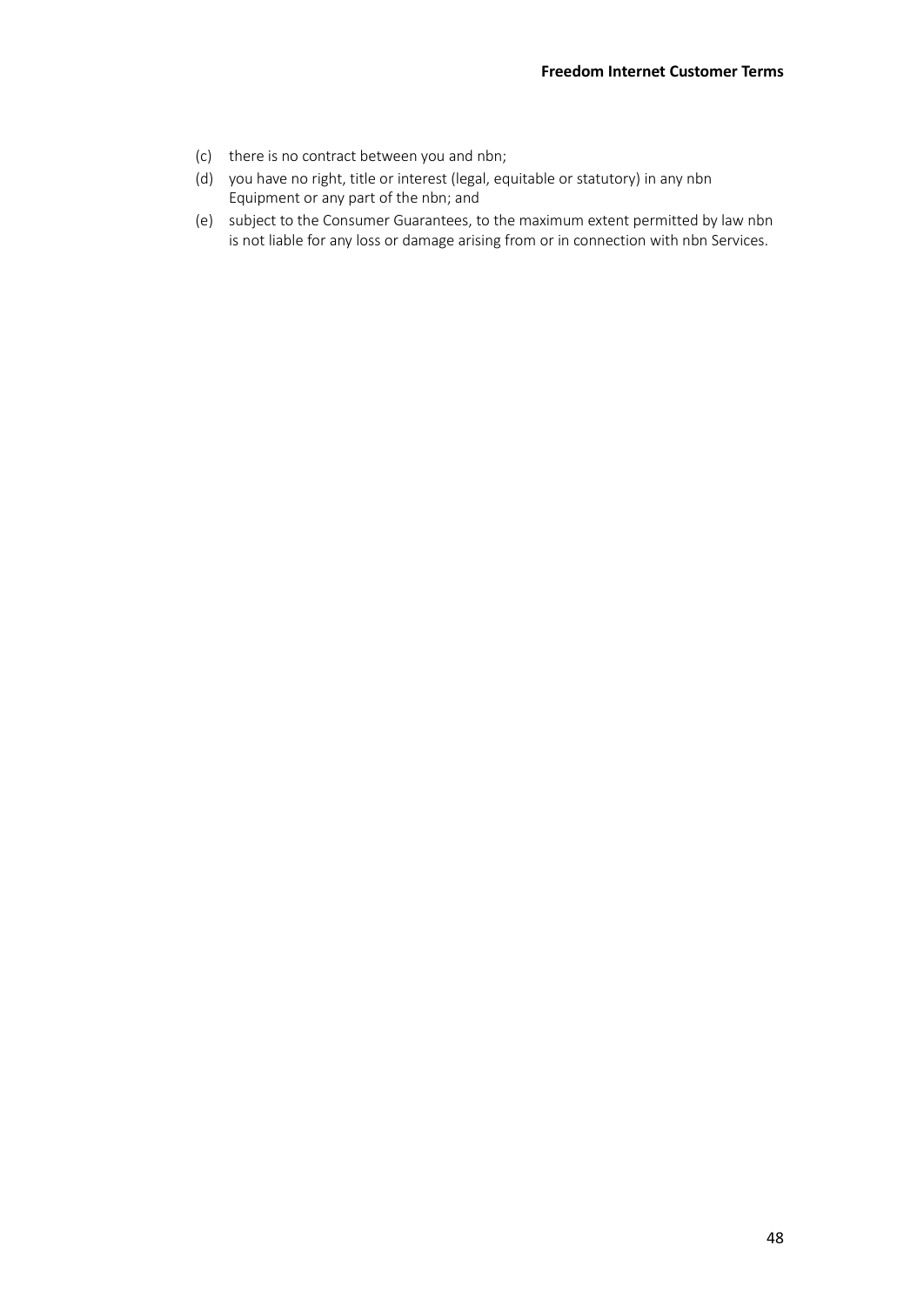# Part E – ADSL Internet Service Schedule

#### <span id="page-48-0"></span>137 Partner Requirements – ADSL Services

Where we supply you with an ADSL Internet Service:

- <span id="page-48-1"></span>(a) Unless we agreed to provide it as a Naked DSL Service:
	- (i) The Service can only be provided over a copper wire pair that also services a Standard Telephone Service.
	- (ii) You warrant to us that you are the same end user to whom that Standard Telephone Service is supplied.
	- (iii) You acknowledge that the ADSL Internet Service will only be supplied for so long as you continue to acquire that Standard Telephone Service.
	- (iv) You acknowledge that the ADSL Internet Service may be terminated where you cease to acquire, or suspend or terminate, that Standard Telephone Service.
	- (v) You acknowledge that if an ADSL Internet Service has been terminated under clause [137](#page-48-0)[\(iv\):](#page-48-1)
		- (A) our Wholesale Supplier may charge an early termination fee in respect of the ADSL Internet Service;
		- (B) we may recoup that early termination fee from you;
		- (C) if you want the ADSL Internet Service reconnected, our Wholesale Supplier may charge us a connection fee; and
		- (D) we may recoup that connection fee from you.
- <span id="page-48-2"></span>(b) You acknowledge that, in some instances such as where you are acquiring a monitoring service (meaning a service for the monitoring of your Service Address such as remote alarm services), additional equipment at your Service Address such as central splitters and network termination devices must be installed by you at your own cost before the ADSL Service can be provided. This additional equipment must be installed prior to ADSL Service activation.
- (c) You acknowledge that the installation and operation of the ADSL Service may cause temporary disruption in the standard telephone services received by you or a monitoring service.
- (d) You acknowledge that the installation and operation of a monitoring service may cause temporary disruption to the ADSL Service.
- (e) You acknowledge that the installation and operation of the ADSL Service may mean that some incompatible products that might have been available from Telstra Corporation to you will not be supplied to the you using that copper wire pair  $-$  a complete list of incompatible products is available upon request).
- (f) You acknowledge and must ensure that any provider of a monitoring service used by you has been notified that:
	- (i) installation and operation of an ADSL Service may cause temporary disruption in the standard telephone services or a monitoring service received by you; and
	- (ii) installation of equipment at your Service Address such as central splitters and network termination devices may be required under clause [137](#page-48-0)[\(b\).](#page-48-2)
- (g) As far as the law allows, you release our Wholesale Supplier and its third party supplier(s) from all liability to you, and you indemnify them against all costs, expenses, liability, loss or damage incurred or suffered by them in conjunction with any claims, actions or proceedings against them (including third party claims or claims by you or Telstra Corporation) arising out of the following (to the extent that the liability is caused by the provision or cancellation of the ADSL Service):
	- (i) disruption of your telephone service or monitoring service;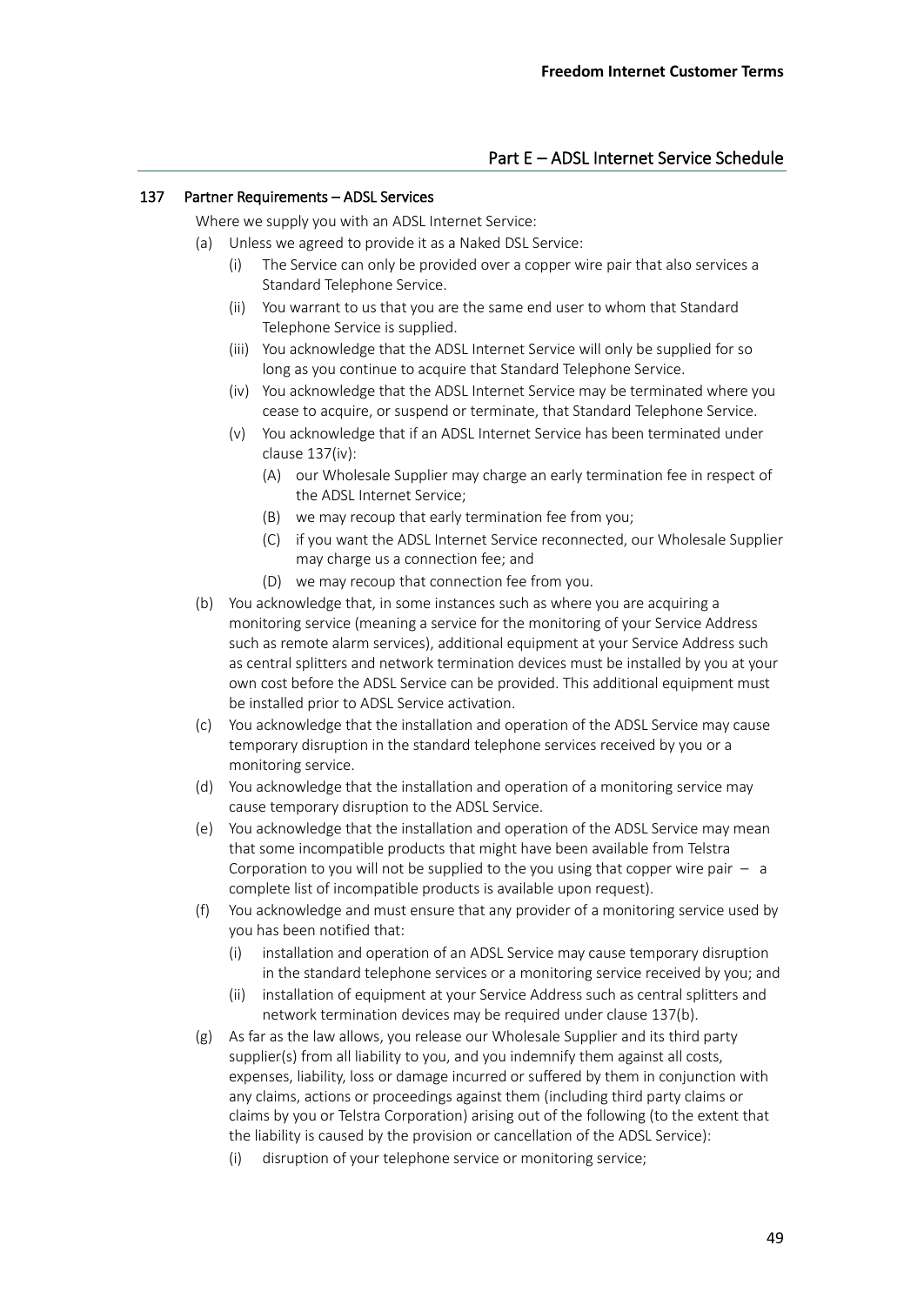- (ii) cancellation of the ADSL Service;
- (iii) suspension of the provision of the ADSL Service or to a particular internet address(es);
- (iv) cancellation of, or refusals to provide, any incompatible products; and
- (v) possible breaches of the Telecommunications (Customer Service Guarantee) Standard in respect of you.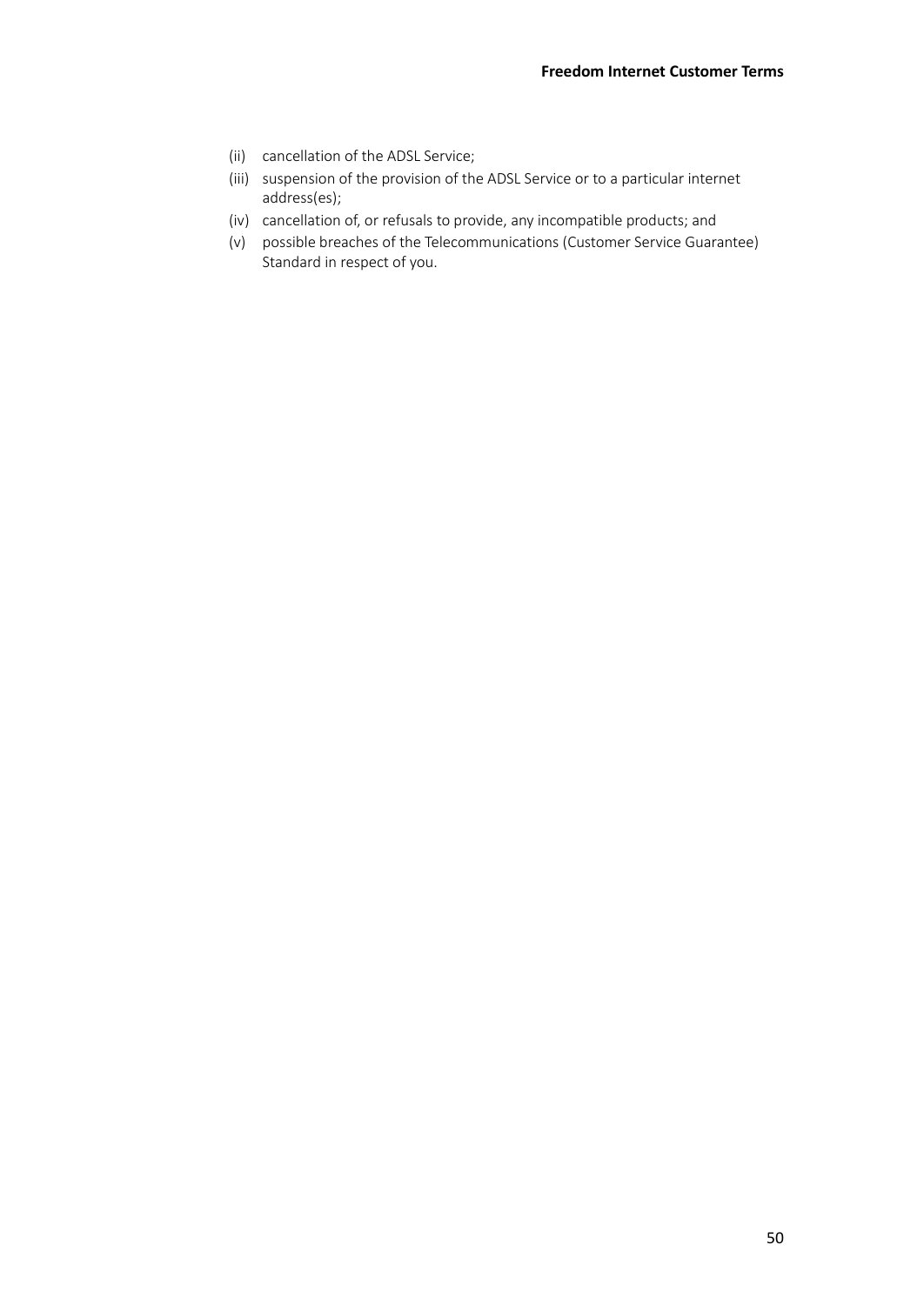# Part F – Mobile Telephone Service Schedule

## <span id="page-50-0"></span>138 Partner Requirements – Mobile Telephone Services

Where we supply you with a Mobile Telephone Service:

- (a) If arrangements between our Wholesale Supplier and us are terminated, our Wholesale Supplier may arrange to supply you directly. You acknowledge that the rate plan applicable to the provision of Mobile Telephone Services to you may be altered to the nearest applicable rate plan of our Wholesale Supplier in the event that our rights and obligations under your Contract are assigned or novated to our Wholesale Supplier so that our Wholesale Supplier provides the Mobile Telephone Services directly to you.
- (b) You may not resell or resupply the Mobile Telephone Services provided by us.
- <span id="page-50-1"></span>(c) We shall have the right to assign or novate all or part of its rights and obligations under your Contract to our Wholesale Supplier without your consent. You cannot assign or novate all or part of your rights and obligations under your Contract other than in accordance with this clause [138](#page-50-0)[\(c\).](#page-50-1) For the purposes of novation, you agree to novate your Contract to our Wholesale Supplier on receipt of a notice from either us or our Wholesale Supplier, such

novation to be on terms no less favourable than the terms of your Contract in existence immediately prior to the novation.

(d) You consent to allow us to disclose to our Wholesale Supplier (or its Related Bodies Corporate) your details including information relating to your affairs or personal particulars (including any listed or unlisted telephone number, address and account history) or carriage services supplied to you.

You consent to allow our Wholesale Supplier (or its Related Bodies Corporate) to use that information in order to facilitate the supply of carriage services to you by us or our Wholesale Supplier. Without the express permission of us, our Wholesale Supplier (or its Related Bodies Corporate) may not directly contact you with offers and information via electronic messaging (such as SMS) for marketing purposes.

- (e) Our Wholesale Supplier is not liable to you (in contract, tort (including negligence) or otherwise) in relation to any Mobile Telephone Service resupplied to you by us, any delay or any failure to provide Mobile Telephone Services.
- (f) You promise that you are not a Carrier or Carriage Service Provider (as those terms are defined in the Telco Act).
- (g) If you become a Carrier or Carriage Service Provider, then we or our Wholesale Supplier may immediately cancel the Mobile Telephone Service by notice to you. If we or our Wholesale Supplier does so, that party will negotiate in good faith with you to enter into an agreement governing supply of the Mobile Telephone Service, on terms to be agreed.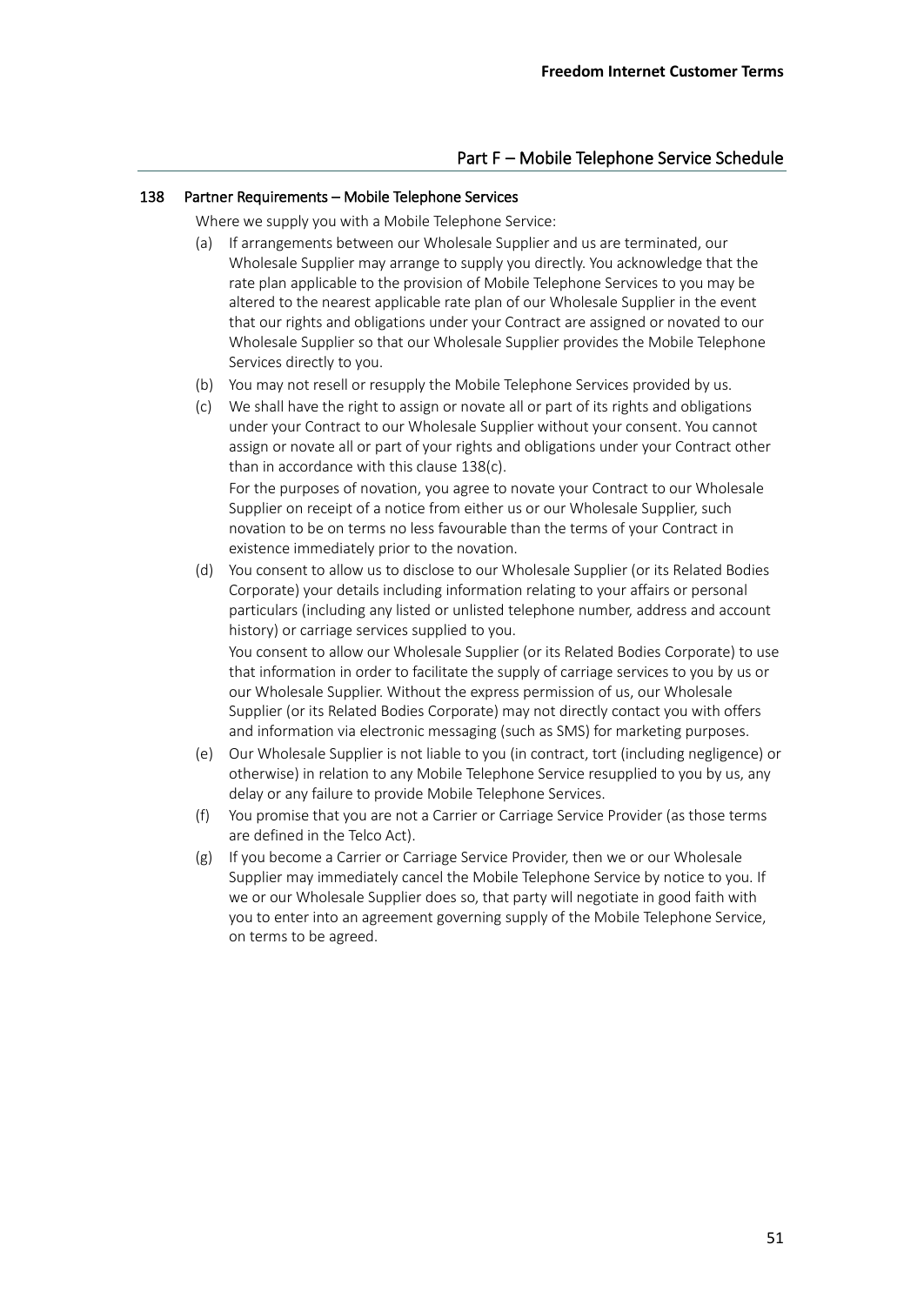# Part G – Partner Requirements – Wholesale Suppliers

## 139 Partner Requirements

We notify you of the following Partner Requirements:

- (a) If our Wholesale Supplier has not been paid for a Service we have provided to you, and if you have not paid us for it, you must pay the amount you owe us to the wholesale supplier on demand.
- (b) You consent to us and our Wholesale Supplier exchanging your details and information about or in connection with your personal credit, commercial activities or commercial creditworthiness.
- (c) Our Wholesale Supplier may provide a Service that we resupply to you by means of a different carrier from time to time and as it sees fit.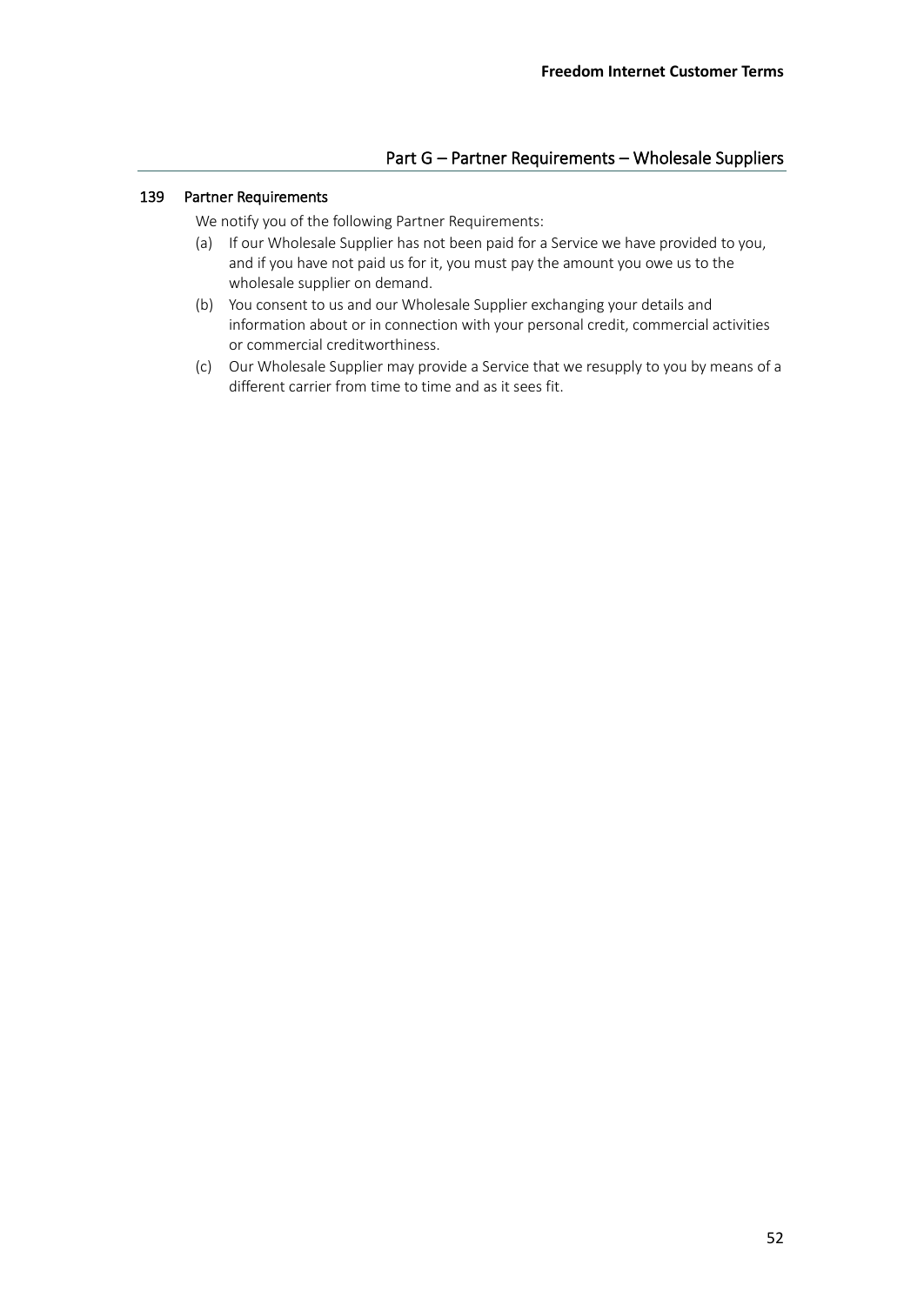Part H – Contents

Part A – Introduction 1 1 About this document 1 2 When these Customer Terms start 1 3 About us 1 Part B – Customer Contracts 1 4 Your Customer Contract 1 5 Plans 1 6 Priority 1 7 Peak & Off-peak 2 8 Periodic Entitlements 2 9 Prepaid Plans 2 10 Non-Prepaid Plans 2 11 Acceptable and Fair Use Policies 2 12 Legal Compliance Policies 3 13 Interacting with our staff 3 14 Operational Directions 3 15 Partner Requirements – General 3 16 Fixed terms 3 17 Month-to-month, casual or 'no contract' terms 3 18 Bundled Equipment 3 19 Telecommunications Consumer Protections (TCP) Code 4 20 Australian Consumer Law (ACL) 4 21 ACL Consumers, ACL Small Businesses and Unfair Contract Terms 4 22 Consumer Guarantees 4 23 Understanding and navigating our Customer Terms 4 Part C – General Terms 5 24 Application for Service 5 25 Processing an application 5 26 Relevant dates 5 27 Providing Service 5 28 Use of Service by others 5 29 Using a Service 5 30 Exploitative Use 6 31 Telephone numbers 6 32 IP addresses, email addresses and domain names 6 33 Dynamic IP addresses 7 34 Supplied Equipment 7 35 Substituted Equipment 8 36 Delivery of Equipment 8 37 Installation and connection of Equipment 8 38 Installation Charges 9 39 Additional Equipment services 9 40 Lost, stolen and damaged Equipment 9 41 Return of Equipment 9 *41.1 Loan equipment 9 41.2 Sale equipment 9* 42 PPS Law 9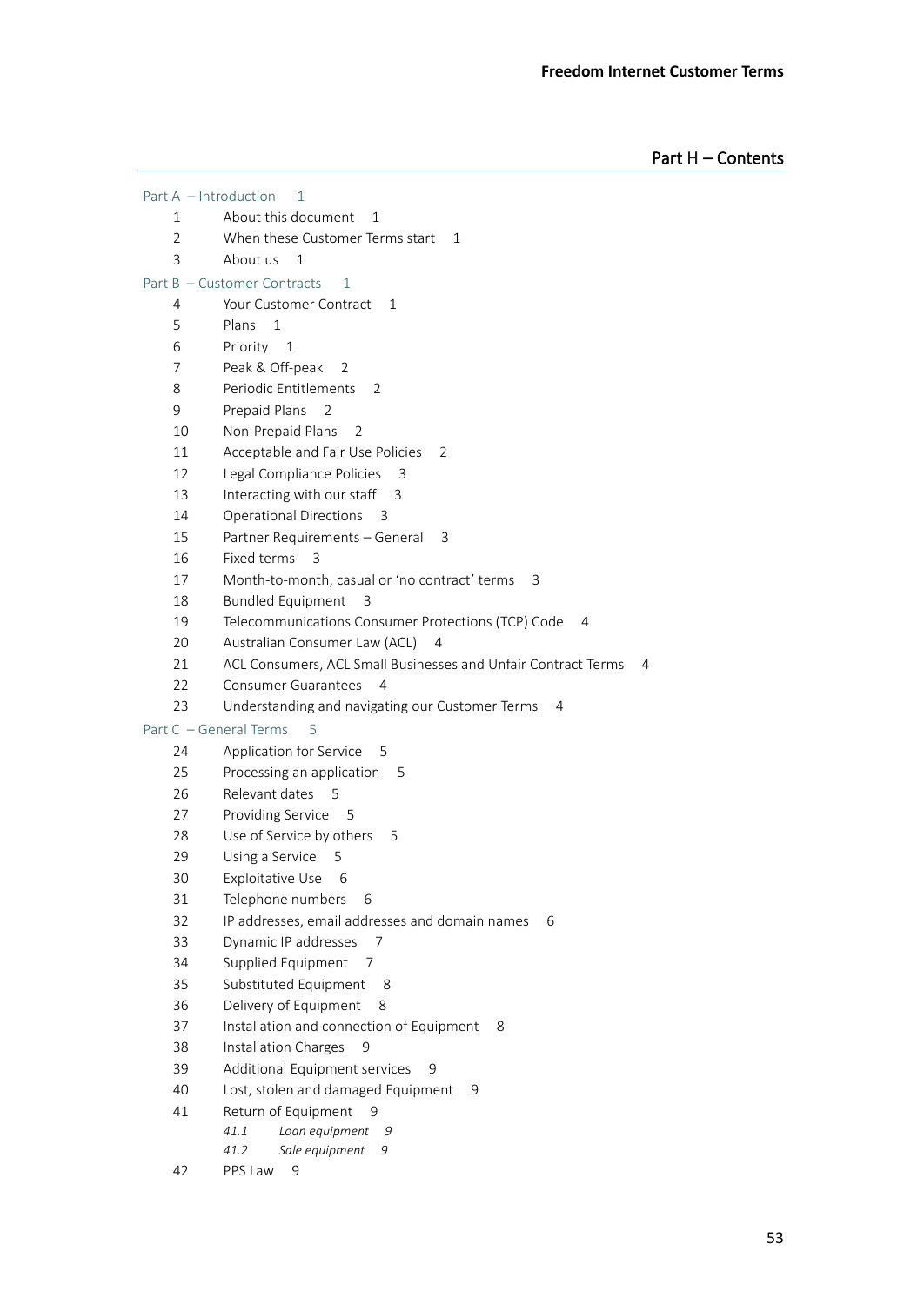*42.1 Application of clause 9 42.2 Registration and rights 10 42.3 PPS Law exclusions and waivers 10 42.4 Non-disclosure 10 42.5 No competing security interest 11 42.6 Sub-hiring Equipment during Security Period 11 42.7 Costs 11* 43 TCP Customers and Authorised Representatives 11 44 TCP Customers and Advocates 11 45 Rights and remedies for PDH goods and services 12 46 Rights and remedies for certain non-PDH goods 12 47 Personal injury or death 12 48 Service Level Agreements 12 49 Exclusion of implied terms 13 50 Limitation of liability – General 13 51 Limitation of liability – ACL Consumers and ACL Small Businesses 13 52 Liability – General 13 53 Liability – legal requests, etc 14 54 Your liability to us – (alleged) illegal use, etc 14 55 Liability and our Partners 14 *55.1 No Claims against a Partner 14 55.2 Partner indemnity 14 55.3 No application where Unfair 14* 56 Maintenance and faults 15 *56.1 Maintenance 15 56.2 Reporting faults 15 56.3 Repairing faults 15 56.4 Cost of repairs 15* 57 General power to vary your Contract 15 58 ACL Consumers, ACL Small Businesses and Contract variations 15 *58.1 Reminder about ACL Consumers and ACL Small Businesses 15 58.2 Beneficial or minor negative impact 15 58.3 Variations arising from amendments by a Partner 16 58.4 Other variations 16* 59 When variations take effect 16 60 Customer transfers to us 16 *60.1 Obligations to your current supplier 16 60.2 Where we manage the churn process 16 60.3 Where there is no Industry Churn Process 16 60.4 Charges payable to your current supplier 17* 61 Transfers from us 17 62 Charges & payment (1): kinds of Charge 17 63 Charges & payment (2): Prices 17 64 Charges & payment (3): spot priced Services 17 65 Varying Charges 17 66 Special Promotions 17 67 Bundled Plans 17 68 Credit management (1): Guarantees and security 18 69 Credit management (2): Credit checks 18 *69.1 Credit checks 18*

*69.2 Disclosure of information 18*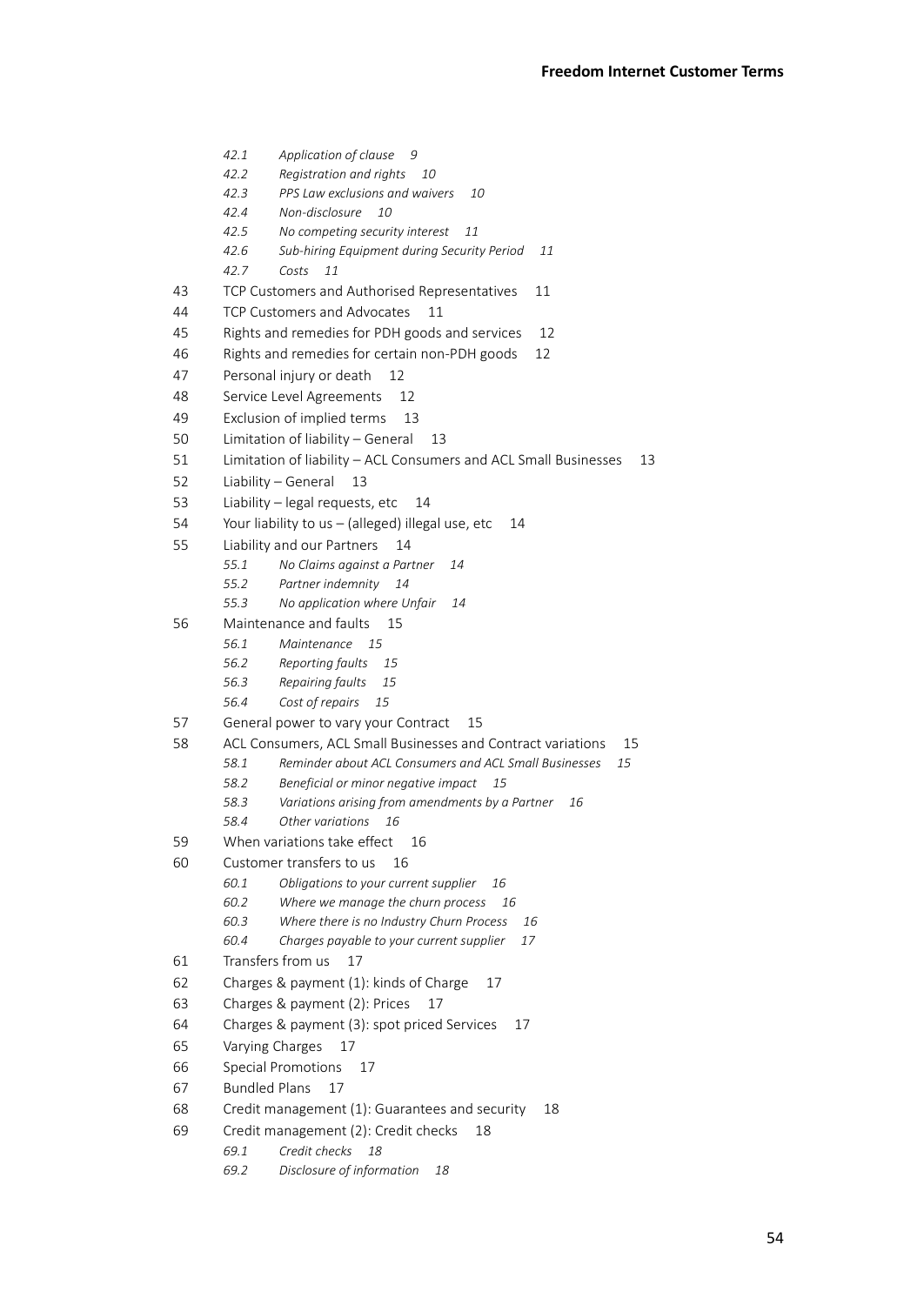*69.3 Other credit disclosures 18 69.4 Your consents 19 69.5 Further acknowledgments 19* 70 Credit management (3): Services you acquire for others 19 71 When we can bill 19 72 Bills – General 20 73 Recharge Billing 20 74 Extra Charges for bills and information 20 75 Billing information – TCP Customers 20 *75.1 Requesting information 20 75.2 Electronic Billing data 21 75.3 Itemised Billing 21* 76 Costs of telephone Billing Enquiries 21 77 Out-of-pocket expenses 21 78 GST 21 79 Late billing 22 80 When you must pay 22 81 How you can Pay 22 82 Late payment (1) 23 83 Late Payment (2) – accounts over 60 days 23 84 Early Termination Fees 23 85 Billing disputes 23 86 Billing for unauthorised use of your account 23 87 Billing agents 24 88 Calls to Mobiles 24 89 Payment for third party services 24 90 Your cooperation 24 91 Complaints – General (but see clause 92 if you are a TCP Customer) 24 92 TCP Customers and Complaints 24 93 Termination & suspension by us (1): Early termination 25 94 Termination & suspension by us (2): Other events 25 95 TCP Customers – Disconnection, Suspension and Restriction 26 96 Early termination by you 26 97 Termination by you 27 98 Post-termination 27 99 Suspension of Service 27 100 Charges during a period of suspension 28 101 Insolvency Protection Stays 28 102 Errors in our documents 28 103 Carrier or Carriage Service Provider 28 104 Provision of Services by our Partners 28 105 Assignment 29 106 Notices 29 *106.1 How we give notices 29 106.2 Form of notice 29 106.3 Address or number for notices 29 106.4 Time of receipt 29* 107 Governing law 30 108 Entire agreement 30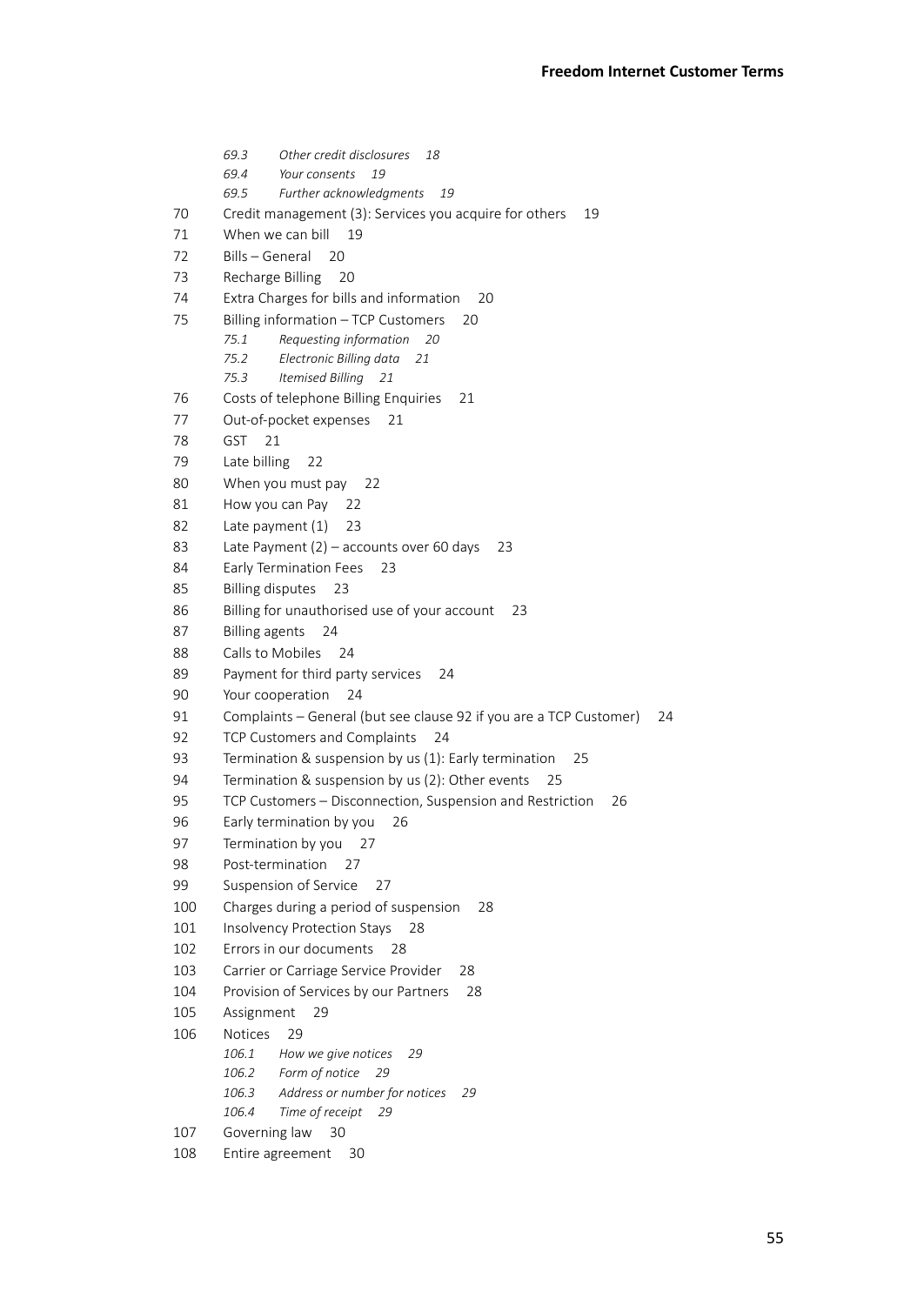- 109 Delays 30 110 No waiver 30 111 Commission 30 112 Information about your rights 31 113 Complaints and assistance services 31 114 Commercial Electronic Messaging 31 115 Interpreting your Contract 31 116 Dictionary 32 Part D – nbn Service Schedule 39 117 Application 39 118 nbn Service conditions 39 119 Providing information to nbn 39 120 Connecting your Service Address to the nbn 39 *120.1 nbn connection charge 39 120.2 Landlord's consent 39 120.3 Consent – shared HFC sites 39 120.4 Consent – other shared sites 39 120.5 Withdrawn approval 39 120.6 Installing nbn Equipment 40 120.7 Your cooperation 40 120.8 Access 40 120.9 nbn Connection Box 40 120.10 FTTB Installations 40 120.11 FTTC Installations 40 120.12 Installation appointments 40 120.13 Missed appointments 41 120.14 Rescheduled appointments 41 120.15 Types of installation 41 120.16 Non-Standard and Subsequent Installations 41 120.17 Works you arrange 41* 121 nbn Mains Power Requirements 41 122 nbn Back-up Power 41 123 Effects of power failure 42 *123.1 nbn FTTP Service or nbn Fixed Wireless Service 42 123.2 nbn FTTN Service, nbn FTTB Service, nbn HFC Service or nbn Satellite Service 42* 124 Disruption to nfn FTTC Service 42 125 Priority Assistance Services 42 126 nbn Services using existing copper wiring 42 127 nbn Services using HFC technology 43 128 Incompatible services 43 129 Setting up your in-premises equipment 43 130 nbn Service speed 43 131 NBN Co liability 43 132 Our liability 43 133 Other terms – applicable to all Customers 44 *133.1 nbn compliance 44 133.2 No pass through breaches 44 133.3 No unlawful use 44 133.4 No damage 44 133.5 No relocation of nbn Connection Box 44 133.6 Providing assistance and complying with directions 44*
- 56